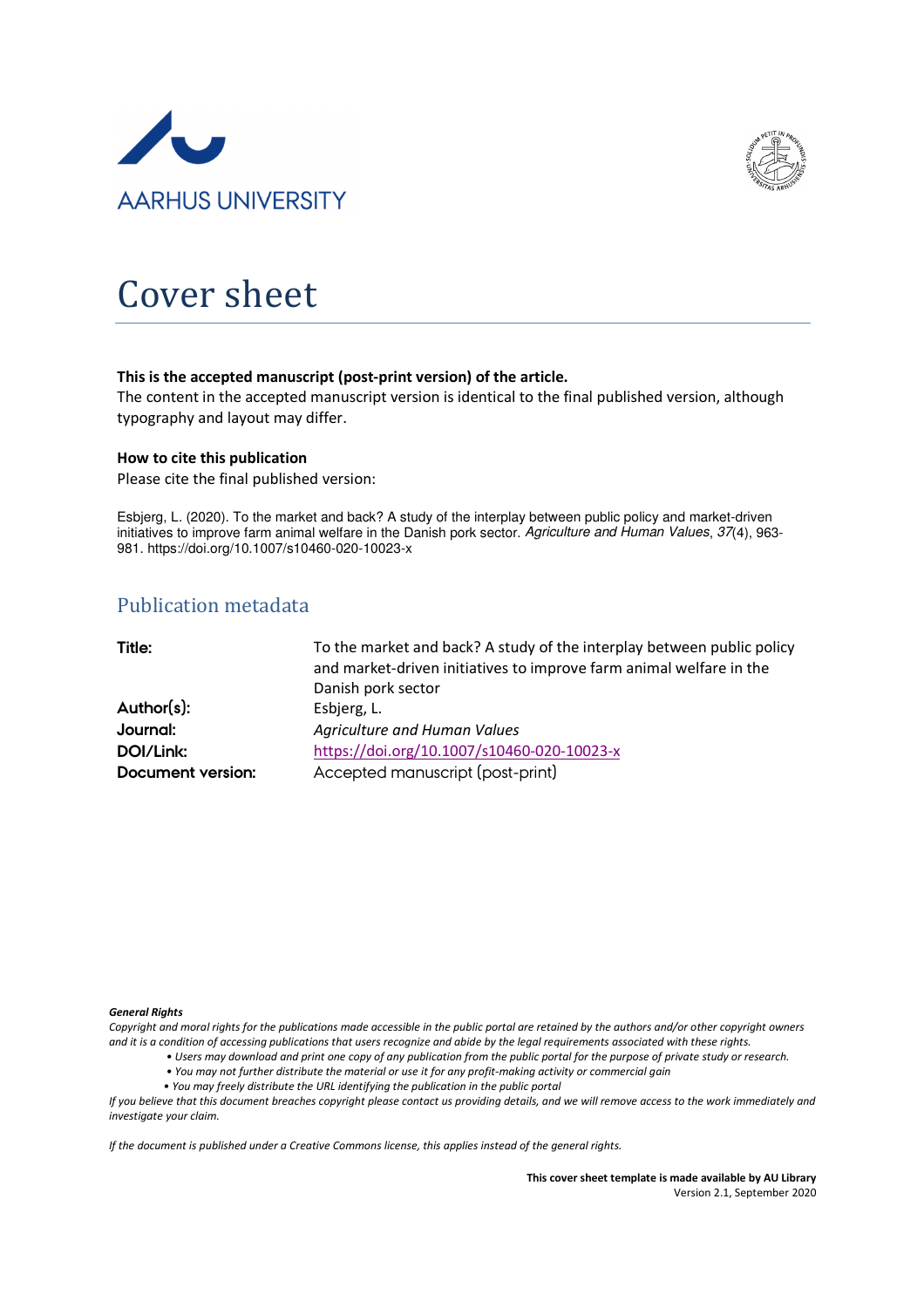# **To the market and back? A study of the interplay between public policy and market-driven initiatives to improve farm animal welfare in the Danish pork sector**

5 Lars Esbjerg

MAPP - Centre for research on customer relations in the food sector

Department of Management

Aarhus University

Fuglesangs Allé 4

10 8000 Aarhus C

Denmark

E-mail: <u>lae@mgmt.au.dk</u>

Phone: +45 87165058

# 15 ORCID: 0000-0002-9055-8993

**Abstract** This article discusses the interplay of public policy and market-driven initiatives to improve farm animal welfare (FAW). Over the last couple of decades, the notion of 'market-driven animal welfare' has become popular, but can the market 20 deliver the FAW that consumers and politicians expect? Using the Danish pork sector as the empirical setting, this article studies efforts to improve private FAW standards following changes to general regulations. The analysis shows that ethical misgivings regarding the adequacy of current and prospective FAW standards are tempered by the economic considerations that guide the practices of some actors. The study also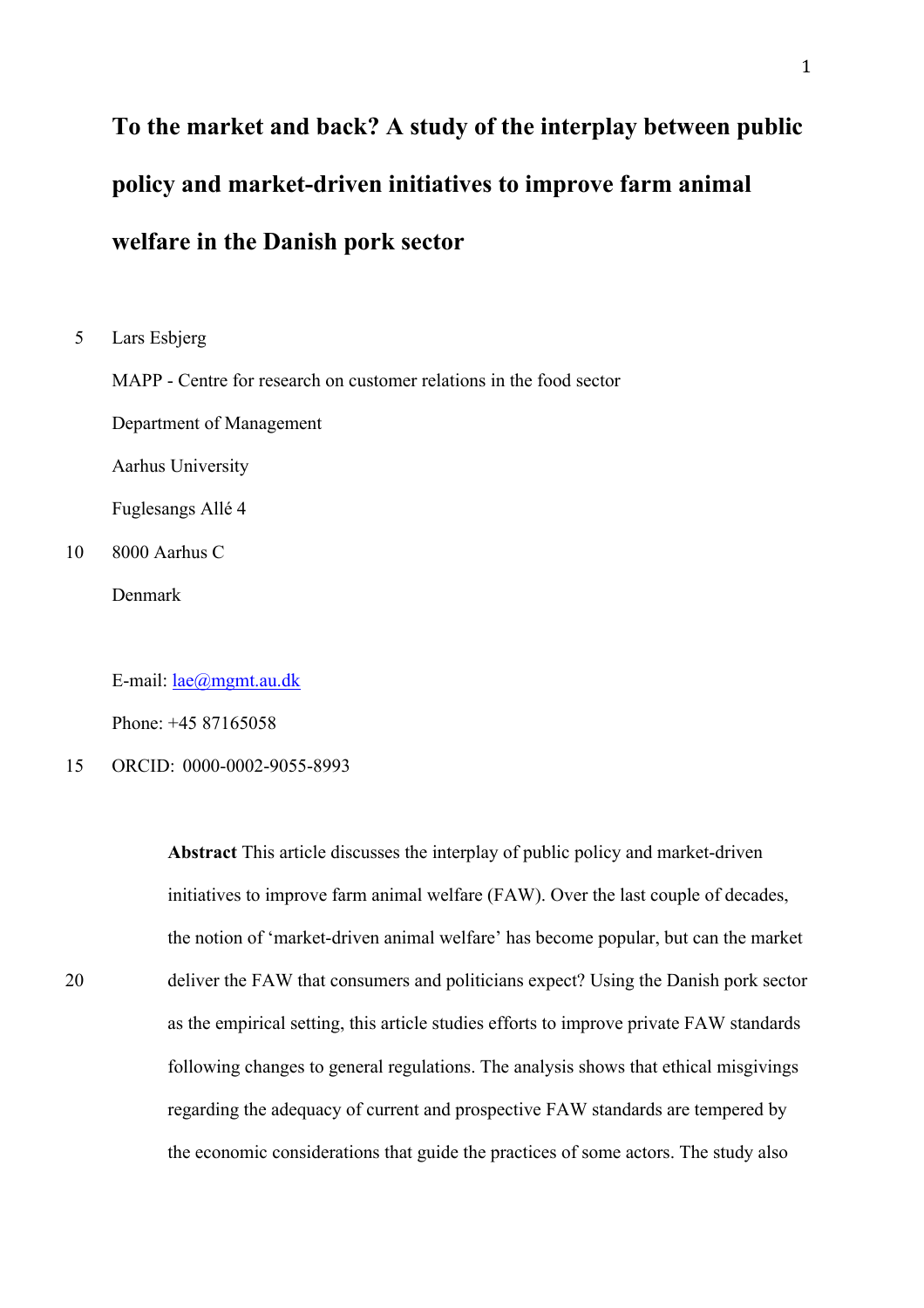25 shows that efforts to improve FAW standards are contingent on collaboration and coordination across globalised markets among actors with divergent interests. The findings have important implications for market practices and public policy in relation to FAW.

30

**Keywords** Animal welfare, Market Practices, Public Policy, Private Standards

**Acknowledgments** This research was made possible by a grant from the Danish Pig Levy Foundation. The author thanks Maja Pedersen and Kathrine Nørgaard Hansen for their

- 35 invaluable assistance with conducting the interviews and initial analyses. Furthermore, the author thanks Klaus Brønd Laursen and the two anonymous reviewers for their constructive comments and feedback.
- 40 Farm animal welfare (FAW) is an important and highly contentious issue in modern industrialised food production. Similar to issues such as food safety and quality, setting and monitoring FAW requirements are increasingly the domain of private-sector actors like retailers and animal welfare organisations. Through the development, implementation and monitoring of private standards, they impose requirements on farmers that go beyond the 45 requirements prescribed by public policy and regulations (Christensen, Esbjerg and Sandøe 2012; Richards *et al.* 2013). The growing importance of private standards represents a significant change in governance practices with profound implications for who has the responsibility for setting and enacting standards for the welfare of farm animals (Carey, Parker and Scrinis 2017; Parker et al. 2017).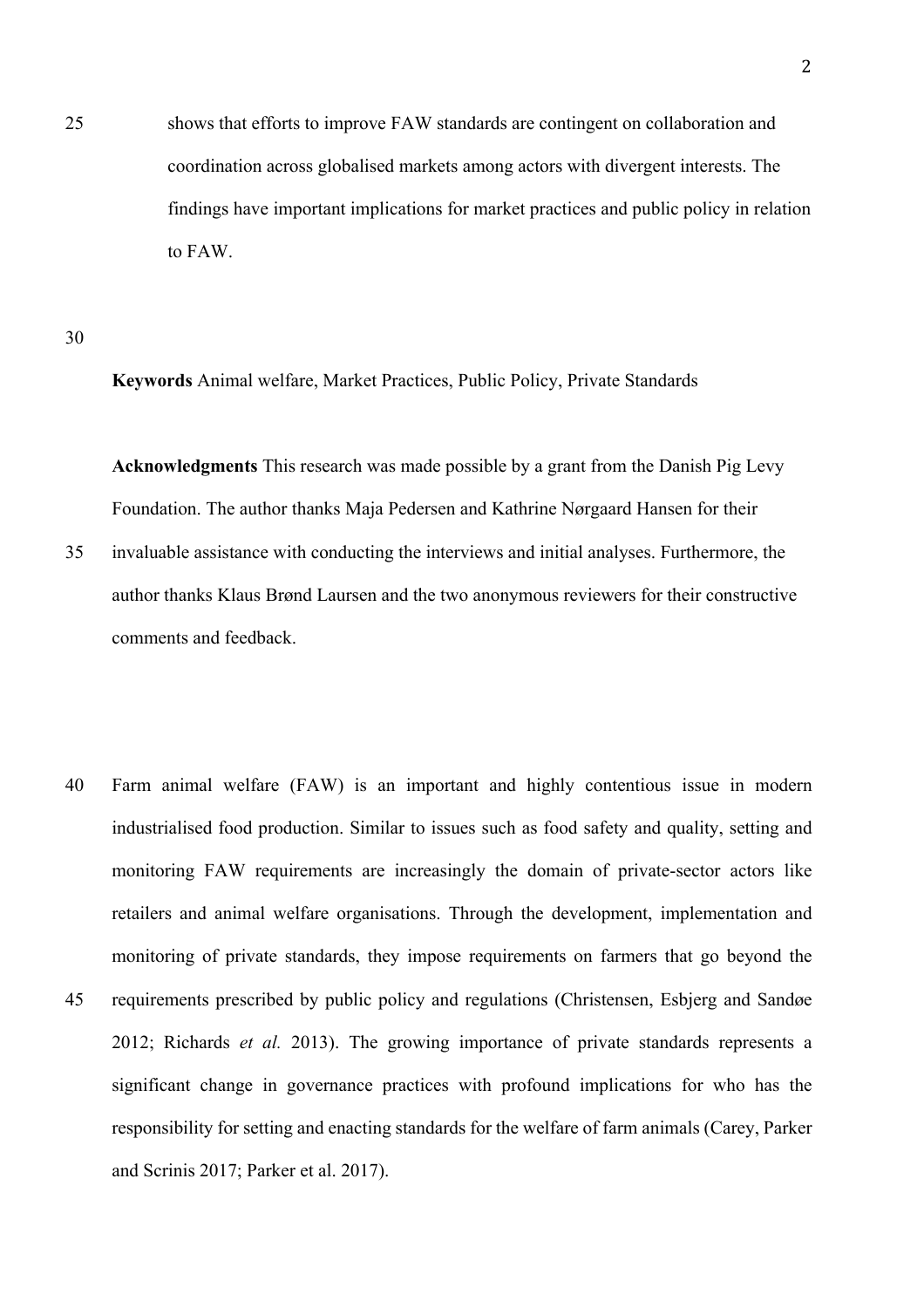50 The aim of this article is to study the interplay of public policy and market-driven initiatives when negotiating and enacting FAW standards. The notion of 'market practices' (Kjellberg) and Helgesson 2007) is used to explore how FAW standards are negotiated and enacted through materially interwoven activities of business and non-business actors in the global food marketing system. This is important due to the growing importance of private standards and 55 because standards are not just neutral technologies for classifying and ordering reality – standards play an important role in constituting reality as they mandate particular practises to be followed in the production and selling of animal products (Busch 2000, 2011; Mol 2002).

Through a study of the market practices of business and non-business actors in the Danish pork sector, the article investigates three related research questions: (1) How do actors in and around

- 60 the Danish pork sector understand the market for pork, and in particular the market for pork with better animal welfare than conventional pork? (2) How do various actors try to change the market for (welfare) pork through the development and use of particular standards?<sup>1</sup> (3) What are the exchange practices among actors on the domestic market, particularly with regard to welfare pork? The three research questions are inspired by Kjellberg and Helgeson's (2007)
- 65 distinction between three types of closely related market practices representational practices, normalising practices and exchange practices (see below for details). The study focuses on how actors reacted to new regulations requiring sows to be kept in group or loose housing during gestation (popularly referred to as 'loose sows'), which came into effect in 2013.

Attention is thus on the role of standards for market practices, in particular efforts to change 70 the market and how it functions, such as when ethical considerations regarding the adequacy of current and prospective FAW standards are tempered by other considerations, including economic considerations, affecting the practices of various actors. The article demonstrates

<sup>&</sup>lt;sup>1</sup> Welfare pork is defined as pork that meets higher FAW requirements than conventional production.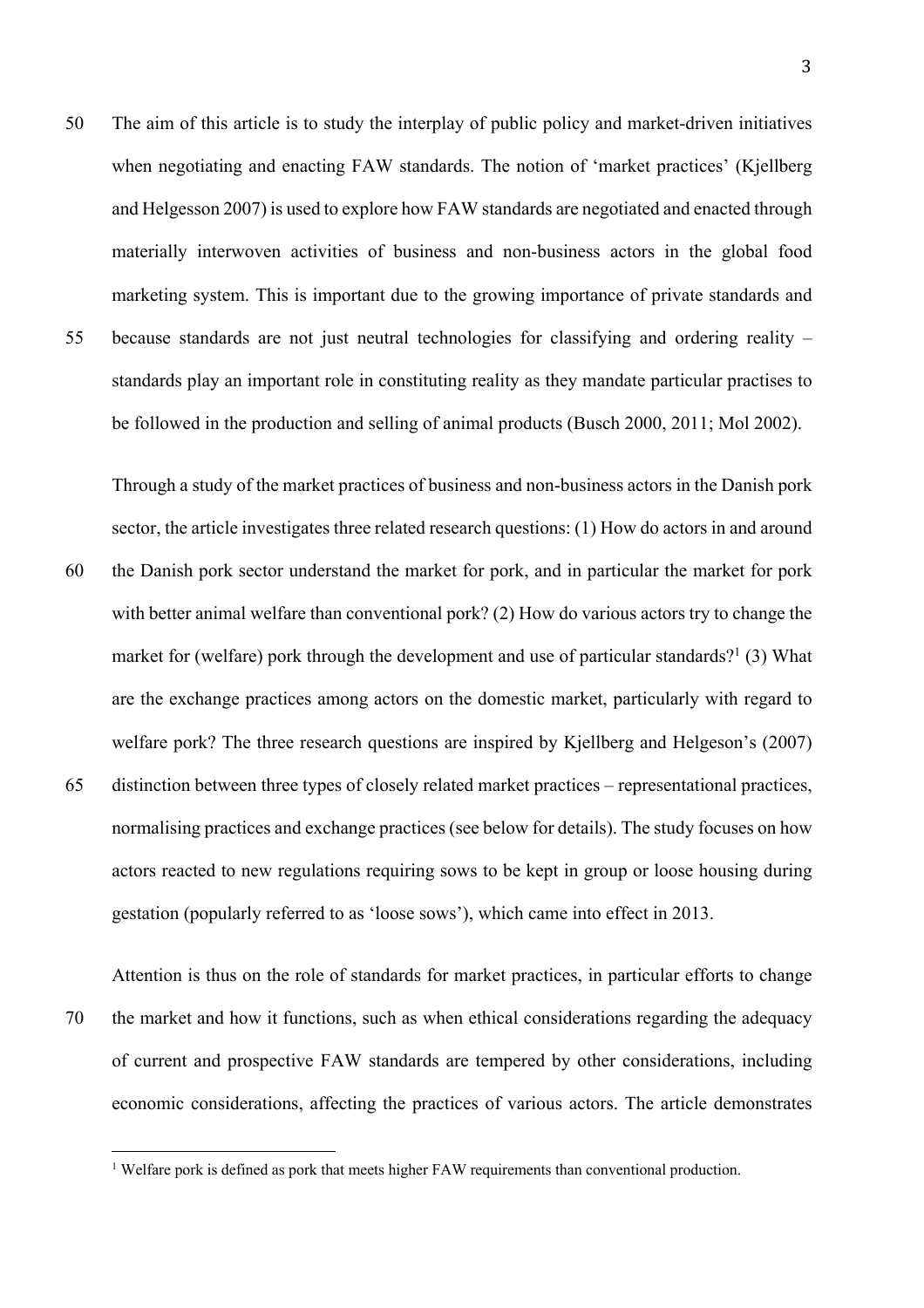how ethical issues—in this case the welfare of Danish piglets and sows—are often global in nature and therefore cannot easily be isolated to specific markets. Making ethical 75 improvements to business practices is systemic and requires participation of both business and non-business actors along the entire value chain. The article concludes that left to its own devices, the market cannot be expected to deliver the general improvements in animal welfare that proponents of market-based animal welfare hope for, and that therefore there is still an

important role to play for public policy.

80 The remainder of this article is organised into five main sections. First, the shift from public policy to private standards for FAW is discussed in more detail to provide some background. Second, it is discussed what a market is and how it is constituted through the practices of business and non-business actors. Next, the setting and methodology used in the empirical study are presented. Fourth, the findings are presented. Here it is discussed how different 85 actors' understandings of the market for welfare pork influence their efforts to change the market through standards, thereby showing that the development, implementation and monitoring of FAW standards mobilise a large number of actors and imply collective work involving both public policy and marketers. The article ends with a discussion of the implications for market practices and public policy in relation to FAW.

# 90 **Background**

In Danish law, farm animals have historically been seen as property, serving the interests of their owners, not as having any rights on their own2. During the 1800s, the need for rules to prevent cruelty to animals became obvious. Cruelty to animals became a criminal offence in

 $2$  The following brief historic overview of animal welfare regulation in Denmark is based on Broberg (2016).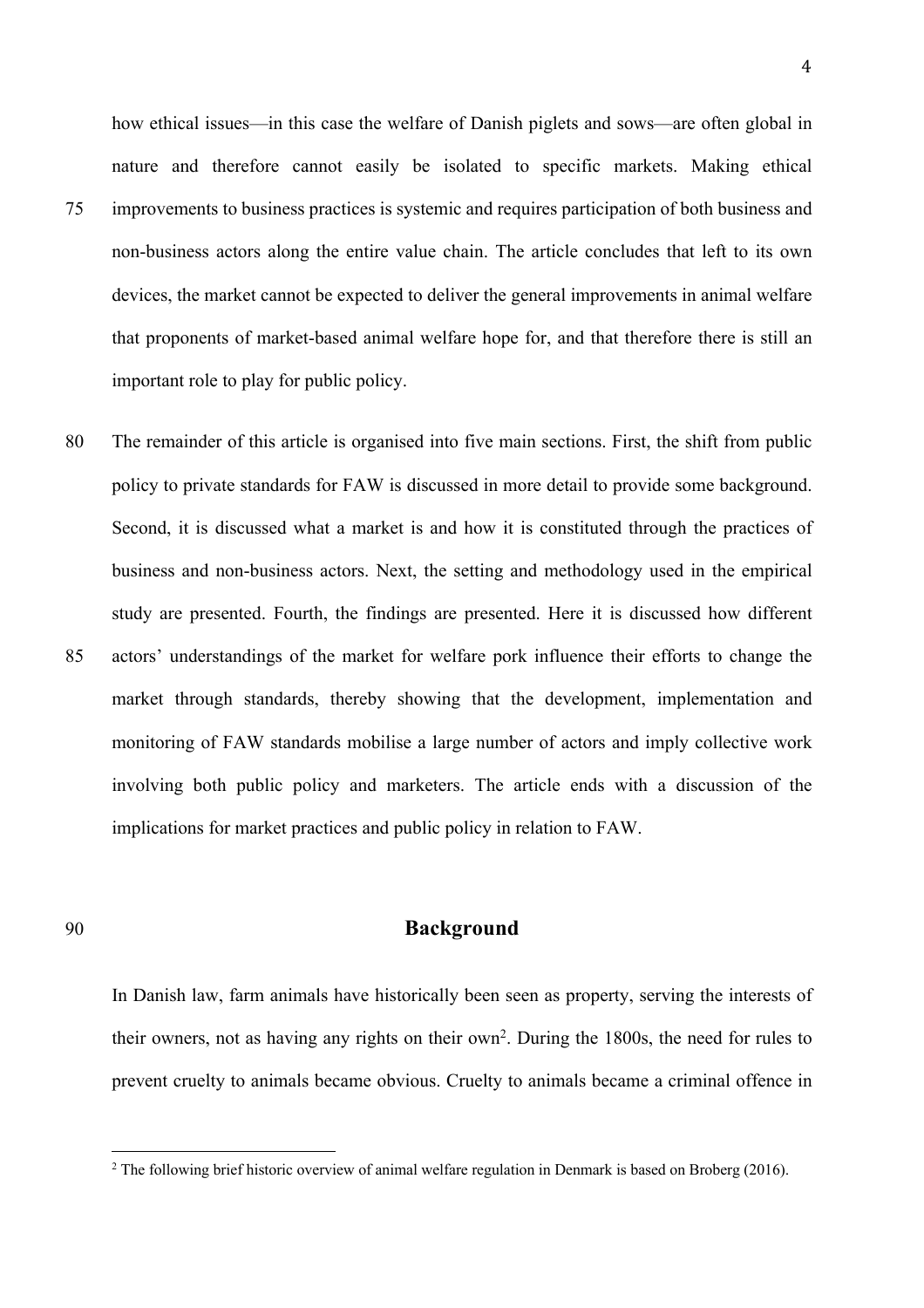1857 and was incorporated in the Danish penal code in 1866. Over time, it became clear that

95 this was not sufficient, and in 1916 parliament passed the first Danish law for the prevention of cruelty to animals. The law made it a criminal offence to abuse animals or to treat them irresponsibly due to neglect or over-exertion.

With minor changes and additions, the law remained effective until 1950. Since the first law was enacted, a consensus had been established that, as living creatures, animals had a right to 100 proper treatment and protection against suffering. §1 of the law of 1950 thus stated that animals

- must be treated properly and not be subject to neglect, over-exertion or any other uncessary suffering. Suffering was thus accepted if deemed necessary. Although the legal standing of animals was strengthened compared to the law of 1916, the new law did not concern the behaviour of animals. With minor changes, this law was in effect until 1991. In the meantime, 105 concern about modern farming practices was spreading.
- The development and diffusion of intensive factory farming practices after World War II, first in poultry and then in pig and cattle production (Singer 1976), made animal production much more efficient in terms of increasing output while lowering production costs (Sandøe, Christensen and Appleby 2003). However, this increased efficiency came at the cost of the 110 welfare of farm animals, as initially highlighted by Ruth Harrison (1964) in her seminal book *Animal Machines*. The exposition of the disturbing conditions in which animals were kept in factory farms caused an uproar in the United Kingdom (Singer 1976), forcing the U.K. government to form *The Technical Committee to Enquire into the Welfare of Animals Kept under Intensive Livestock Husbandry Systems*. The findings and recommendations of this 115 committee were published in 1965 in the Brambell Report.

Without questioning the right to raise animals for food, the Brambell Report recommended that, at a minimum, an animal should have the freedom of movement to stand up, lie down,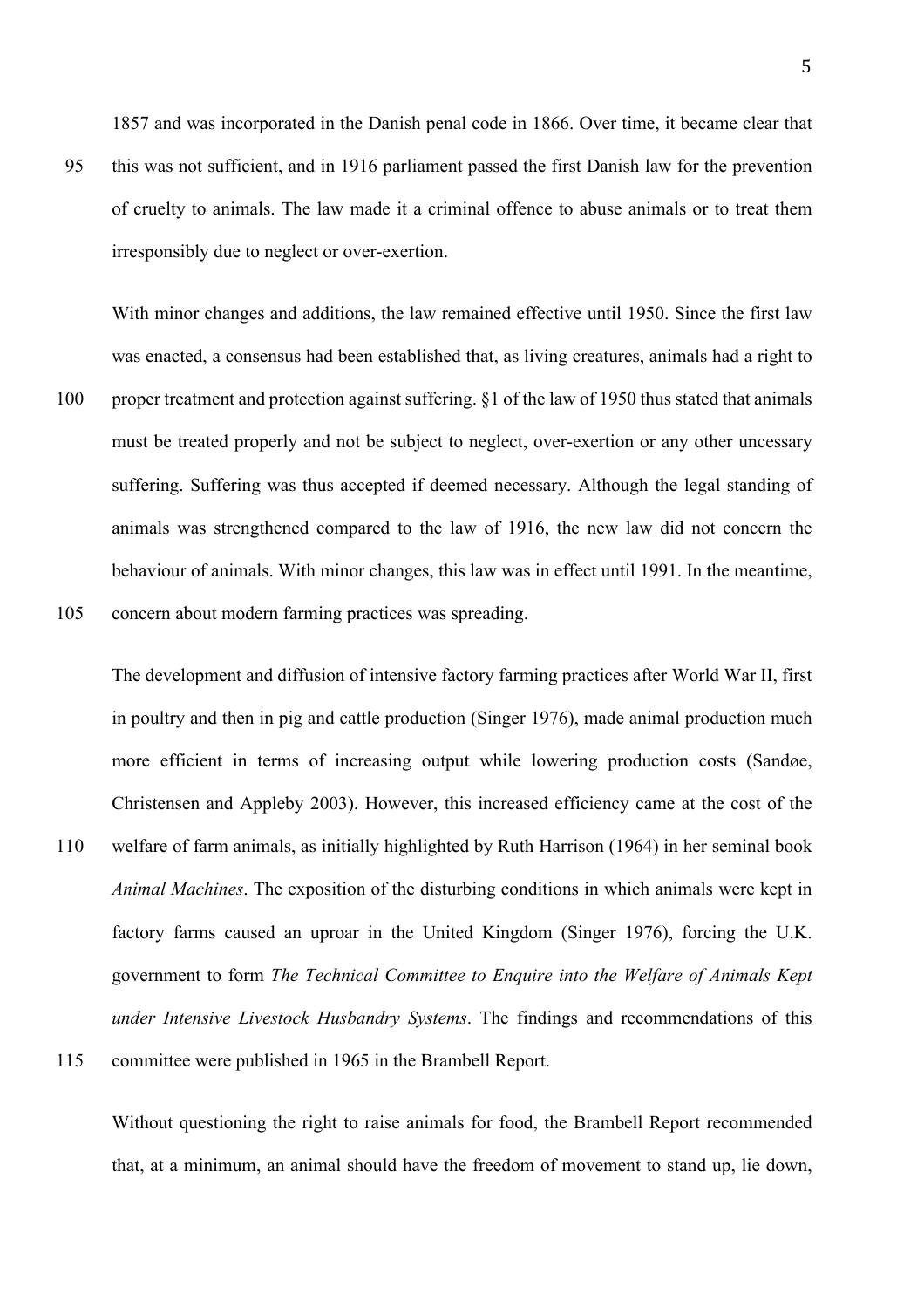turn around, groom itself and stretch its limbs (Brambell 1965, p. 13). These 'five freedoms' have since been expanded and revised to include freedom from hunger and thirst; from

- 120 discomfort; from pain, injury and disease; to express normal behaviour; and from fear and distress (FAWC 2009). The notion of the five freedoms has also had substantial impact on animal welfare legislation and the development of welfare codes and schemes throughout Europe (McCulloch 2013; Webster 1994), although its focus on reducing what is now called 'negative welfare' – harmful experiences and outcomes such as pain and frustration – has been
- 125 criticised (Sandøe and Christensen 2018). For instance, the focus on the absence of suffering means that there is no mention of positive welfare states such as pleasure (Palmer and Sandøe 2018). Furthermore, the focus in most animal welfare legislation is on 'unnecessary' suffering, understood as suffering that can be avoided without compromising the level of production, which means that in practice some welfare problems are accepted as necessary (Palmer and 130 Sandøe 2018; Sandøe and Jensen 2013).

The Brambell Report saw national legislation as the main tool for securing animal welfare, and made recommendations for changes to British animal welfare legislation. Recognising that scientific knowledge about FAW was limited and that flexibility was required to be able to take new developments in agriculture into account, the committee suggested a flexible legal 135 structure of animal welfare legislation based on enabling  $acts^3 - a$  principle that has since become central to both national and international regulation (Brambell 1965; Sandøe and Christensen 2018).

<sup>&</sup>lt;sup>3</sup> An enabling act is a law that empowers an administrative body (typically a government minister or public authority) to regulate actitivies within a certain area, e.g., to set more specific regulations of animal welfare through ministerial orders.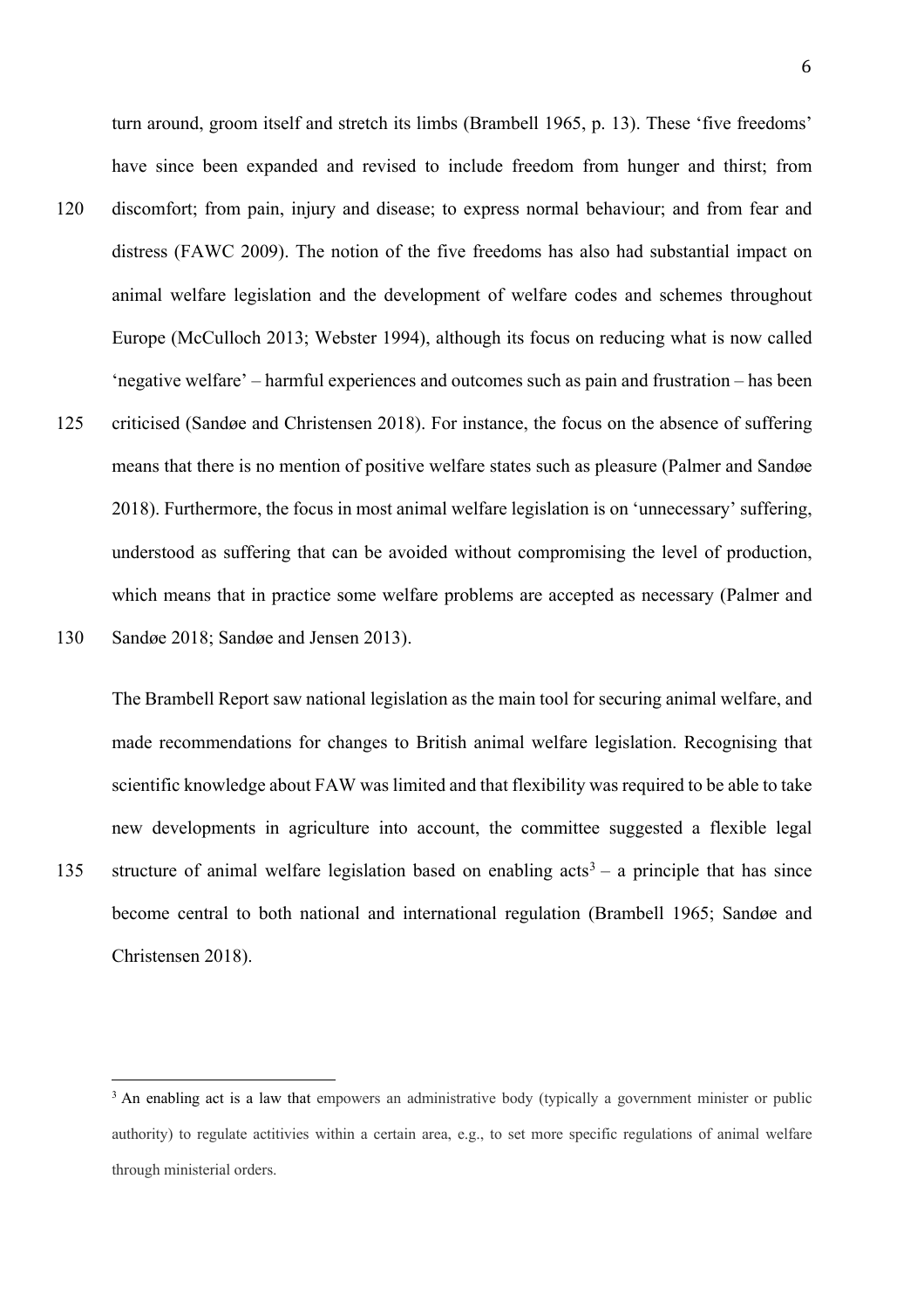Enabling acts have also become central to regulation of FAW in Denmark, where a new enabling act on animal welfare was passed in 1991 (it replaced the old 1950 law), creating the

- 140 legal basis for detailed regulation to be imposed administratively through ministerial orders. In §1, the law recognises that animals are living creatures with the right to being treated properly and protected in the best possible way against pain, suffering, anxiety, permanent impairment and significant nuisance. The phrase 'in the best possible way' implies that not all pain is avoidable, whereas the focus on suffering and anxiety goes beyond the physical wellbeing of 145 animals. §2 obligates all who keep animals to ensure that their animals are treated appropriately
- and that their physiological, behavioural and health-related needs are respected in line with approved practical and scientific experience. Since practical and scientific experience evolves, this means that what is regarded as appropriate treatment is dynamic.

## **Development of common European rules and standards**

150 The Brambell Committee realised that its recommendations might increase costs in certain sectors of the food industry and that this might hamper the competitiveness of domestic farmers, leading to an increase in imports from countries with lower animal welfare requirements (Brambell 1965). To avoid such unintended consequences of national animal welfare legislation, efforts have since the 1970s been made to set up common rules and 155 standards for FAW on an European level (Sandøe and Christensen 2018). Since Denmark became a member of the European Economic Community in 1973, European rules and regulations have become important for the development of Danish FAW regulations.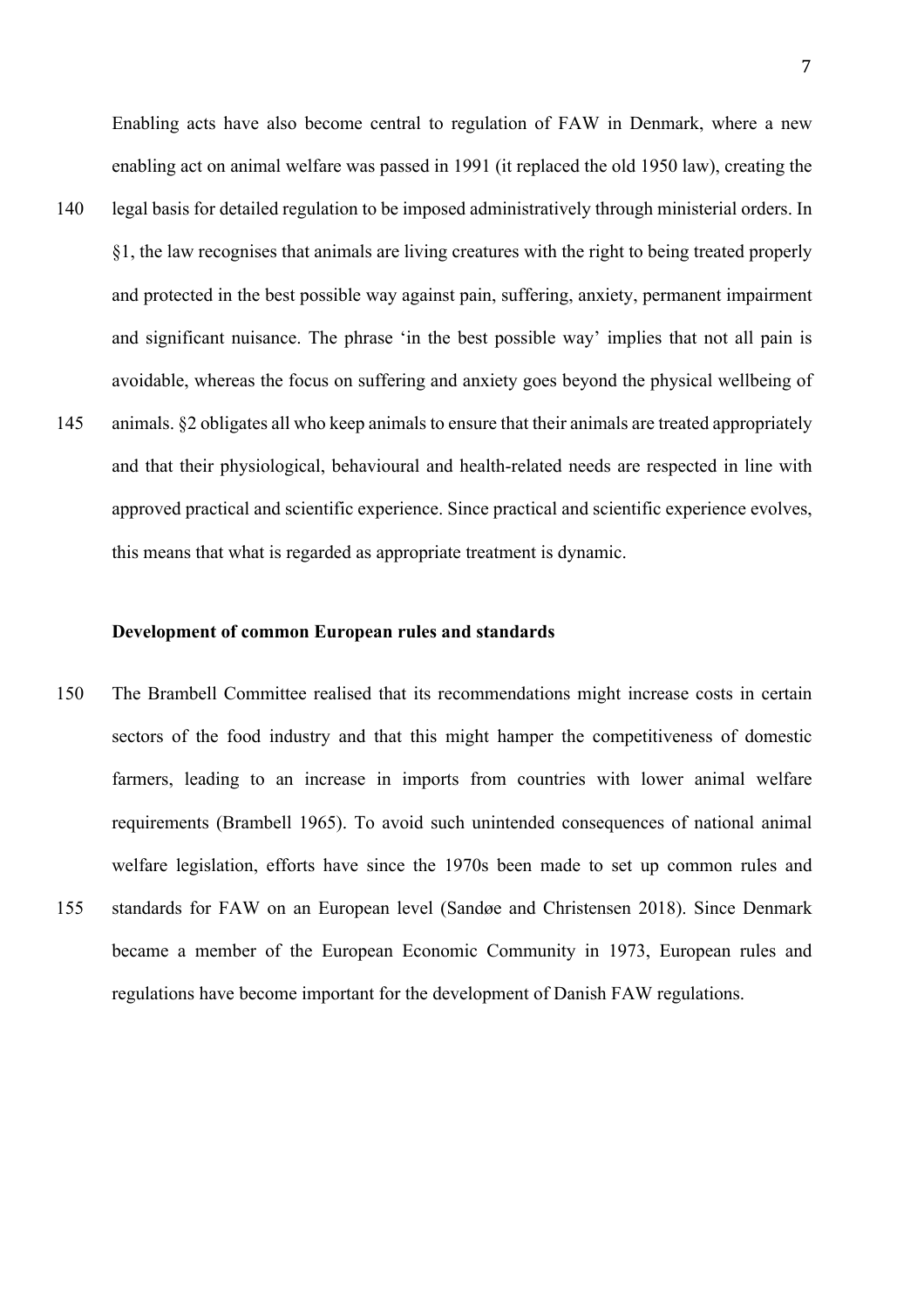The Council of Europe<sup>4</sup> put the prevention of cruelty against animals on the agenda in the late 1960s, and in 1976 issued the 'European Convention for the Protection of Animals kept for

160 Farming Purposes' outlining basic principles for the proper treatment of farm animals (Council of Europe 1976). The Convention states that animals should be sheltered and provided for in a manner appropriate to their physiological and ethological needs, and called for the establishment of a Standing Committee responsible for making recommendations on more specific subjects based on available scientific knowledge. The Standing Committee made 165 specific recommendations concerning pigs in 1986 and 2004.

The EEC approved the Convention in 1978 and ratified it by 1988 in order to ensure free trade within its borders recognizing that 'there are disparities between existing national laws on the protection of animals kept for farming purposes which may give rise to unequal conditions of competition and which may consequently have an indirect effect on the proper functioning of 170 the common market' (Council of the European Communities, 1978).

Subsequently, minimum standards for the main animal species farmed in Europe were developed, including pigs. In 1991, a Council Directive outlined minimum requirements for unobstructed floorspace available to pigs dependent on weight and banned the construction or conversion of facilities in which sows and gilts were tethered after 31 December 1995 (to be 175 phased out in existing installations by the end of 2005) (Council of the European Communities 1991). Later regulation has focused on the ability of pigs and sows to move around. Especially pertinent for the present study, as of 1 January 2013, the European Union requires that all

 $4$  The Council of Europe is a supranational collaboration of 47 European countries set up in 1949 to promote democracy and protect human rights and the rule of law in Europe. It should not be confused with the European Union, which currently has 28 members. The European Union was preceded by the European Economic Community (until 1993) and the European Community (until 2009).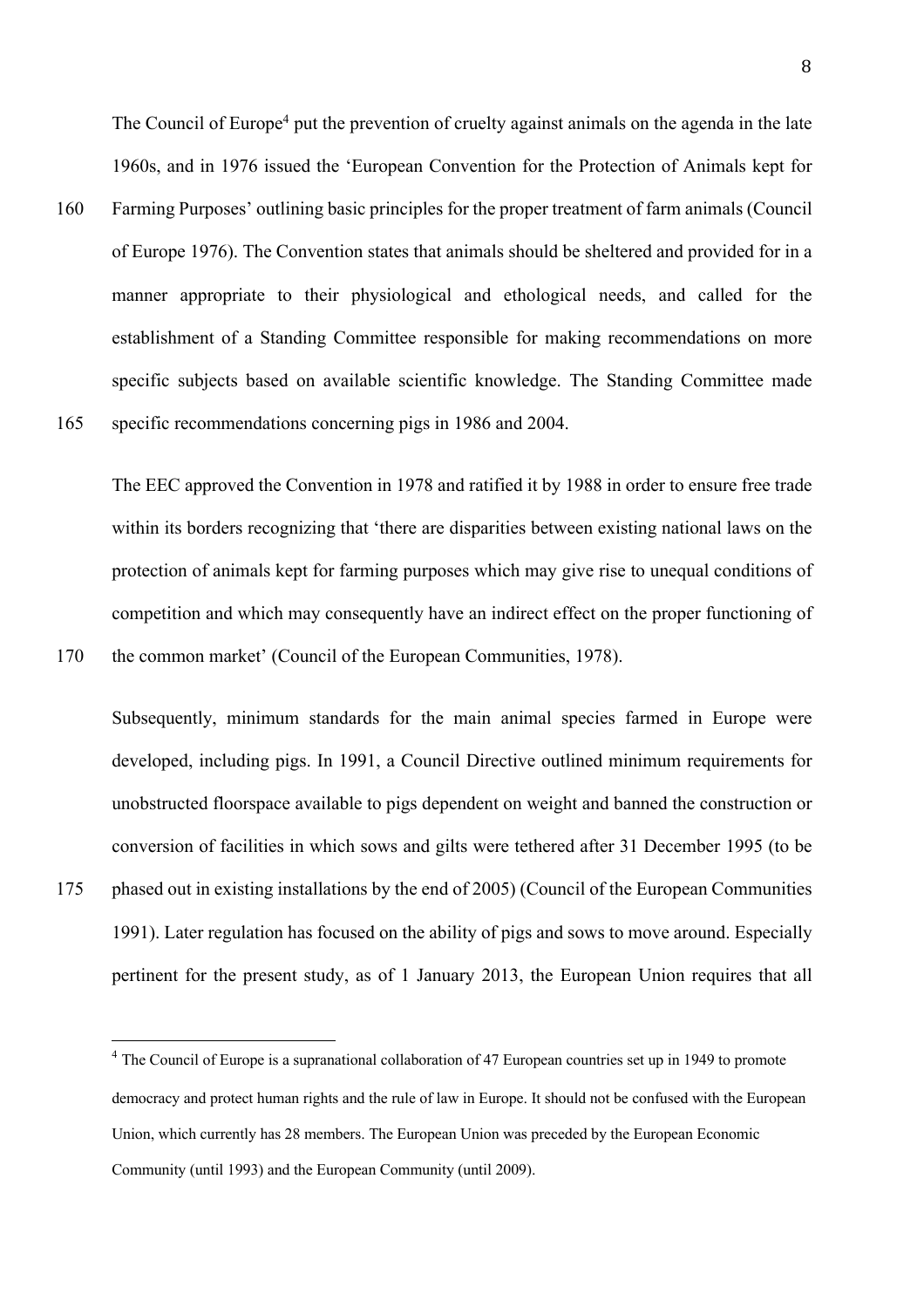pregnant sows and gilts be kept in 'loose systems' during gestation (Council of the European Union 2008)<sup>5</sup>.

180 With these and other directives, European regulation has set minimum standards but allowing member states to have higher FAW requirements. An option used by Sweden, for instance, whereas Denmark has been reluctant to impose stricter regulations.

#### **From public policy to private standards**

European standards have primarily aimed at ensuring that the internal market is efficient and 185 works satisfactorily and to prevent a race to the bottom. However, there has been a marked slow-down in animal welfare legislation initiatives in the EU since the beginning of the 2000s (Sandøe and Christensen 2018), as EU policy makers have become reluctant to impose stricter regulatory demands. The reluctance to impose strict regulation reflects that, as the market for food products has become more global, supply chains often span several national boundaries

190 and regulatory regimes. It is therefore difficult for politicians and public authorities to effectively regulate food safety and quality practices (Hatanaka, Cain and Busch 2005; Tennent and Lockie 2012). Rapid changes in production practices and the concurrent expansion of

<sup>5</sup> The directive lays down the minimum standards for the protection of pigs confined for rearing and fattening. For instance, the use of tethers is prohibited and members states are required to ensure that sows and gilts are kept in groups during a period starting from four weeks after the service to one week before the expected time of farrowing. Furthermore, the directive sets minimum requirements for the total unobstructed floor area available to each gilt after service and to each sow when gilts and/or sows are kept in groups, as well as to the flooring surface. Sows and gilts must have permanent access to manipulable material. Certain exemptions are possible for small producers and pigs that have to be kept in groups that are particularly aggressive, that have been attacked by other pigs or that are sick or injured may temporarily be kept in individual pens.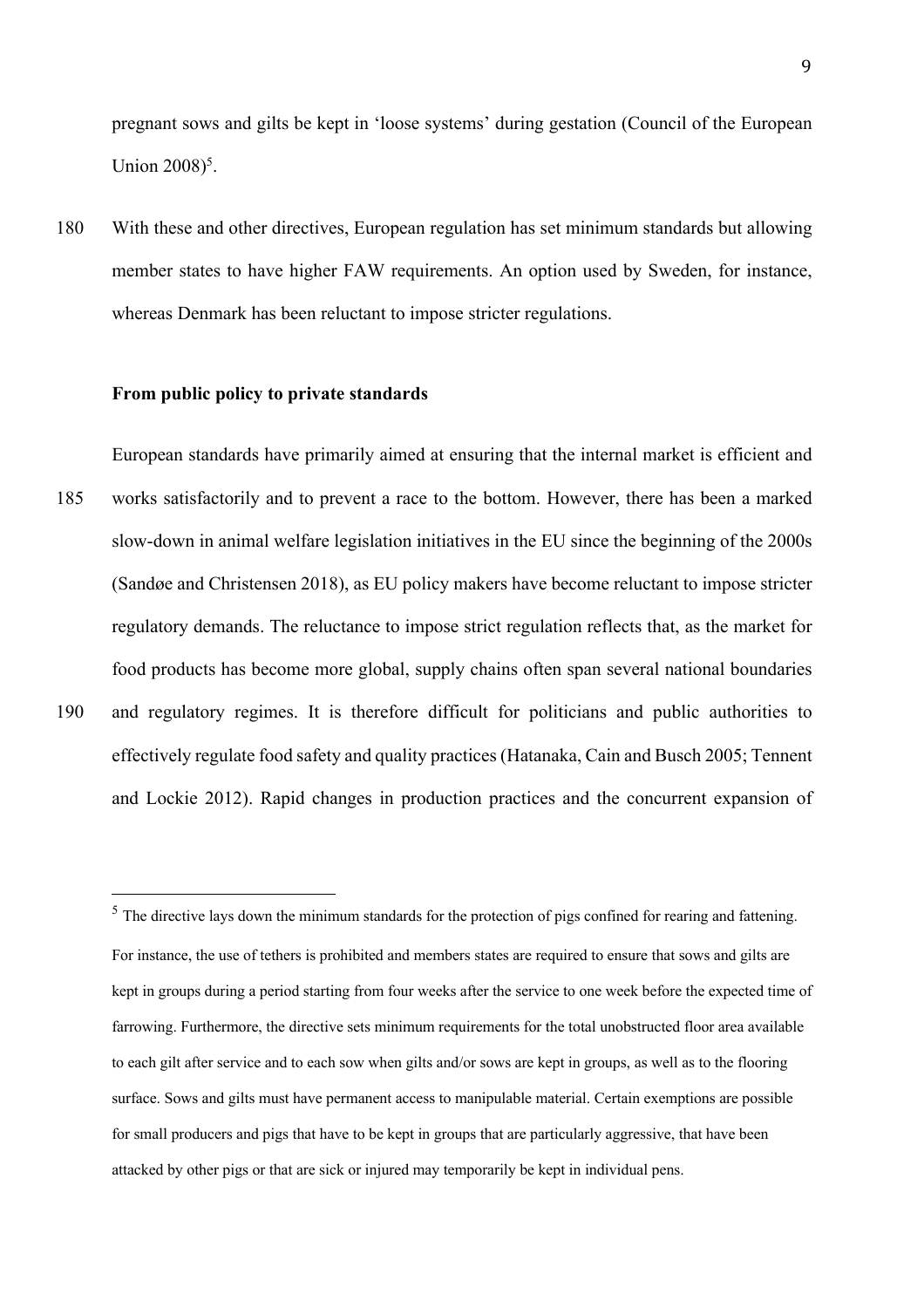quality attributes also hinder effective regulatory solutions, as these often take long time to negotiate and implement.

195 To overcome these challenges, policy makers in the EU and elsewhere have looked to the market as a means to improve FAW (Heerwagen, Christensen and Sandøe 2013; Ingenbleek *et al.* 2012; Parker *et al.* 2017). Focus has been on making markets work by providing consumers with information that will enable them to express latent needs and demand products with higher animal welfare, thus providing market opportunities to primary producers. The rationale for 200 doing so is outlined as follows:

'Improved information to consumers offers the prospect of a virtuous cycle where consumers create a demand for food products sourced in a more animal welfare friendly manner which is transmitted through the supply chain back to the primary producer, who may be able to receive a premium price for their product and thus recoup a portion of any associated higher production 205 costs' (European Commission 2009, p. 2).

Based on this line of reasoning, business and non-business actors have increasingly been given (and taken) the responsibility to set and monitor standards for FAW. To ensure that the these standards are credible and that consumers believe they make a difference, the use of private standards and third-party certification has increased substantially in the past 20 years (Guthman 210 2007; Henson 2008).

In the meat sector, current private standards are partly a response to consumers' ever-increasing concern about the safety and quality of fresh meat due to a string of food scandals since the 1990s (Blokhuis *et al.* 2003; Verbeke 2009). To reassure consumers and meet their demands, actors in the meat sector have developed, implemented and communicated several quality 215 management systems (Blokhuis *et al.* 2010; McEachern and Warnaby 2004; Main *et al.* 2007). These are distinguished by various labels in order to capture and/or retain value for certain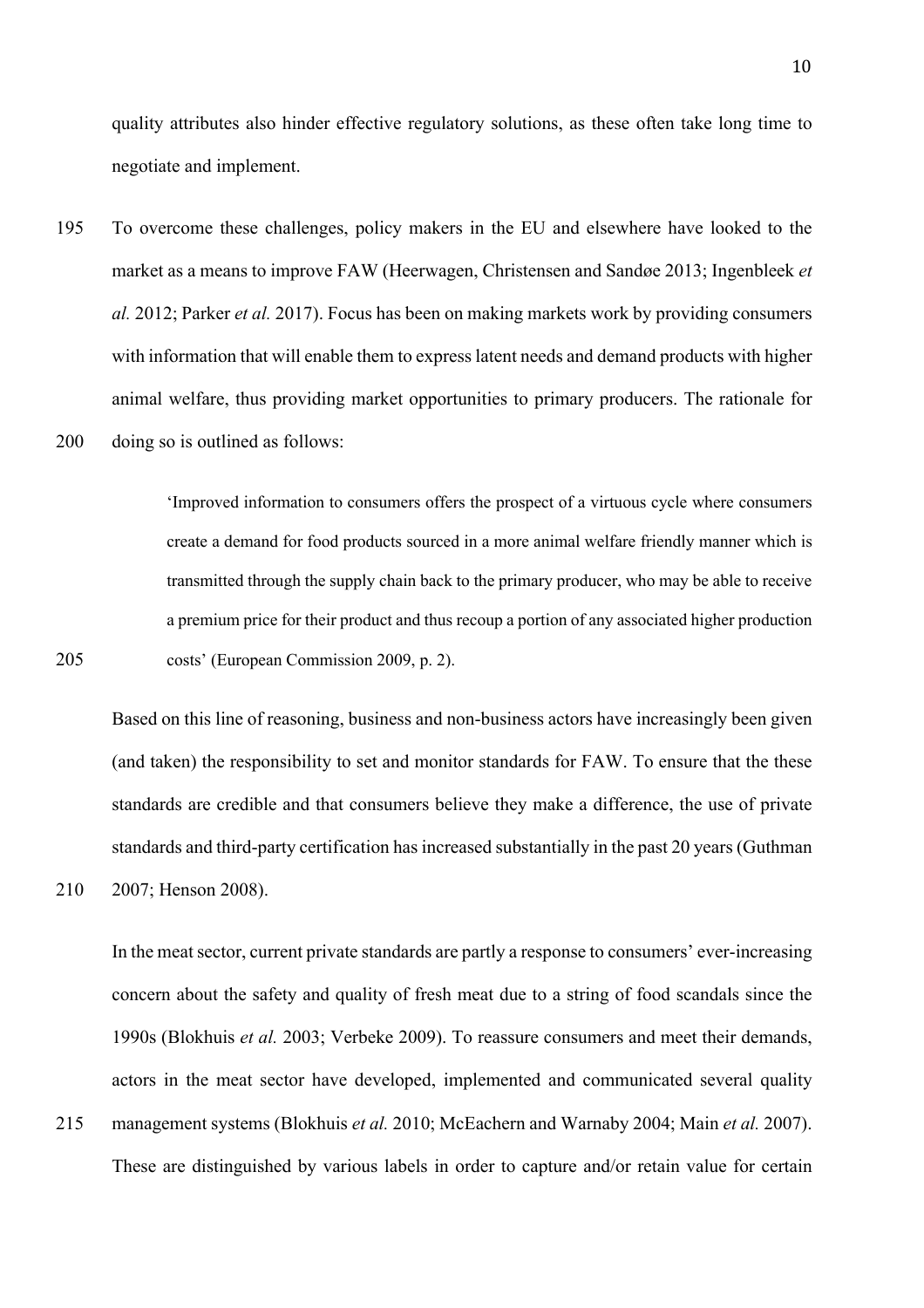actors (Guthman 2007). Some private standards are broad in scope, covering many different aspects of the production process, including animal welfare, while others focus mainly on FAW. Examples of the latter include Animal Welfare Approved (United States) and RSPCA 220 Assured (United Kingdom).

The development of private standards can be seen as market driven, as private standards are responses to consumer perceptions and behaviour. Thus, private welfare standards can help retailers and producers meet already existing consumer demands (for examples, see Elzen *et al.* 2011; Uzea, Hobbs and Zhang 2011). However, since private standards typically do not

225 attempt to fundamentally reshape market structures and/or the behaviour of market actors in relation to FAW, they are not 'driving markets' (Jaworski, Kohli and Sahay 2000). That is, in themselves private standards are not likely to increase supply or demand for welfare products.

Retailers and other actors, including public authorities, use third-party certification to ensure that firms live up to a particular private standard for food safety and production processes.

230 Third-party certification is regarded as independent and effective because the firm or organisation responsible for the certification (at least on paper) is independent of the buyer or seller. This verification makes labelling claims believable, which is crucial if consumers are to pay a premium for products meeting particular standards (Guthman 2007).

As a governance mechanism, third-party certification offers retailers (1) an opportunity to 235 differentiate foods on attributes of interest to consumers (e.g., production methods, product quality, animal welfare or origin), (2) consistent implementation of a standard, regardless of the country of origin, and (3) a means to minimise their transaction costs and economic responsibility, by transferring them to producers and auditors (Hatanaka *et al.* 2005). Similarly, private standards enable retailers to coordinate and control other actors in their supply chain 240 and hedge against network risks (Hatanaka *et al.* 2005; Rindt and Mouzas 2015; Tennent and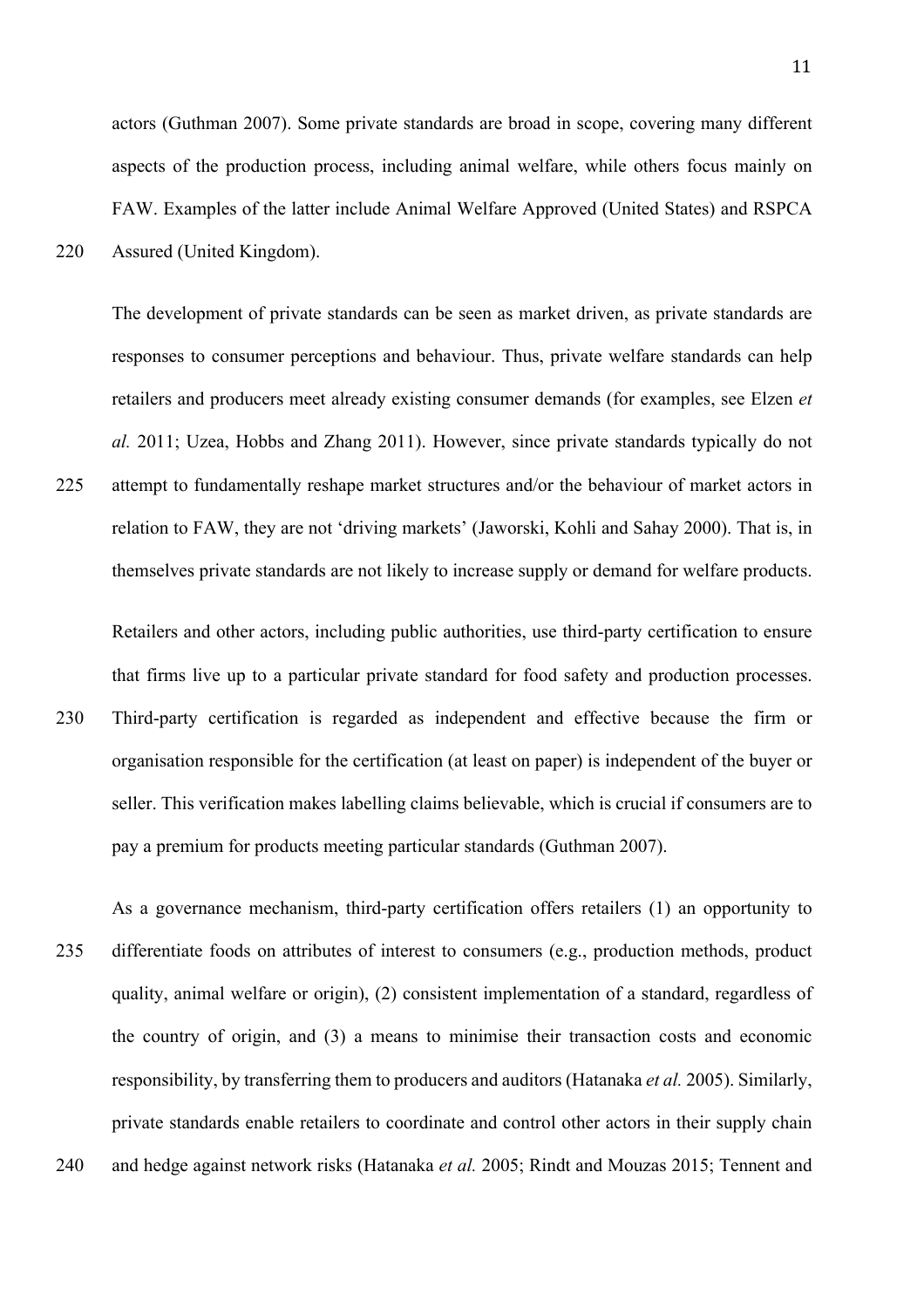Lockie 2012). Private standards help retailers standardise their direct and indirect relationships with suppliers, transfer liability to suppliers and third-party auditors, and balance control over suppliers with the flexibility to replace suppliers to get better deals (Rindt and Mouzas 2015).

- Despite these advantages for retailers, other actors view private standards in a less positive 245 light. For example, standards might undermine farmers' right and flexibility to make decisions about their own land, company and production processes (Tennent and Lockie 2012). In addition, meeting certain standards rarely translates directly into higher prices paid to farmers; instead, standards often impose large administrative burdens to document that their practices meet set requirements (Hubbard, Bourlakis and Garrod 2007). Although meeting private 250 standards is, in principle, voluntary, for many producers it is a prerequisite for continued production (Hubbard *et al.* 2007; Richards *et al*. 2013). Furthermore, the effectiveness of such initiatives to improve the welfare of farm animals in general has been questioned because they only appeal to the minority of consumers willing to pay a premium for animal welfare products (Lusk 2011). Thus, resarch suggest that private standards may lead to only modest 255 improvement over legal minimum requirements for some animals (Parker, Carey and Scrinis 2018). Finally, it has been noted that private standards and third-party certification establish barriers to entry as they inevitably rest on the presumption that only some producers and products can meet the requirements of any given standard (Guthman 2007).
- Through the growth of private standards and related market-based initiatives, recent decades 260 have thus seen a 'marketisation' (Çalışkan and Callon 2009) of animal welfare, where animal welfare has become an economic and not just ethical concern, subject to processes of qualification by a range of economic actors in and around the value chain for animal products (Miele and Lever 2014). The marketisation of animal welfare has often been welcomed by both policy makers and NGOs as a way to get actors to voluntarily make socially desirable changes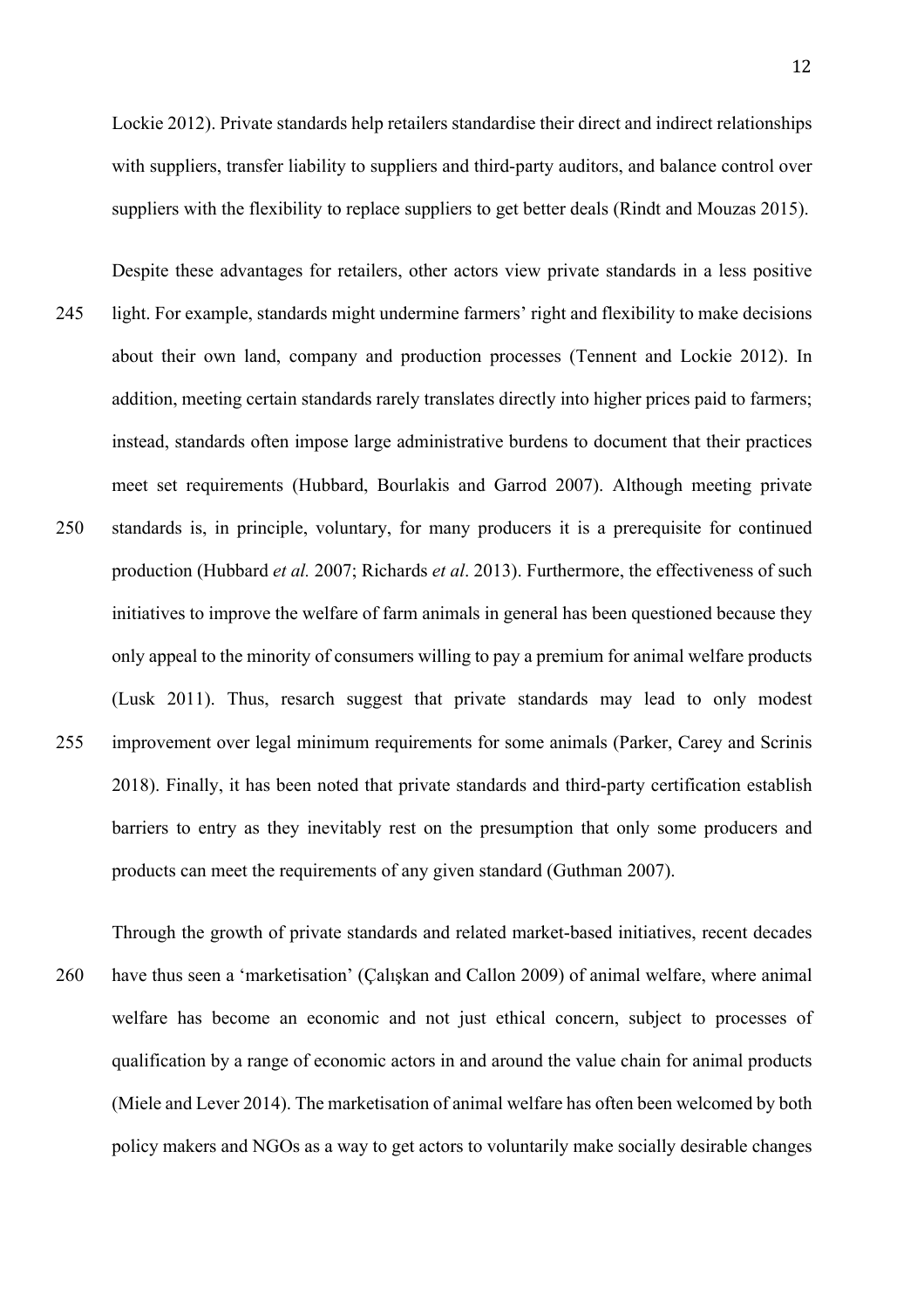265 in value chain and consumption practices rather than through new regulations (Miele and Lever 2013).

The introduction of animal welfare labelled products can be seen as a consequence of the resurgence of neoliberal policies (Busch 2014; Guthman 2007). However, because governance of private standards usually goes on behind closed doors and where popular partcipation is

270 restricted (Busch 2014), their democratic legitimacy in terms of criteria such as participation, transparency and accountability has been questioned (Fuchs, Kalfagiani and Havinga 2011), as has the success of markets in delivering public goods such as animal welfare (Guthman 2008; Renard 2005).

# **Markets and market practices**

275 As noted above, the idea of 'market-driven animal welfare' has become something of a mantra. But what is this 'market' in which politicians and others place their hopes for improving FAW? It is rarely defined explicitly but rather taken for granted, reflecting an underlying belief in an abstract, perfect market in which anonymous market forces, such as the famous 'invisible hand' (Smith 1970 [1776]), cause the demand and supply for a good, like FAW, to meet and set a 280 price that can serve as a signal for the behaviours of buyers and sellers (Marshall 1920).

Economists have put forward powerful arguments for the idea that markets serve as an efficient economic and social mechanism for setting prices, coordinating behaviour and promoting individual choice and freedom (Satz 2010). Nevertheless, it is also widely recognised that markets sometimes fail to provide adequate levels of certain goods. Previous research thus 285 discusses the lack of animal welfare as a 'market failure' (Harvey and Hubbard 2013), as consumers have limited opportunities for expressing preferences for improved FAW in the current market environment (Lusk 2011). Central to discussions of market failure is the concept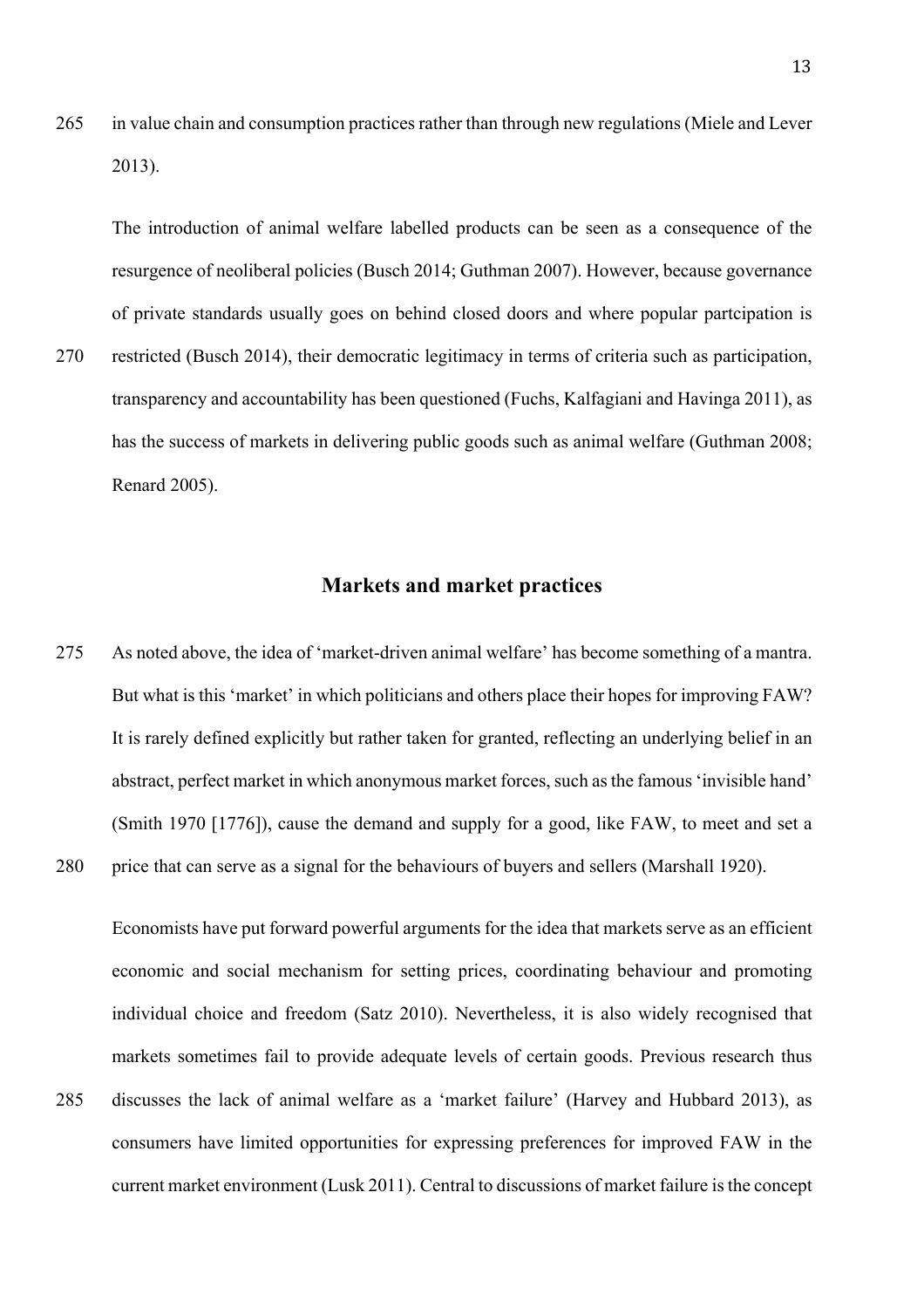of externalities, which refers to costs and benefits imposed on a third party not involved in the original transaction (Satz 2010). Animal welfare (or suffering) is an example of an externality 290 generated by the production of animal products (Lusk 2011).

This paper dispenses with this neoclassical view of markets as quasi-natural realities that exist independently of the actors involved. Instead, markets are seen as constituted and reconfigured through the concrete activities of numerous actors engaging in their different everyday activities and using different forms of expertise and market devices (Berndt and Boeckler 2009;

295 Callon 2007; Callon, Méadel and Rabeharison 2002; Kjellberg and Helgesson 2007). Markets thus 'only exist in the doing of them' (MacKenzie 2006, p. 34).

Kjellberg and Helgesson (2007, p. 141) define market practices as 'all activities that contribute to constitute markets' and suggest that we distinguish three interlinked types of market practices: exchange, representational and normalising practices (see Table 1). *Exchange* 

- 300 *practices* are concrete activities associated with performing economic transactions, whether specific to a particular transaction or more general activities that also shape individual transactions. *Representational practices* contribute to the formation of understandings of the market and how it functions, which can help make it more visible to other actors. Research shows that different actors construct quite different understandings of their environment and
- 305 therefore have different approaches to doing business (Esbjerg 2004; Finch and Acha 2008). Finally, *normalising practices* contribute to establishing normative guidelines for how a market should function or how certain market actors should act. Through these activities, different actors try to change market practices, such that they contribute to the formation and implementation of certain norms and guidelines for action, including the private standards 310 increasingly important for regulating FAW. Because actors such as farmers, slaughterhouses,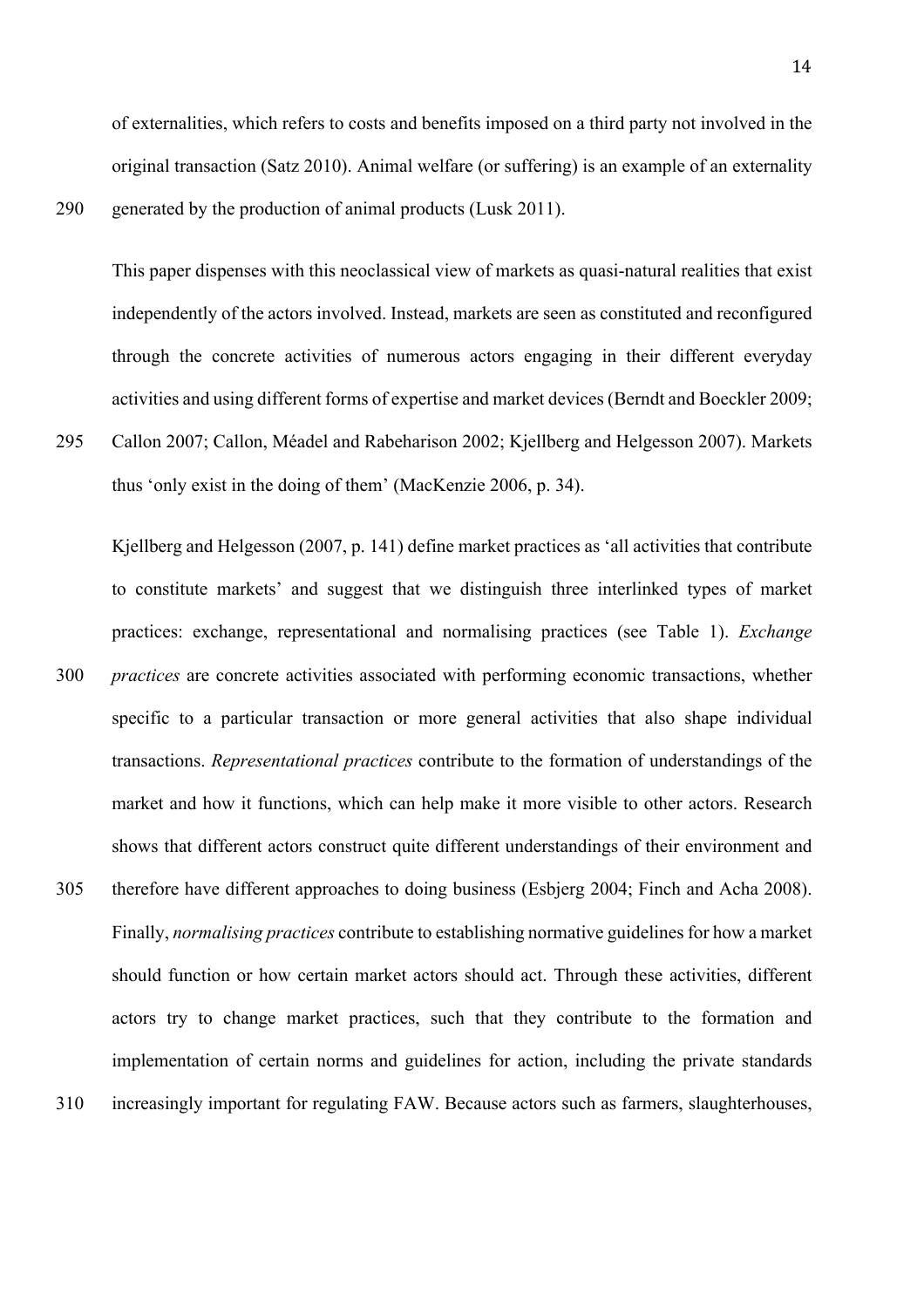retailers and animal welfare NGOs often have conflicting ideals and interests, negotiating and implementing FAW standards can be a highly charged political process.

# INSERT TABLE 1 AROUND HERE

In this study, this typology of market practices is used to analyse the negotiation and enactment 315 of FAW standards through the practices of business and non-business actors in the Danish pork sector. The three types of market practices are entangled and linked through chains of translation. Translation in this context refers to basic social processes through which something spreads across time and space (Callon 1986; Latour 1987). This ongoing process involves intermediaries, such as rules, tools, measures and measurements (Callon and Muniesa 2005).

320 The market is thus shaped and continually evolves in day-to-day interactions among actors (Kjellberg and Helgesson 2006).

Market actors frame and perform markets by defining standards for FAW, monitoring exchange processes, benchmarking goods, calculating costs and prices, etc. (cf. Callon 2005). For a transaction to take place, all elements that are not to be taken into account have to be 325 excluded from the market frame, at least for the time being. Framing involves selecting certain elements, severing links and finally making some trajectories irreversible, at least temporarily (Callon 2007). Any framing can be challenged and is thus temporary.

Framing is a delicate process that is neither complete nor perfect and that easily gets out of control. To capture this, Michel Callon argues that framings are sources of overflowing (Callon 330 1998; see also Parker *et al.* 2018). Overflowings of goods and the activities related to them

'occur when goods act unpredictably, transgressing the frameworks set for them and the passivity imposed on them' (Callon 2007, p. 144). Economic agents can also overflow, resulting in 'the creation of new identities, concerns and forms of action' (Callon 2007, p. 145). Overflowings can have both positive and negative consequences or connotations. They trigger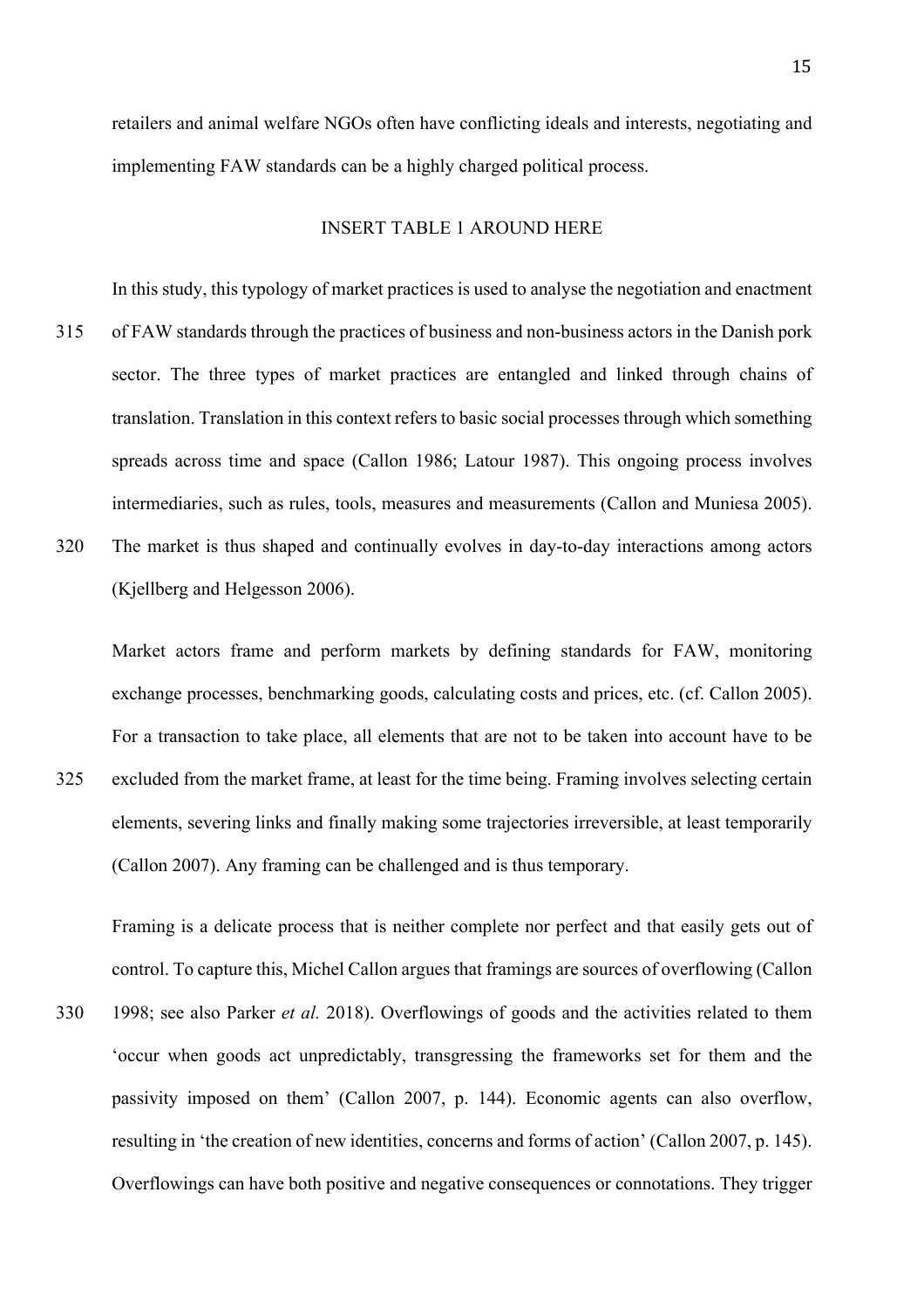- 335 the formulation of new questions or problems (also referred to as matters of concern), which can stimulate the creation of collectives or groups (Callon 2007). In the case of pork, examples of issues that are sometimes excluded from consideration, but trigger the formulation of new matters of concerns, include the effects of meat consumption on climate change and pollution resulting from animal husbandry or animal welfare.
- 340 In the attempted qualification and singularisation of products, the actors involved—here, pig producers, slaughterhouses, retailers, auditors, animal welfare organisation, etc.—weave a web of entanglements between them (Callon *et al.* 2002). As entanglements proliferate, the disentanglement of goods becomes increasingly problematic and difficult to obtain (Callon 2005). However, disentanglement from producers, former users or prior contexts is necessary 345 for market transactions to take place (Callon 2005; Thomas 1991).

It is with these insights about markets and market practices in mind that the Danish pork sector was studied in order to explore the three research questions inspired by the distinction between representational, normalising and exchange practices: how actors understand the market for (welfare) pork, how they try to change how the market for (welfare) pork works through the 350 development and use of particular standards and how these are enacted in exchange practices trough the ongoing interactions and relationships between actors.

# **Methods**

## **Research setting**

FAW is a recurring theme in relation to the increasingly concentrated and highly industrialised 355 production of pigs in Denmark, making the Danish pork sector an interesting setting in which to study how FAW standards are negotiated and enacted.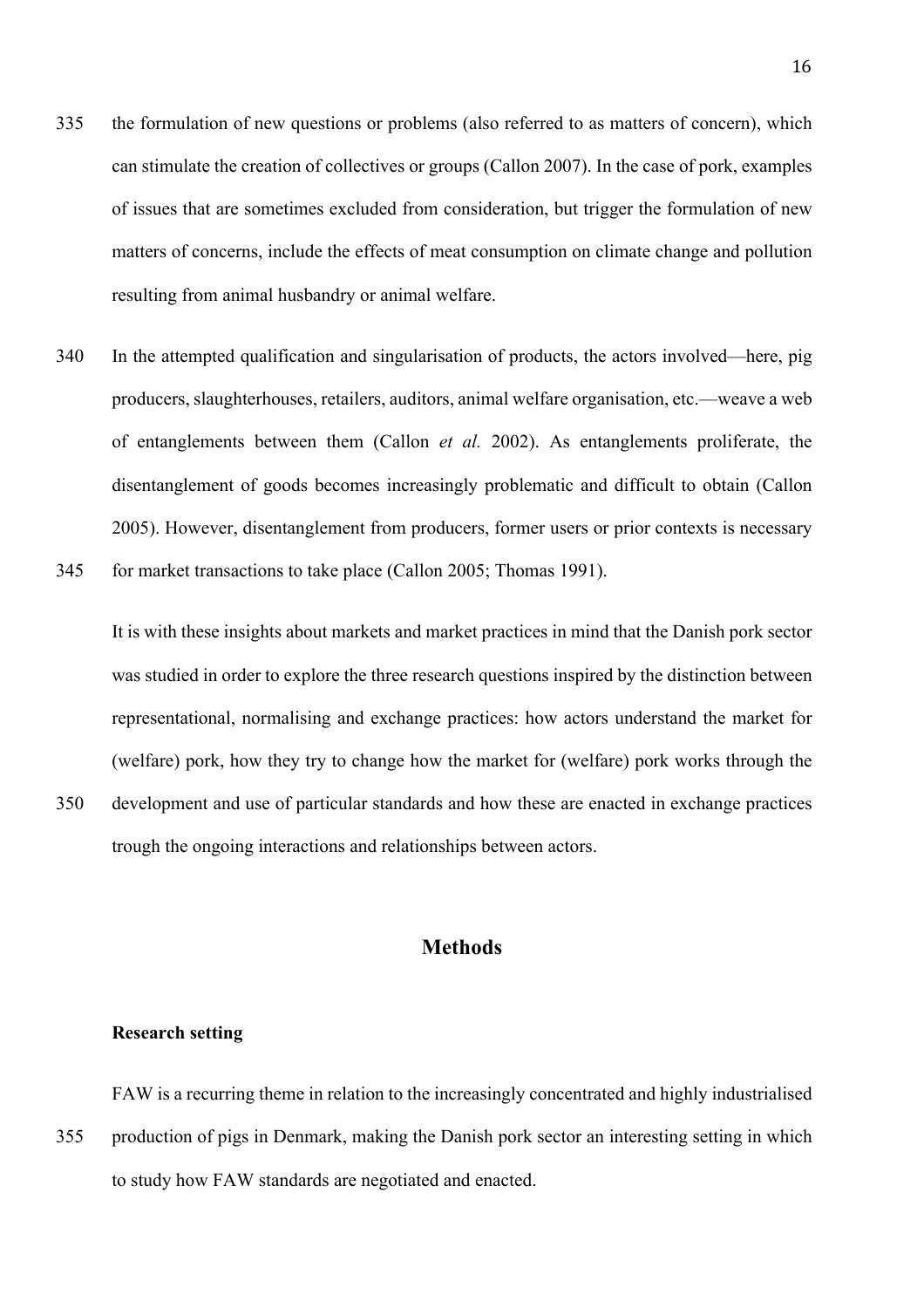Around 19 million pigs and sows are slaughtered in Denmark annually, and roughly 13 million piglets are exported for rearing and slaughtering in other countries (primarily Germany and Poland). The sector is very export oriented, as approximately 90 per cent of the pork produced 360 in Denmark is sent elsewhere. Conventional pigs account for around 94 per cent of Danish pig production. In conventional pig production, sows are almost always kept in farrowing crates when they farrow and suckle (or the last 20% of the production cycle), although most stakeholders agree that this practice is not optimal from an animal welfare perspective. Alternative production systems that leave sows loose while they farrow and suckle exist, but 365 they often involve substantial extra costs for farmers.

As of 1 January 2013, the European Union requires that all pregnant sows and gilts be kept in 'loose systems' during gestation (Council Directive 2008/120/EC), a period that accounts for about 60 per cent of the production cycle. Central to this study is how market actors reacted to this, in particular how actors discussed how to handle the marketing of intermediate products

In 2013, the Danish Parliament passed a bill stipulating that sows should be kept in loose systems during the service phase (mating or insemination), where they spend around 20 per cent of the production cycle. All new units built after 2014 must meet this requirement; full implementation is expected in 2035.

375 In an agreement reached at a summit in 2014 with the Danish Minister for Food, representatives from Danish agriculture, slaughterhouses, animal welfare organisations, consumer organisations, veterinarians and retail chains promised to work toward several objectives: reduce piglet mortality, keep 10 per cent of sows in loose systems during farrowing as of 2020, halt the castration of male piglets, reduce the number of tail dockings, reduce the prevalence 380 of ulcers among sows and pigs, provide consumers with more information about animal

17

<sup>370</sup> with the lifting of the floor.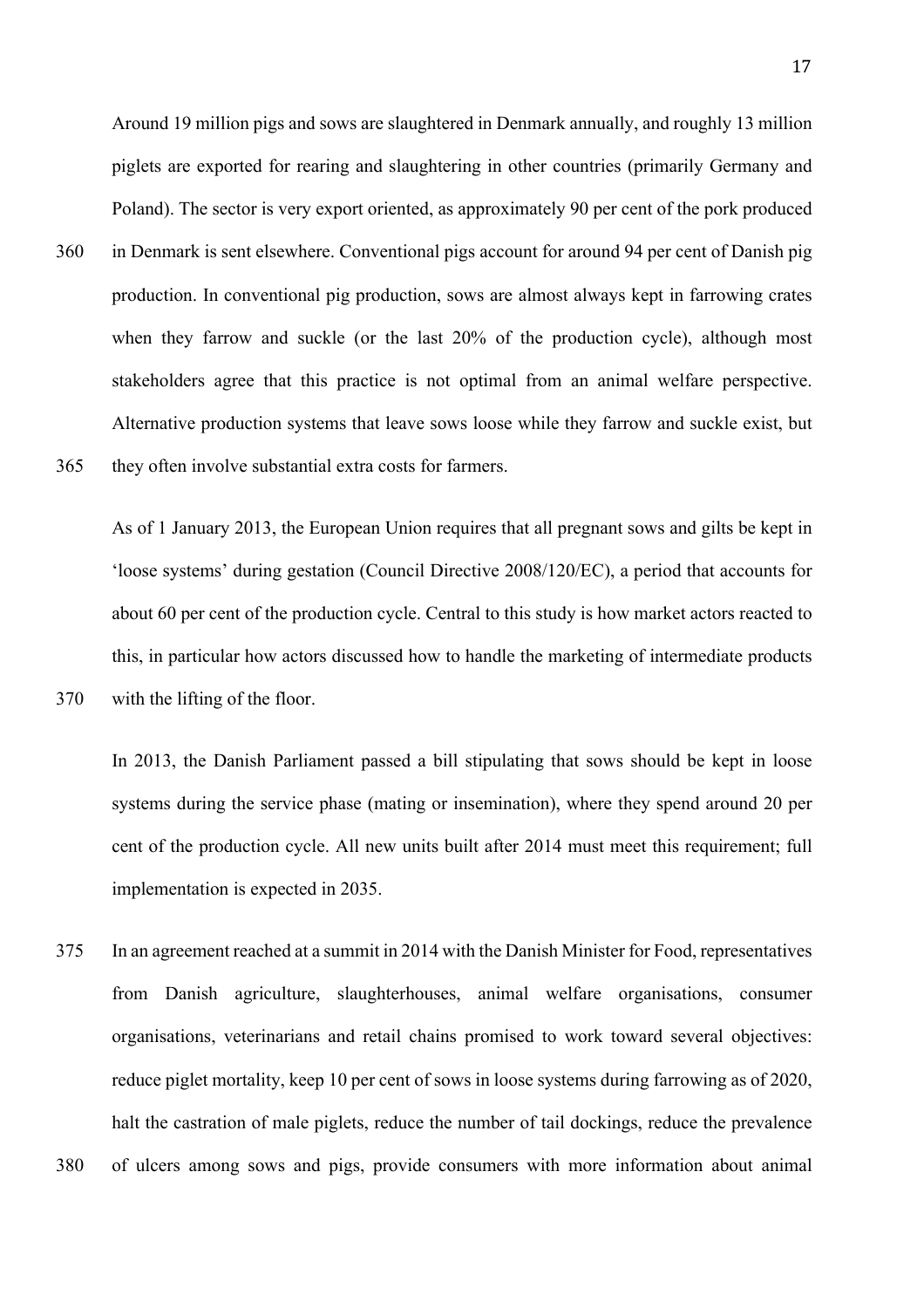welfare, and give consumers a means to choose products produced with better animal welfare standards (Minister for Food 2014).

The institutional setting in Denmark combines elements of the *(super)market* and *welfare state* models discussed by Kjærnes, Bock and Miele (2009). Retailers try to differentiate pork sold 385 under their brands through labelling initiatives, but this is combined with a strong regulatory regime and widespread trust in government regulation and monitoring of agriculture, processing and retailing, which means that animal welfare is not a matter of concern for the majority of Danish consumers.

# **Data**

390 To develop an understanding of how FAW standards are negotiated and enacted in particular market practices, semi-structured interviews with stakeholders on the Danish market and five export markets were conducted. This article primarily draws on twenty interviews that were conducted with actorsin and around the domestic market during fall 2012 and winter and spring 2013. Informants came from along the entire Danish value chain from primary producers to 395 retailers, as well as from representatives of three stakeholder organisations working with

animal welfare in various ways (see Appendix 1 for details). <sup>6</sup>

The interview guide was tailored to each informant, but in general, informants were asked about their own role and job functions, the company/organisation they worked for, their understanding of the pork sector in general and how they developed this representation of the

400 pork sector, how they anticipated the market to change and if it would have implications for

<sup>6</sup> In addition to the domestic market, twenty interviews were conducted in relation to market practices in Australia, China/Hong Kong, Great Britain, Sweden and the United States. These are all important export markets for Danish pork, and discussions with Danish practitioners suggested that FAW differed in importance across these countries.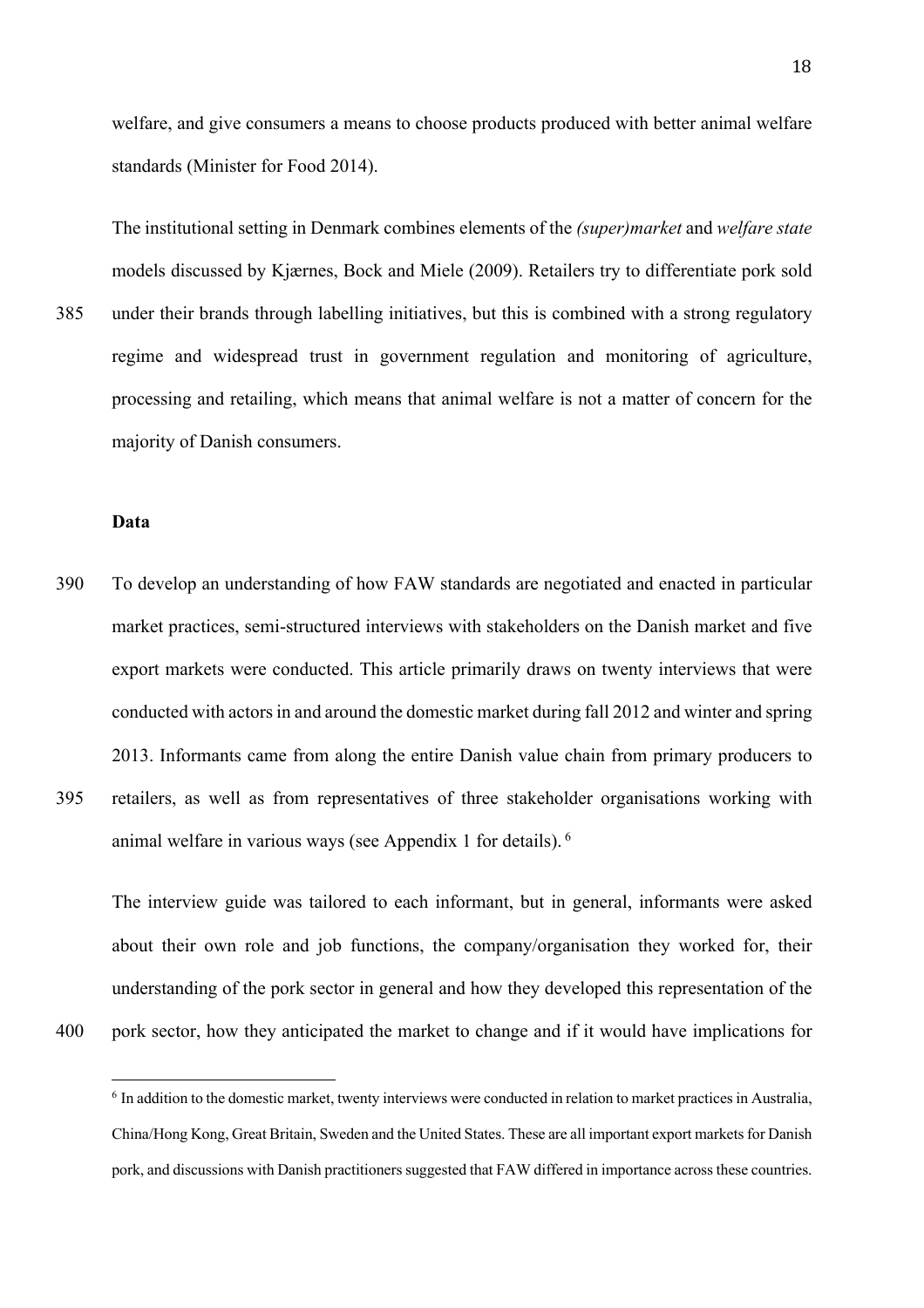FAW; also there were questions about which other actors they collaborated with and how. All interviews ended with questions about who else might provide insights in further interviews. Thus, snowballing was used to identify potential informants. The informants are not necessarily representative, but they represent different perspectives on FAW. Interviews in Denmark were

405 conducted in person. To supplement interviews, relevant documentary material was collected about FAW practices by the companies studied and store visits conducted to see how pork was being sold.

#### **Analysis and interpretation**

Interviews typically lasted about an hour and were recorded and transcribed verbatim. Analysis 410 began by careful reading of transcripts and documents, looking for overall themes and patterns in the empirical material (Miles and Huberman 1994). Then the formal analysis started with coding the transcripts, using categories developed from the market practice perspective. Additional categories emerged inductively from the empirical material. Because coding involves 'separating data extracts from their context' (Coffey and Atkinson 1995, p. 30), there 415 is a risk of data being decontextualised (Alvesson and Sköldberg 2000). The empirical material therefore was also analysed using 'meaning condensation' (Kvale and Brinkmann 2009), which involves reducing empirical material into more concise statements.

# **Market Practices related to Farm Animal Welfare**

For the sake of clarity, the presentation of findings is organised around the three types of market 420 practices introduced above. First, representational practices are discussed in order to show how actors in the Danish pork sector understand the market for welfare pork in domestic and global market contexts. Next, normalising practices are described, including the ways that FAW is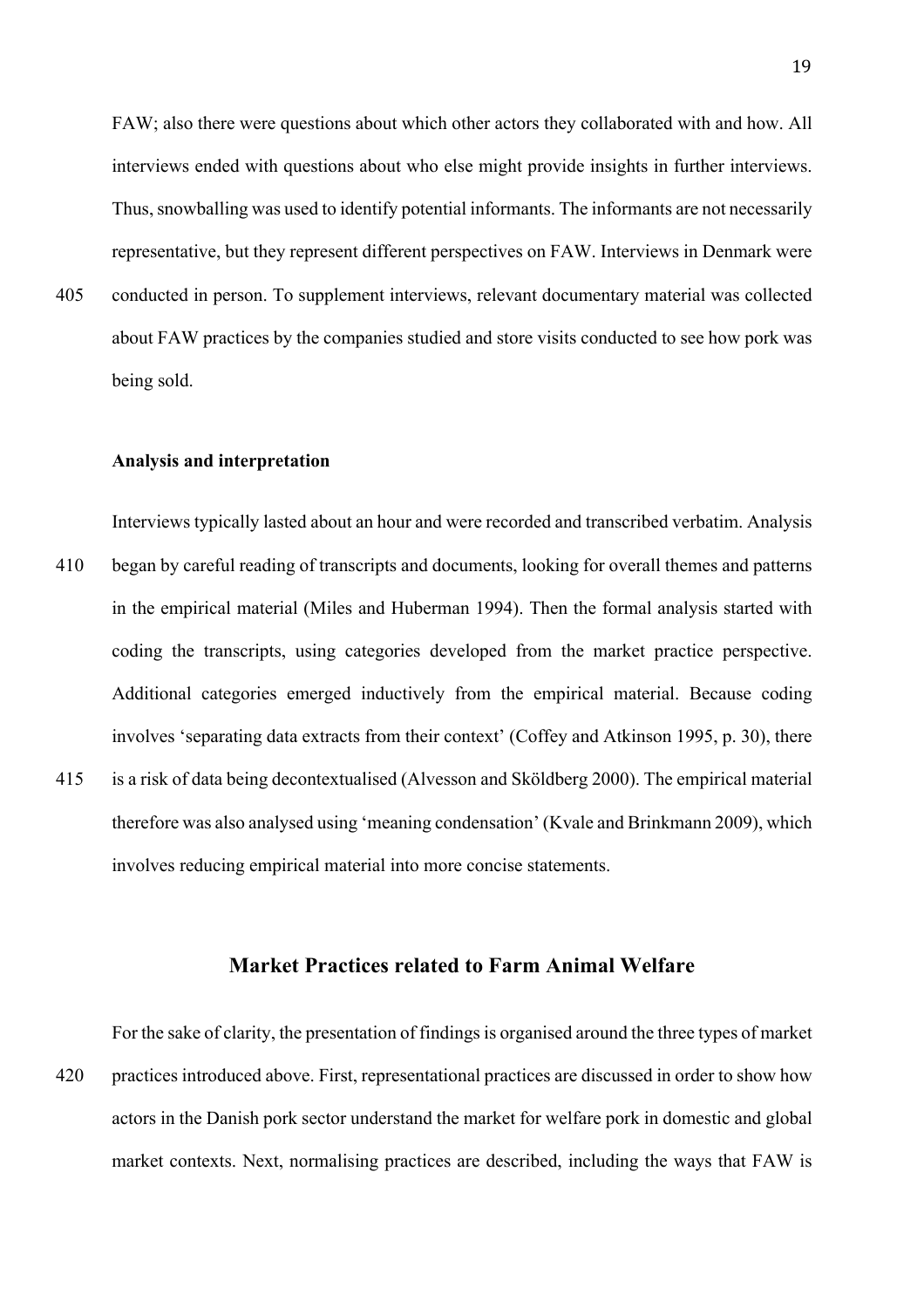framed by different standards and how private standards are renegotiated following the increase in general welfare standards. Finally, it is outlined how actors enact animal welfare in everyday

425 exchange practices. As discussed earlier, it is important to keep in mind that the different types of practices are related and influence other, e.g. that representations are translated into normalising and exchange practices.

## **Representational practices: Understanding markets for farm animal welfare**

Although less than 10 per cent of the pork produced in Denmark is consumed domestically, it 430 is important to look at how actors view the local Danish market context because how the production of pigs is perceived by the wider public is important for the legitimacy of continued production. However, due to the international nature of the pork industry, viewing the domestic market in isolation is fraught with difficulties as FAW issues 'overflow' geographic boundaries. Danish actors, not least farmers and slaughterhouses, take this overflow into 435 account in various ways when they talk about the challenges related to improving animal welfare for Danish sows and pigs.

#### *Animal welfare in a domestic market context*

According to a retail category manager, Danish consumers can be divided into two distinct segments in relation to FAW: those who don't care that much, for whom it is all about price,

440 and then the rest. According to the category manager, this second group accounts for only a small percentage of all consumers. Although this segmentation is a bit crude, it reflects a widespread sentiment among informants, namely that FAW is not a major concern for most Danish consumers, at least if they have to pay more for their pork chops. Danish consumers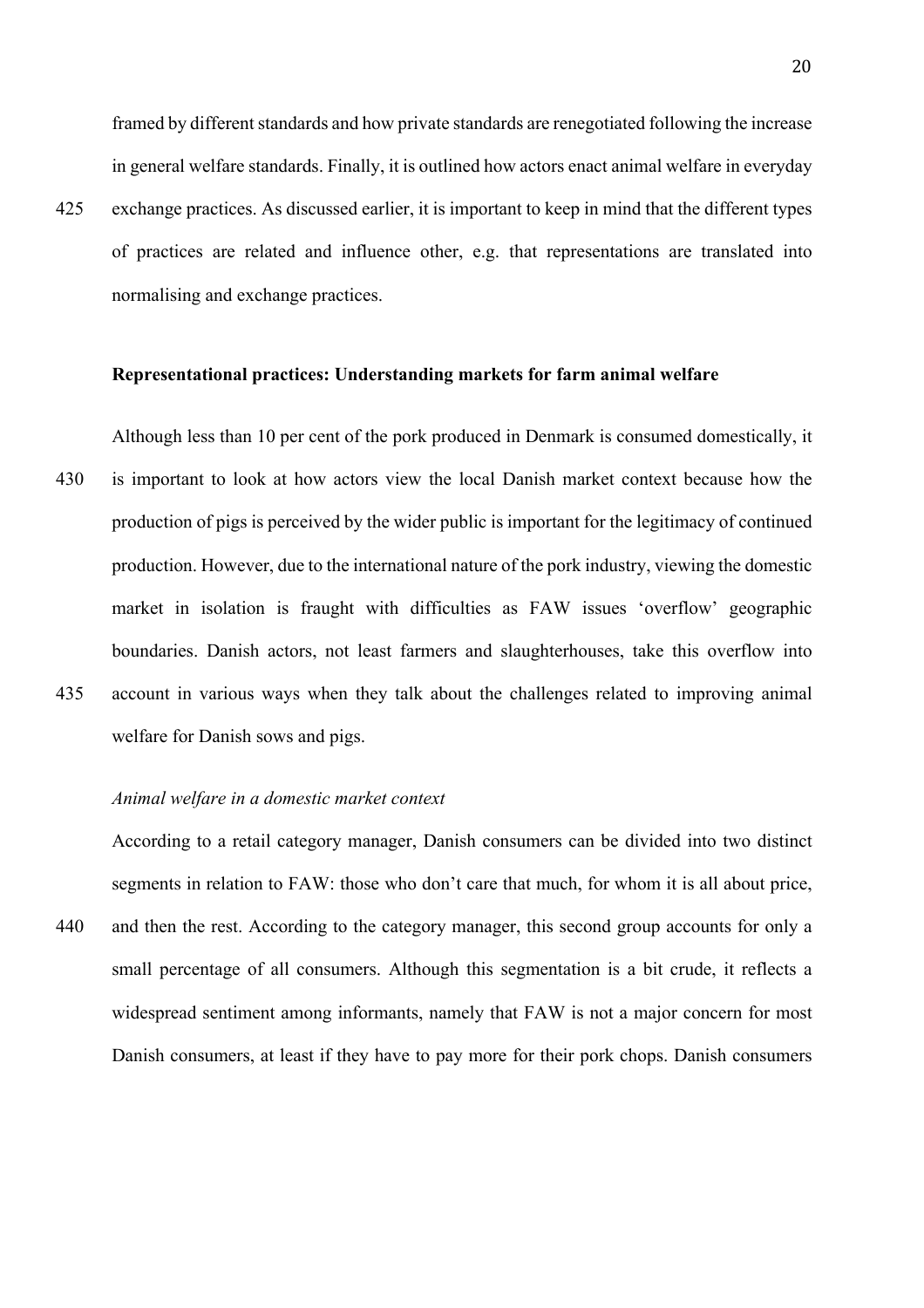are represented as mainly interested in tasty and lean pork at as low a price as possible. For

445 example, one informant describes consumers as follows:<sup>7</sup>

If they can choose between welfare pork and conventional pork, and the latter is a few kroner cheaper, consumers will choose the cheaper product [conventional pork]. [Store Manager, Soft Discount Retailer]

Only a very small consumer segment is understood to demand pork produced with better FAW 450 standards than conventional pork and willing to pay a (small) price premium. However, at least some informants think this segment is growing:

I would say that, over the last few years, there has been a development so that some people are willing to pay a premium for better quality or higher animal welfare. Quality can be measured in many ways [..]. We clearly sense that there are more consumers willing to pay [a small 455 premium] if they have the opportunity and feel certain that it is better, whether it is in terms of animal welfare or something else. But you feel you get something for your money [Sales Manager, Slaughterhouse]

Because the represenation that most consumers are focused on price is widely shared, FAW is subordinated to other concerns in the day-to-day practices of most actors on the Danish market.

460 Some actors argue that the niche status of welfare meat is rooted in the limited supply of organic, free-range and other types of welfare pork. Others hold that supply simply mirrors demand: *if only* consumers would demand welfare meat, *then* the pork sector would be happy to oblige and produce it. For instance, a primary producer says "when the customer wants to buy a welfare product, then we make it," while a representative from an industry body argues

 $<sup>7</sup>$  All quotes have been translated from Danish to English. An effort has been made to stay as close as possible to</sup> the words used during the interviews.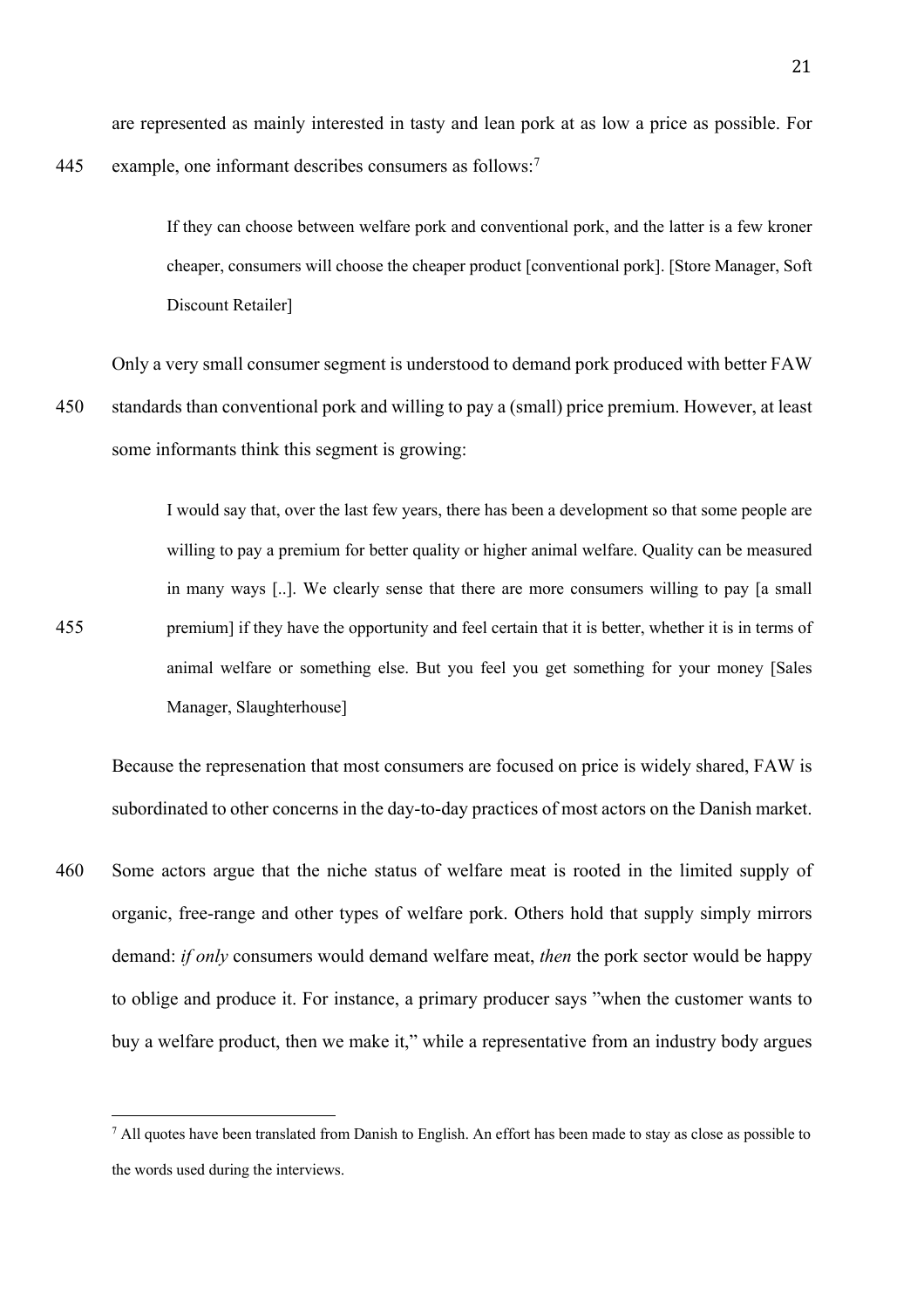465 that "if [the slaughterhouses] can see a market potential [in higher FAW], then this is a driver for things happening in production." However, consumers have to be willing to pay a premium that would enable farmers to recoup the extra costs that improving FAW is argued to entail.

Rather than seek to drive the market for FAW, actors in the pork sector can be seen as market driven (cf. Jaworski *et al.* 2000). They wait for consumers to act and thereby assign 470 considerable responsibility to consumers, who have to demand higher levels of animal welfare and be willing to pay extra, not just state that FAW is important when surveyed. This type of circular reasoning explains why farmers and slaughterhouses are reluctant to make dramatic animal welfare improvements and ensures that change is slow.

A key Danish animal welfare organisation asserts growing interest in FAW among Danish 475 consumers and argues that for Danish consumers to demand welfare pork, they may need to be better informed about animal welfare (thus echoing the European Commission). However, other informants suggest consumers already have so much information at their disposal that they have difficulty making sense of it all. These informants do not consider more information an appropriate option, which suggests a link between representations of the market and 480 normalising practices. That positive attitudes towards FAW do not always translate into consumer behaviour is known from previous studies (e.g., Verbeke 2009).

# *Overflows between domestic and export markets*

When discussing opportunities for improving the welfare of Danish pigs and sows, it is remarkable that many Danish informants have constructed views that explicitly link the local

485 Danish market to the global nature of the Danish pork industry. Because it accounts for five per cent of total Danish exports, informants widely recognize the pork sector as being of significant economic importance for the country. Most actors therefore acknowledge that improvements in welfare for Danish sows and pigs must not undermine the international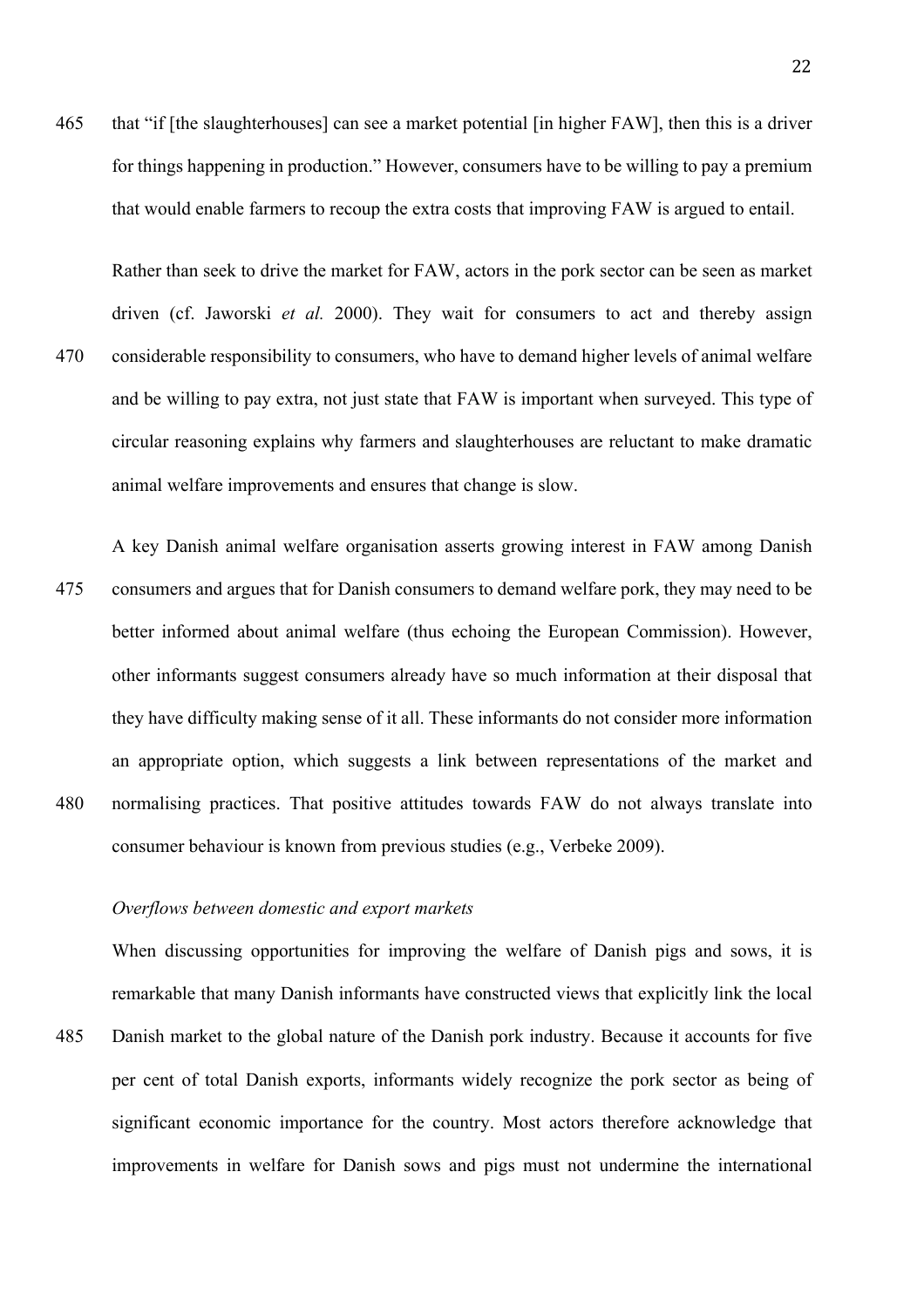competitiveness of the sector as a whole, although the animal welfare NGO interviewed 490 maintains that their main concern is the welfare of animals, not the pork sector. Thus, FAW

cannot be isolated to the domestic market; it transgresses geographic boundaries and attempts to frame it unequivocally. It 'overflows' (Callon 1998, 2007).

The competitiveness of Danish production is something different actors discuss, with labour costs being seen as a particularly important issue:

- 495 It is far too expensive to produce [pigs] in Denmark [..]. Our production costs mean that it is difficult to be competitive. [..] We have hit a wall in terms of costs in Denmark. [..] Every day we try to rationalise our production of pigs so that we become more competitive, i.e., lower the labour costs per kilogram pork produced. [Primary producer, Free Range Pigs]
- Wages are one of the biggest challenges we have as an industry in Denmark. Not that I'm saying 500 that we don't deserve the wages we're paid, generally speaking, but the countries we are competing with simply have a different structure when it comes to taxes and wages. A couple of years ago, a benchmark was made [..] and the result that came out was a number that said index 44 on wages. That is, every time you do the exact same task in relation to slaughter, slicing, etc., you have to pay 44 per cent [in Germany] of what you pay in Denmark [Sales 505 Manager, Slaughterhouse]

Informants that are mainly active in the Danish market tended to refer to 'the global market' in an undifferentiated and general manner, glossing over the differences that other informants identify between markets. Interviews with export managers and actors in key export markets for Danish pork thus suggest that 'the global market' is not homogenous but rather quite 510 heterogeneous and that they have to take differences between countries into account when operating on export markets<sup>8</sup>. Some export markets are seen as more important than others in

<sup>&</sup>lt;sup>8</sup> It is beyond the scope of this paper to discuss the differences seen to exist between export markets in detail.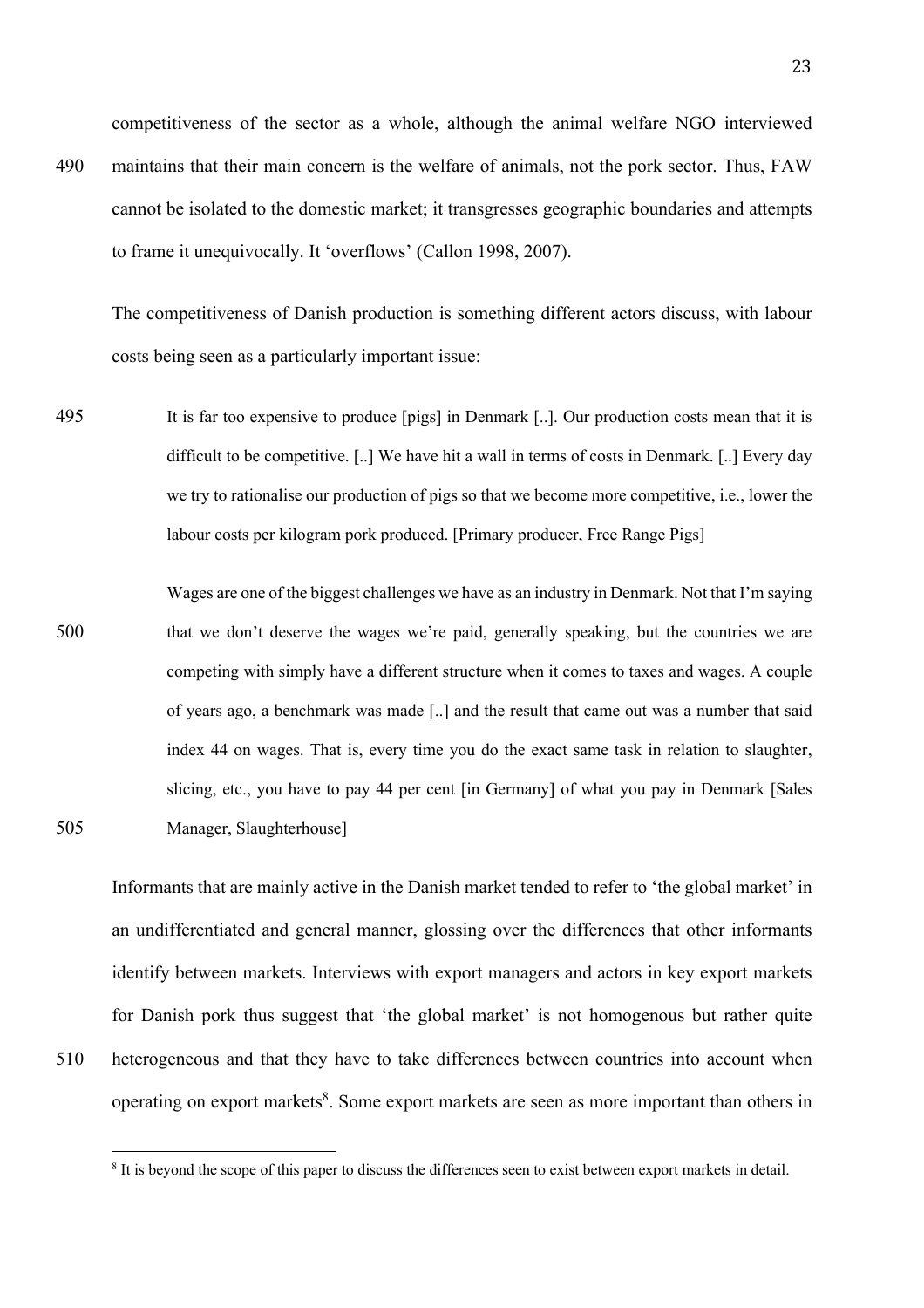terms of how much Danish pork is bought and at what prices. Different cuts of pork are also sold in different markets, each with different demands. This heterogeneity poses a serious challenge to Danish pig producers and slaughterhouses, which must take the unique demands 515 of customers in different countries into account, including their demands for FAW. To complicate matters further, only some cuts command a price premium for higher FAW, and only on some markets. Other cuts sell at world-market prices on markets where FAW is not important, particularly pork sold for industrial use or further processing.

[The big cooperatives] divide the carcass and sell the different cuts in 130 countries. This means 520 that if we in Denmark want something [in terms of FAW], then the cuts sold in Denmark have to pay for all the extra costs, also for the parts that are sold in other countries not willing to pay a premium [for FAW]. [Area Manager, Trade Organisation]

That only a small segment of Danish consumers are seen as willing to pay a premium for FAW and that FAW is seen as playing a small role on export markets is reflected in efforts to change 525 market practices, to which attention now turns.

#### **Normalising practices: Efforts to change how the market for farm animal welfare works**

In this section focus is on the normalising practices different actors engage in as they try to change (or maintain) how the market for FAW works. Efforts to either change or maintain how the market works are informed by the representations of the market and understandings of

530 whether current FAW standards are adequate or insufficient. Because FAW standards are constituted as central, we begin by considering how FAW is framed in current standards before proceeding to discuss efforts to negotiate changes to FAW standards.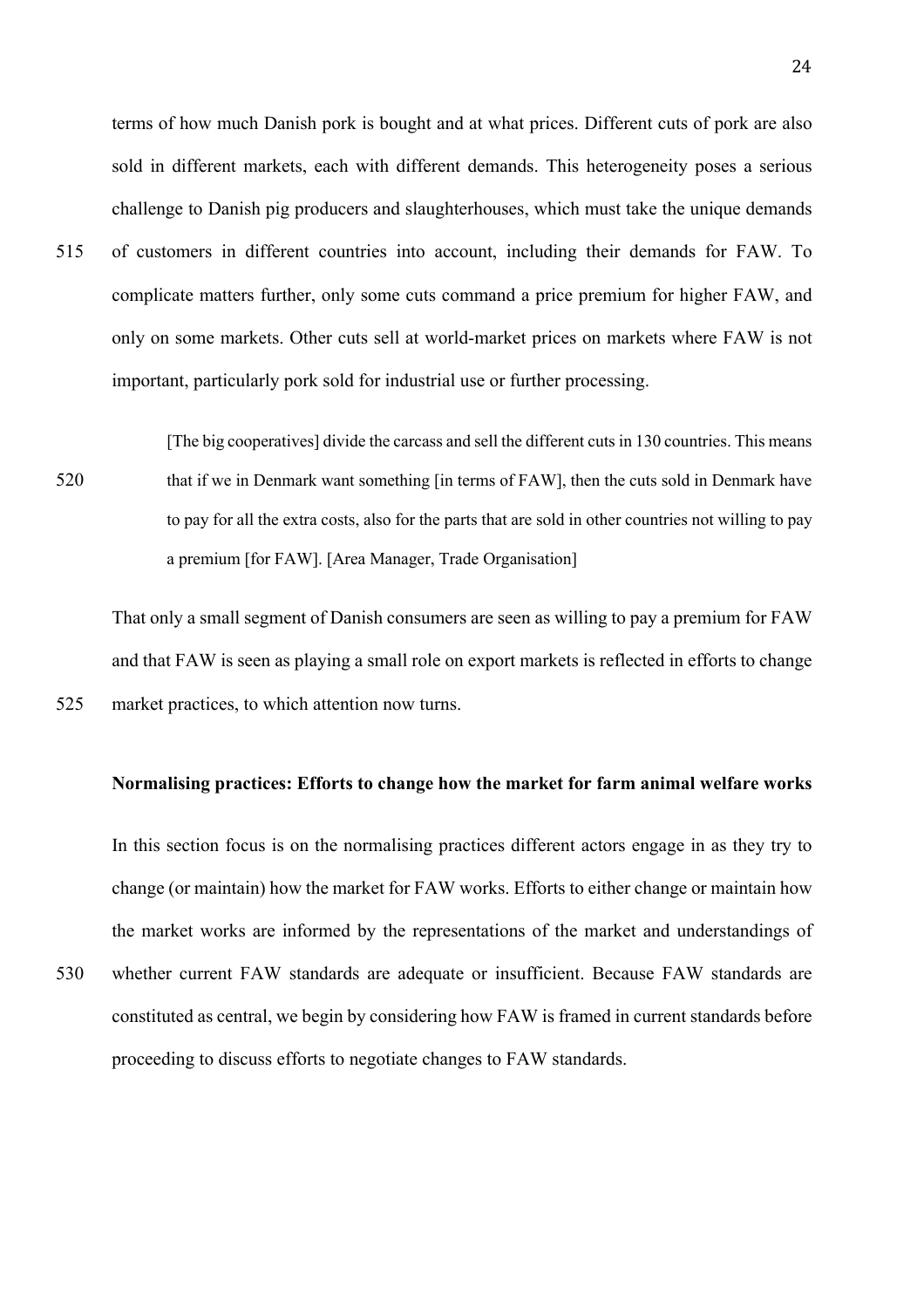#### *Framing farm animal welfare through standards*

FAW is a vague, contested concept that means different things to different actors, who disagree

535 about what constitutes good FAW and how it should be regulated and monitored (Verhoeg, Lund and Alrøe, 2004). FAW is framed, objectified and singularised in different ways in different markets and by different actors. Market framing is a powerful mechanism of exclusion (Callon et al. 2002), allowing some products to be defined as welfare meat while others are not. What constitutes welfare meat thus depends on the framing, including the dimensions and 540 thresholds used in the qualification of pig husbandry systems.

In modern agriculture, a central element in the framing process is the development of standards. A standard refers to any set of agreed-upon rules for the production of certain objects (Bowker and Star 1999). Standards enable things and actors to work together by spanning more than one community of practice. To ensure compliance with the standard, some mechanism of 545 enforcement is required. Inevitably, any standard also valorises some points of view and silences others, but the politics of this fade into the background and become invisible once an agreement about a standard has been formed (Bowker and Star 1999). In turn, standards generally exhibit significant inertia, so changing them can be very difficult and expensive. Finally, standards are not only symbolic but also material and embodied in infrastructure. Thus,

550 FAW standards are embodied in material artefacts such as pits, fixtures, slaughterhouses and transportation equipment. This creates a time-bind for farmers (Esposito 2011; Laursen and Noe 2018), who are constrained in relation to what they can do to improve FAW by prior investments in particular production facilities that are compliant with a certain standard. Thus, they can only produce the particular type of animal welfare materially embodied in these 555 facilities.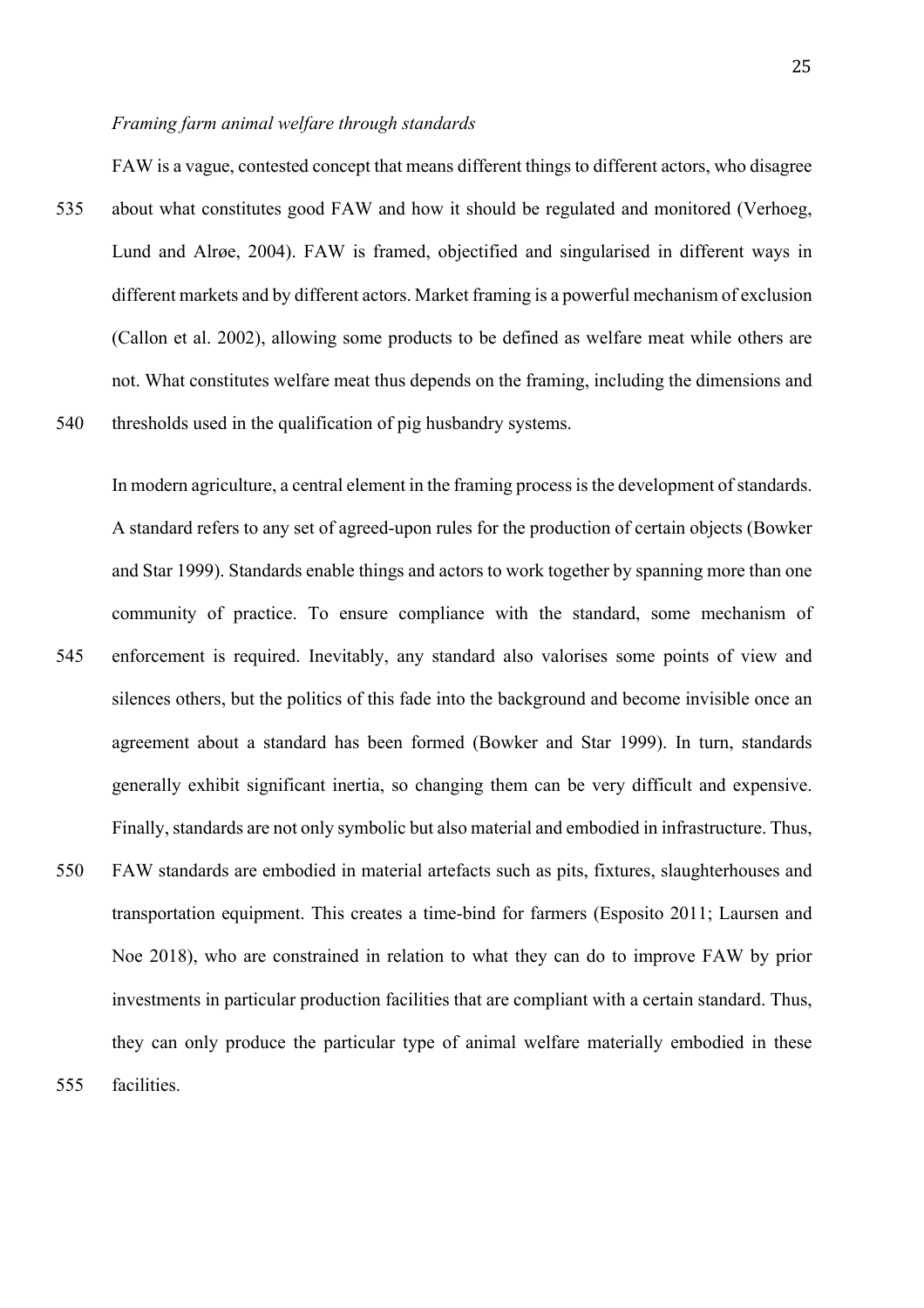In the Danish pork sector, different actors represent FAW in different ways that are never neutral but that generally favour the actor's own interests or point of view. For instance, the Danish Agriculture & Food Council's 'benchmark' of how pigs are produced in four European countries offers a broad frame in which production systems are compared on a wide range of 560 properties (Agriculture & Food 2014), with animal welfare as just one aspect among several (e.g., quality and control, health and use of medicines, feed, the environment, transport, slaughterhouses, food safety). As Table 2 shows, in this benchmark FAW is operationalized in concrete terms such as the width of farrowing pens, the nature of rooting and enrichment materials, whether floors are fully slatted and whether tail docking is permitted on a routine 565 basis. In this comparison, the product—conventional Danish pork—is singularised, made calculable and positioned relative to its main European competitors and so becomes both comparable and different. Considering the organisation performing the comparison, it is perhaps not surprising that, on most accounts, conventional Danish production standards come out as just a little bit better than competitors' production standards (cf. Bowker and Star 1999).

## 570 **INSERT TABLE 2 AROUND HERE**

A narrower framing, strictly focused on FAW, is provided by Dyrenes Beskyttelse (2012), a key Danish animal welfare organisation, which compares Danish pig production systems in terms of outdoor access, use of farrowing pens, tail docking, weaning of piglets, access to rooting materials, medication, space, transportation to slaughter, use of electric prods to drive 575 pigs, control of farmers and where meat is sold. Dyrenes Beskyttelse also distinguishes different types of pork: conventional, organic, free range and special productions. Each 'production' is associated with certain standards, including FAW. Dyrenes Beskyttelse is unequivocal in its assessment of the FAW levels of the various productions, deeming only organic and free-range productions satisfactory. FAW in conventional pork production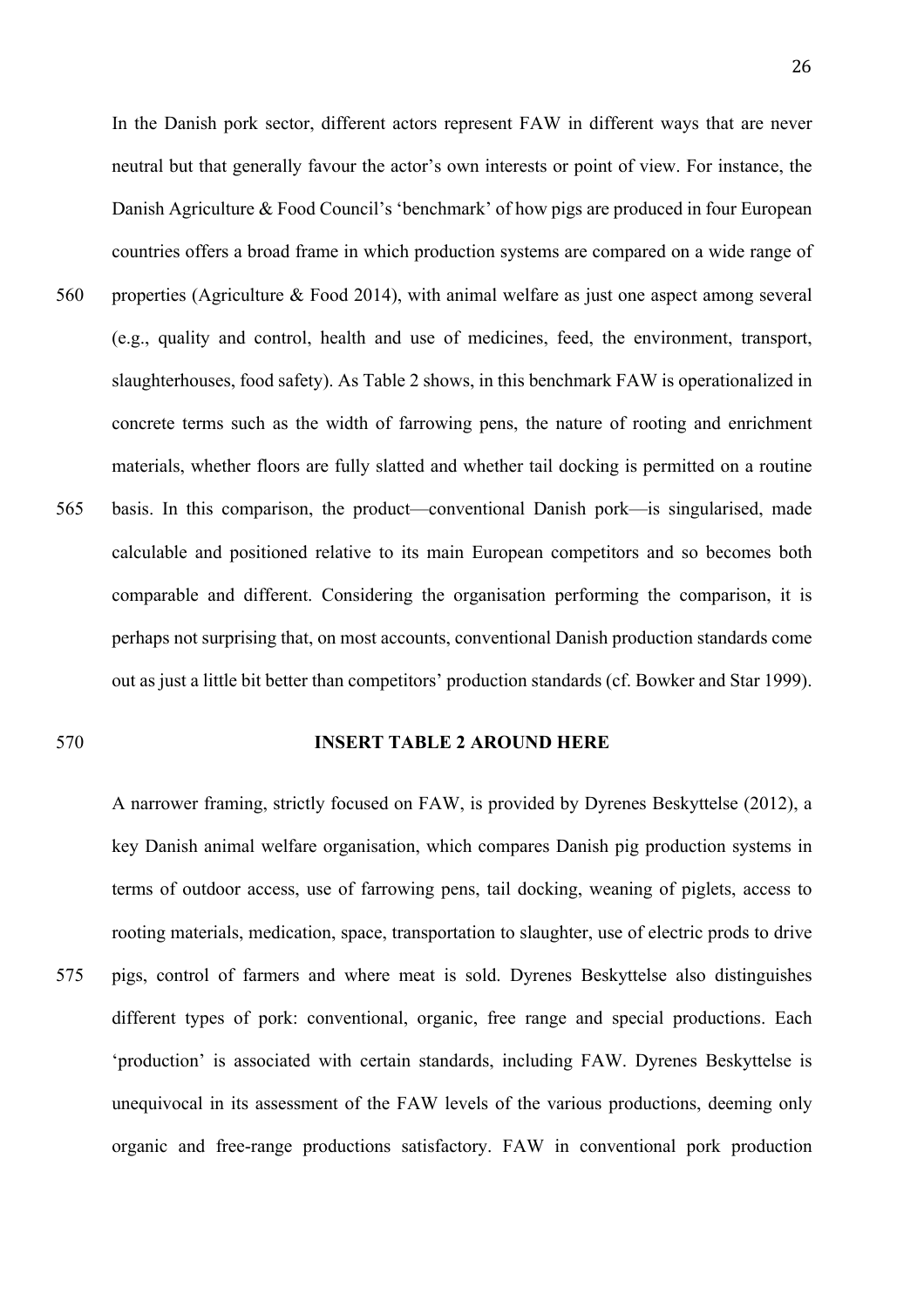580 systems, which as we just saw was assessed favourably by the Danish Agriculture & Food Council, is summarily dismissed as 'simply not good enough' (Dyrenes Beskyttelse 2012).

These two examples illustrate how the Danish Agriculture & Food Council and Dyrenes Beskyttelse have very different assumptions about the nature of the world, including about the prominence that should be assigned to FAW. That is, they have different 'organisational 585 paradigms' (Brown 1989) that provide them with particular roles that are enacted in particular ways, in particular settings and in particular relations with other actors. The Danish Agriculture

- and Food Council see themselves as representing the interests of the entire (mainstream) pork sector across numerous issues, while Dyrenes Beskyttelse is an organisation focused specifically on the wellbeing of animals.
- 590 Organisations can have an interest in promoting their own standards at the expense of other standards or labelling schemes. Dyrenes Beskyttelse thus endorses products that live up to their requirements for FAW. This endorsement is viewed as very important by pork suppliers and retailers, as Dyrenes Beskyttelse is regarded as having high credibility among consumers.

These framings also illustrate how the abstract concept of FAW becomes concrete and 595 comparable, able to be passed from hand to hand and across time and space (cf. Callon 2005). Through the various standards, certain qualities become associated with particular goods, and vice versa, and the goods are converted into commodities that can be exchanged.

Pork qualifies as welfare meat by living up to certain standards. What these standards are or should be is contested by farmers that seek to protect their investments in sties and fixtures, 600 animal welfare organisations driven by FAW ideals, retailers that want to be able to source products globally but still seek the legitimacy associated with selling local or regional pork (see also Esbjerg 2004) and other actors interested in preserving production, jobs and export earnings by maintaining the competiveness of the Danish pork sector.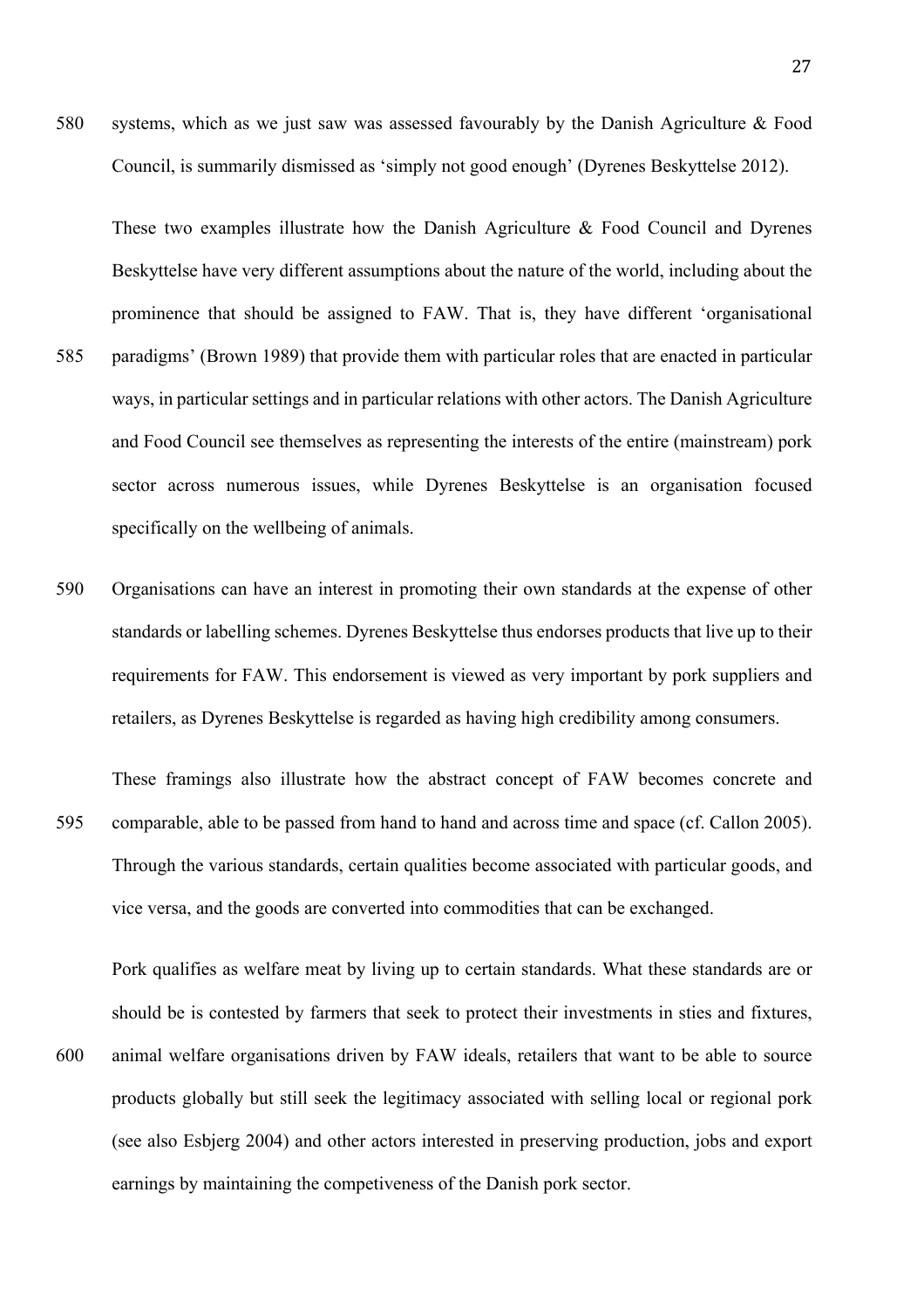605 Negotiating and implementing new or revised FAW standards takes time. The requirement that as from 1 January 2013, all pregnant sows and gilts must be kept in groups during gestation is an example of this (Council Directive 2008/120/EC), as this issue has been discussed since the 1970s (Elzen *et al.* 2011).

Because the rules contained in Council Directive 2008/120/EC were known for many years, 610 market practices did not just change over night at the beginning of 2013. Nevertheless, because the requirement that sows and gilts be housed in loose systems during gestation was one of the key differences between conventional pork and intermediate production systems, the new rules substantially eroded the difference between standard/conventional production and intermediate specialty productions with regard to FAW. Hence, several actors engaged in normalising 615 practices to change the standards according to which intermediate products are produced in order to re-establish a 'difference' compared to conventional products and thereby make intermediate products 'marketable' again. If there are no differences in FAW levels, it becomes difficult to use FAW in marketing:

I just think that if you have to have something to tell consumers, then you have to have 620 something tangible. As I say about the free-range pig, there you are willing to pay a little bit more per pack as that pig after all has had a better life. [Sales Manager, Pork Supplier]

Identifying and implementing a difference that makes a difference to the animals and consumers can be difficult. For instance, one retail informant noted that he was in discussions with a supplier about which FAW requirements to incorporate in the production of the retailer's 625 brand of pork to once again singularise the retailer's private brand and re-establish a difference relative to conventional pork. However, the retailer had found it difficult to reframe the welfare aspects of the pork sold under its own brand because the supplier balanced this particular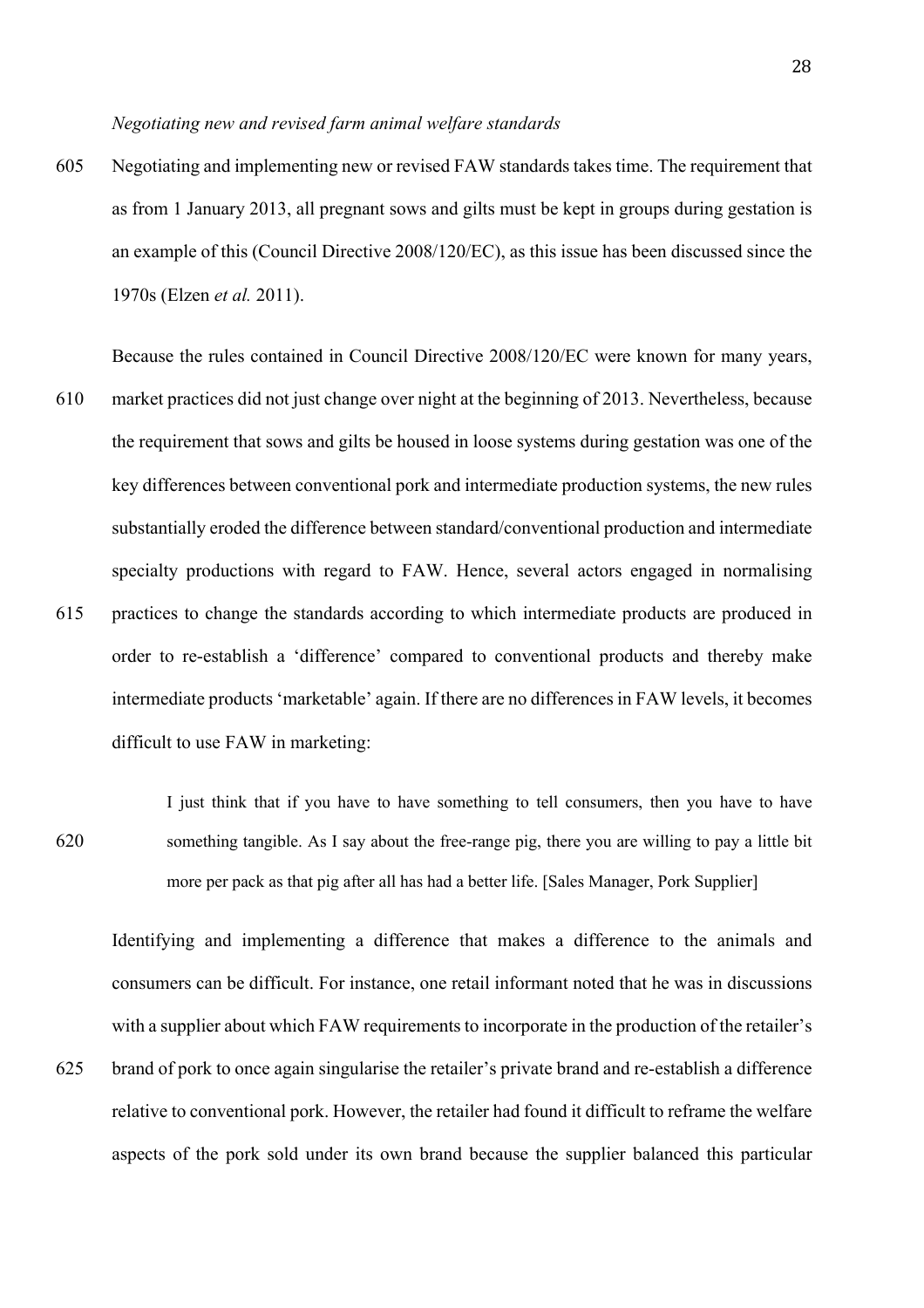retailer's demands and wishes against other concerns, including the preferences of other customers and the sector as a whole. This again demonstrates how individual relationships are

- 630 entangled and can overflow, and hence that renegotiating standards is far from straightforward, as actors can have conflicting interests and might have made investments in brands and production facilities that they want to protect. Different actors engage in different, sometimes competing normalising practices to influence the market for FAW products in specific directions (cf. Kjellberg and Helgesson 2007).
- 635 Some informants described one of the largest Danish suppliers of pork as lethargic, arguing that as a large bureaucratic organisation it finds it difficult, or is unwilling, to change its practices and cope with the hassles involved in serving niches, such as the minority of Danish consumers willing to pay extra for higher FAW levels:

There is no doubt that the stronger your position on the market, the more complacent you 640 become. [Category Manager, Soft Discount Retailer]

> [The producer] is very big, and they are super focused on being big. [Category Manager, Supermarket Retailer]

The major actors in the pork sector appear satisfied that Danish pig producers live up to Danish legislation, which they see as more than sufficient to meet the demands from world markets. 645 Because of high relative costs in Denmark, these actors are afraid that unilateral FAW improvements will undermine the competitiveness of the sector. In their opinion, on world markets Danish products are the standard against which other producers are measured when it comes to FAW, food safety, standardisation, legislation and monitoring. The representation of the international nature of the market is performative (Kjeldberg and Helgesson 2007; 650 McKenzie 2006), as it offers both an explanation and an excuse for the current state of affairs

and (lack of) initiatives for improving FAW.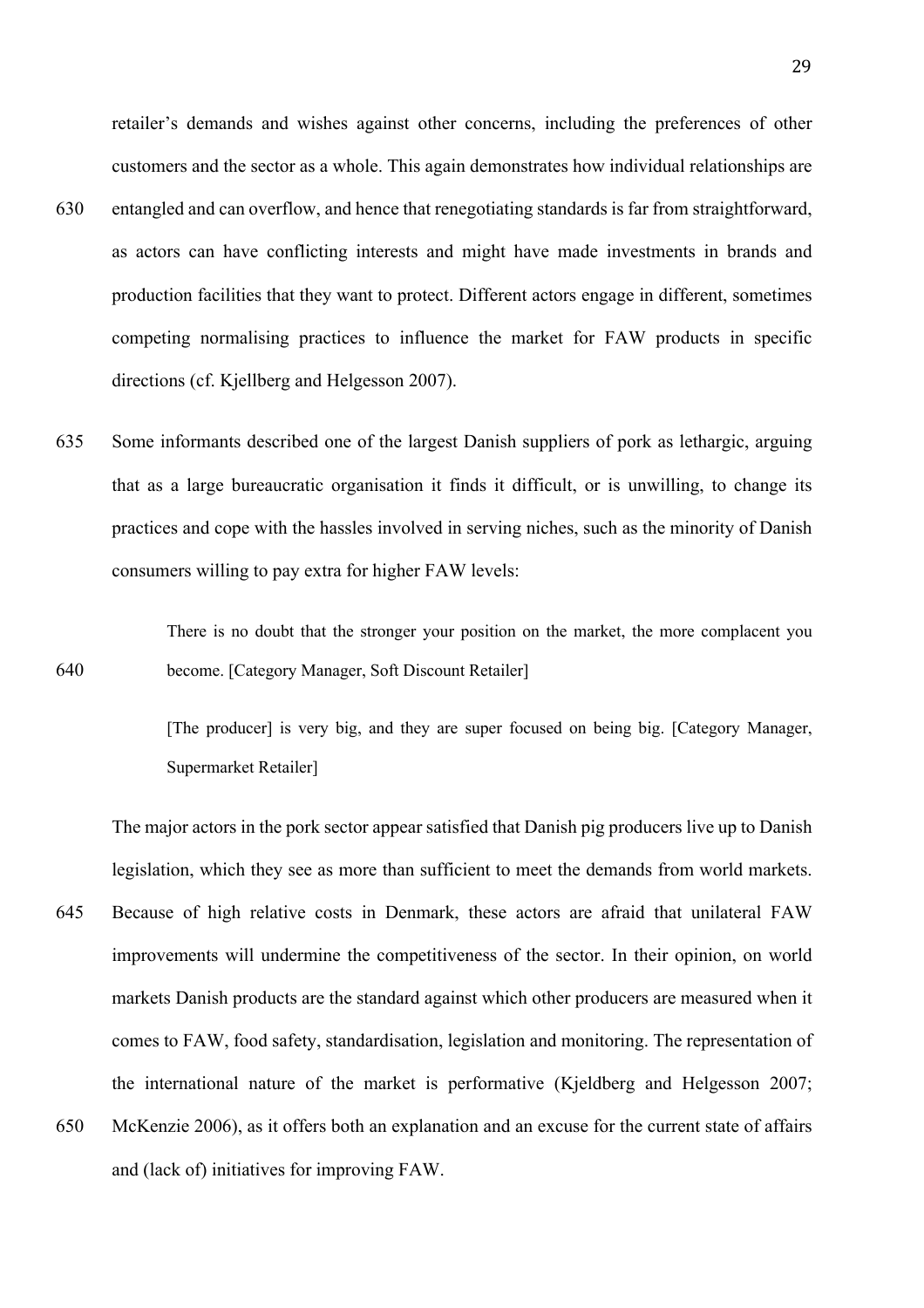The Danish Agriculture & Food Council affects FAW, according to the interviews, though it is also accused of foot dragging by one retail informant:

The Danish Agriculture & Food Council works for animal welfare, but they don't lead. They 655 are perfectly able to see where Denmark makes money. It would be nice to see them step up [in relation to farm animal welfare], but you don't cut off the branch you are sitting on. [Category Manager, Supermarket Retailer]

This informant wants the Council to do more, even while acknowledging that Danish pork competes on global markets and that the sector cannot be expected to undermine its own 660 position. Using similar arguments, an industry body emphasises that improvements must be made step by step in order to maintain competitiveness (and protect jobs and export earnings). It prefers voluntary improvements initially, to gain experience with new production systems and routines before they are implemented on a larger scale but is against big unilateral changes in Danish legislation:

665 With regard to legislation, we have a pretty clear policy, according to which we are willing to take small steps ahead of what other countries do [in terms of FAW], but not further than we can maintain our competitiveness, production and jobs in Denmark. [Trade Organisation]

To get pig producers to change their farm-level practices voluntarily, some informants suggest that incentive schemes are necessary to make testing and converting to new production systems 670 appealing. Thus, to test new welfare initiatives in real life practice, and not just on research stations, industry bodies are willing to offer financial support to farmers:

At the moment we know that [improving FAW] requires extra investment, because it require more space, and it costs in terms of mortality and it costs in terms of labour hours. If any producers are to take a leap, and there is a substantial risk that things can go wrong on all three 675 accounts, and that perhaps it costs even more than we think, then it is good to be able to say to

30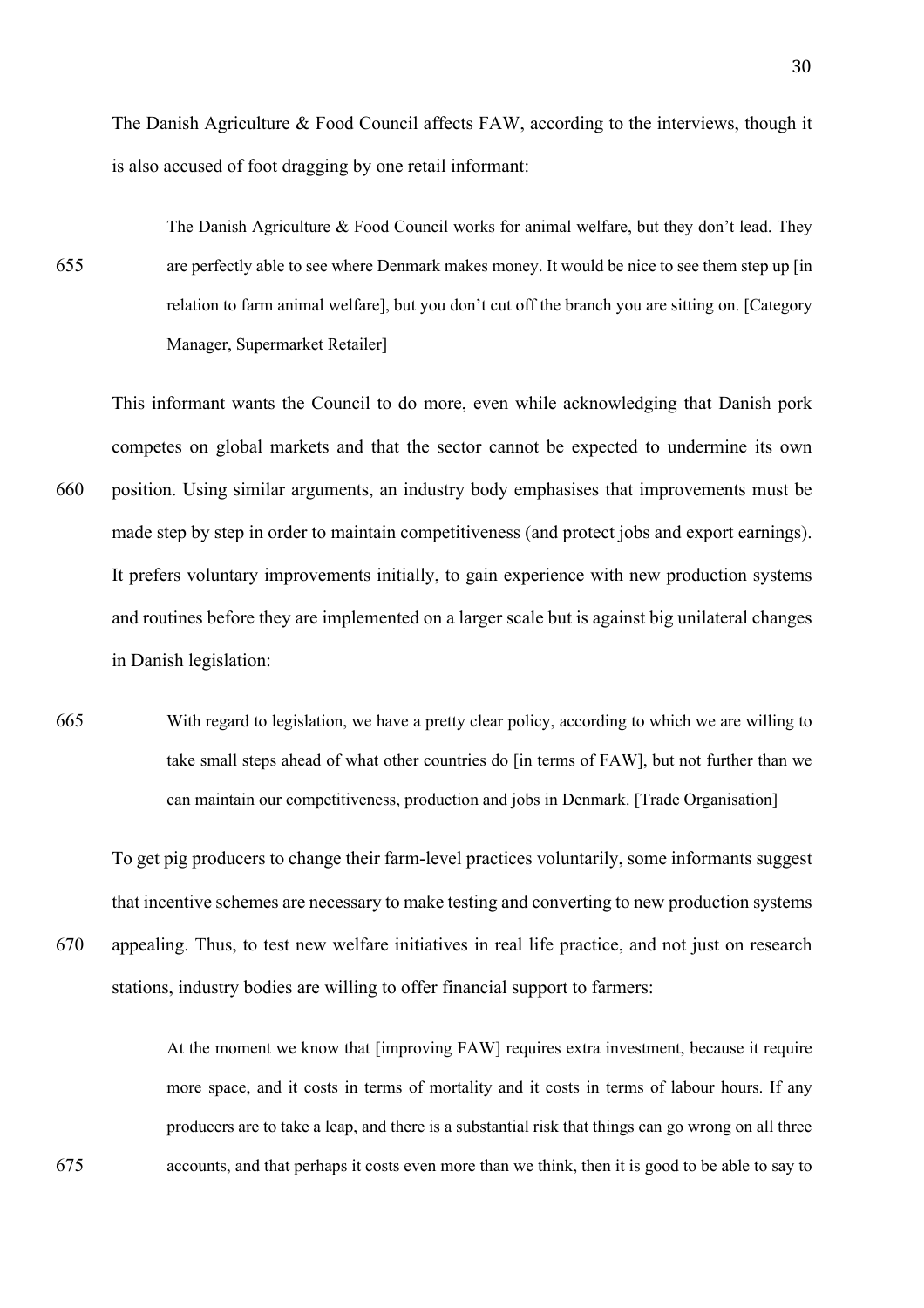some [producers], that if you are willing to run this risk, then we are willing to help you. [Manager, Trade Organisation]

Implementing new standards on a large scale takes time, as animal husbandry is very capital intensive. Thus, one informant mentioned that producers need at least a rough idea of the 680 conditions they will have to meet and of the impending requirements because a new sty will have a lifetime of 20–25 years. New production facilities require substantial financial investments, and therefore there is widespread acceptance that welfare requirements cannot change every two years: "A certain stability is necessary, if producers are to be able to live with [FAW] requirements" (NGO). In addition, it can be difficult for farmers that want to 685 improve FAW to finance improvements:

> We have been, and are still, looking for more free-range producers. [However,] it is not so attractive to produce pigs at the moment. Therefore, it can be difficult to get farmers to switch to free-range [production]. Many have difficulty borrowing the money it costs, as the economics of producing pigs has been strained for a while. [Sales Manager, Pork Supplier]

- 690 Speaking from a different organisational paradigm, an animal welfare NGO is dissatisfied with the status quo and demands significant improvements in relation to FAW issues such as the castration of male piglets, tail docking and fixation of farrowing and suckling sows. The normalising practices that the NGO engages in include working on a political level to improve overall FAW standards. It does not favour leaving improvements to voluntary initiatives and
- 695 instead prefers binding legislation. Because 'market-driven animal welfare' is a mantra for the Danish government, the NGO also takes responsibility for informing consumers about animal welfare issues in general and the the animal welfare levels associated with different production standards in particular.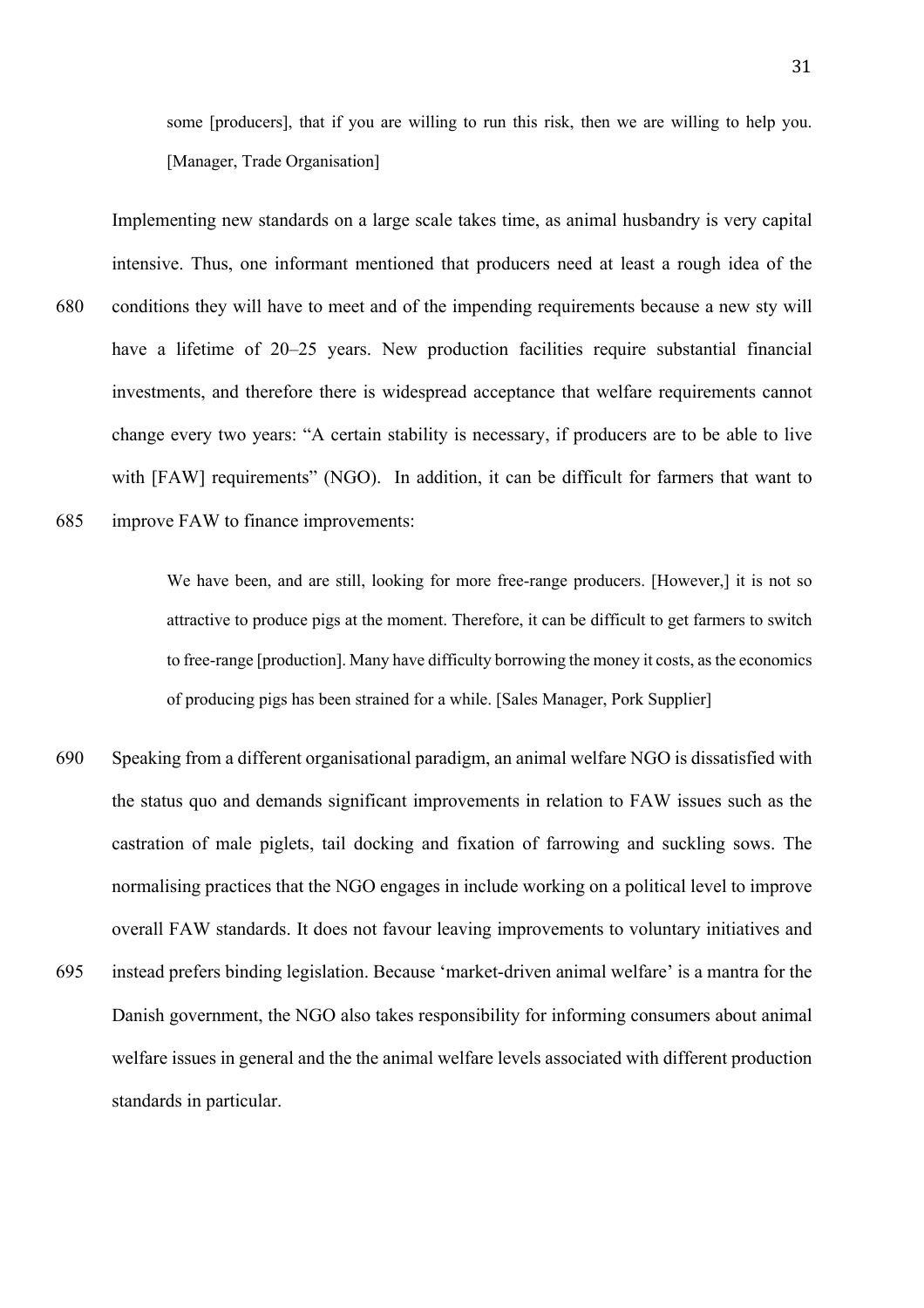The normalsing efforts of some smaller retailers to improve FAW are positively acknowledged

700 by other informants. In contrast, a category manager for a small supermarket retailer lamented that major retailers did not do more to improve FAW. He suggested that even though retailers wield substantial power over suppliers, generally they do not want to use it to improve FAW:

It is possible to add something in the supply chain, such as animal welfare, and to get some consumers to pay a premium, but it requires that retail buyers such as me believe in it. If 705 everyone thinks that it all revolves around price, there is only one thing that can be done, and that is to buy where prices are low. [Category Manager, Supermarket Retailer]

Other informants agree that major retailers do not emphasise FAW because they perceive consumers as more interested in low prices and taste than FAW and thus unwilling to pay a premium for better welfare. The focus on prices also gets linked to the growth of the discount 710 sector, which has continuously gained market shares in Denmark. Instead of making FAW a priority, the three main retail chains are described as focusing on stable supplies and (low) prices, which reverberates back through the supply chain to slaughterhouses and pig producers, who must find ways to cut costs not improve FAW. Several informants assert that larger retailers should take greater responsibility for FAW because they are in a position to influence 715 consumers. Instead, the informants indicate that these retailers only expect Danish pork to meet current FAW requirements. The large retailers are described as skilled negotiators, interested only in making money, even when it comes to FAW. This is illustrated in the following quotes:

The Danish market is dominated by three big retail chains that are ruthless in their trading approach and that do not emphasise animal welfare in their general policies. It's all about price. 720 But they also sell specialty products that focus on animal welfare in some way. [NGO]

> Those big corporations on the retail market dominate many issues. They are not always governed by the same concerns they would be if they asked their customers what was important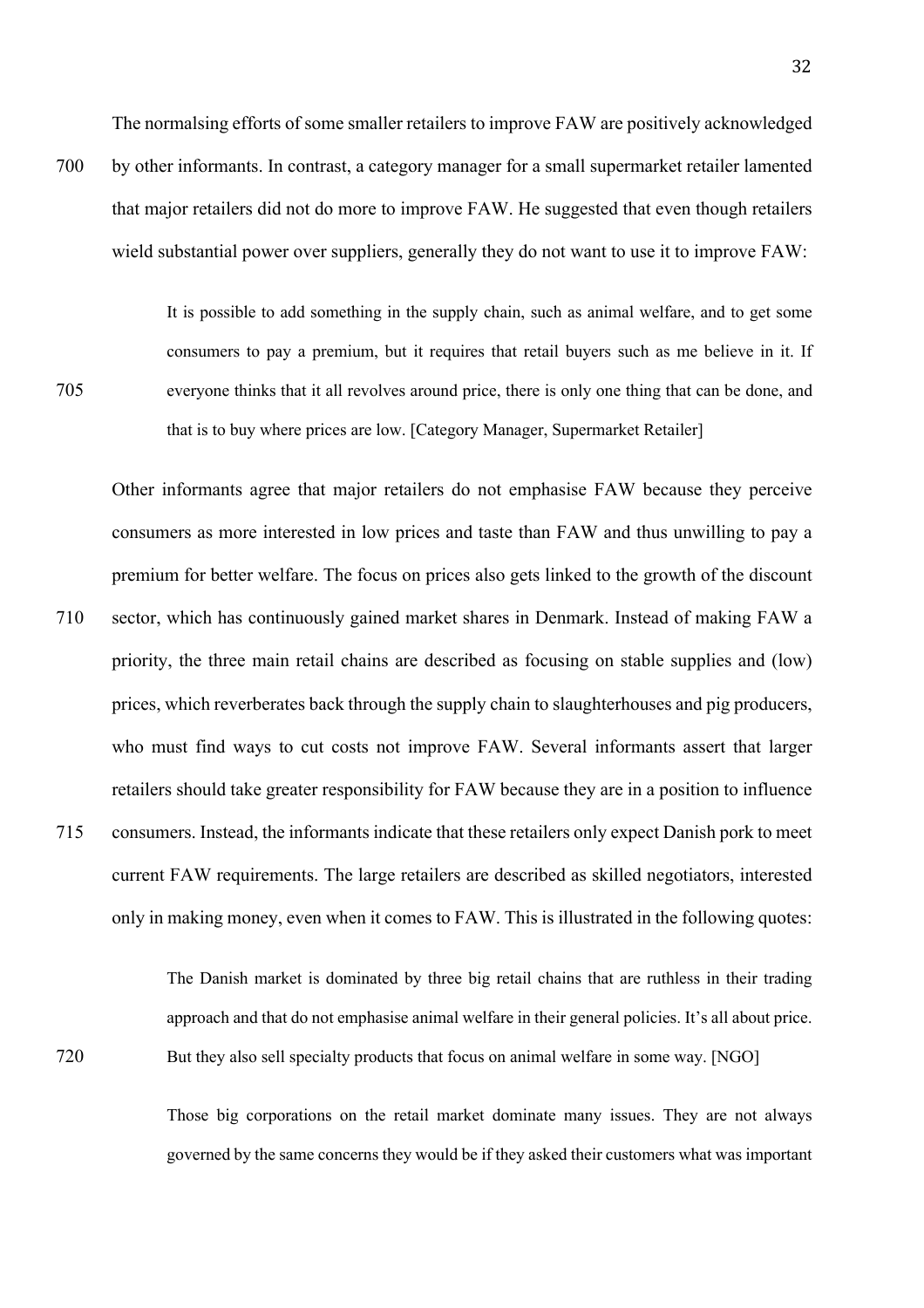to them. They are driven by what's good for them [i.e., the retailer], and they influence what the customers think more than the other way around. [NGO]

725 Retailers say that they are simply selling the products that consumers demand, thus assigning responsibility for improving FAW to consumers (thus shirking it themselves), the implication being that if consumers would demand products with higher FAW, retailers would supply it. Along similar lines, informants from the pork sector argue that if consumers placed greater emphasis on FAW (and were willing to pay a premium), the supply of welfare meat would 730 increase.

Focusing on FAW in communication with consumers can also have negative consequences, however. One informant thus suggested that it could lead to question such as "Why have pigs" not always been treated well?"

Informants expect FAW to be more important for consumers in future but also acknowledge 735 that many consumers will continue not to care. Yet consumers played a role in establishing standards for the transport of live animals, even as they have remained unaware of the issue of confinement of sows. Several informants assert that retailers should take more responsibility for FAW and for making consumers aware that their consumption choices have consequences, that is, that they overflow.

## 740 **Exchange practices: Enacting animal welfare in ongoing relationships**

On the domestic market, retailers and pork suppliers are engaged in long-term relationships. Retailers and suppliers typically negotiate annual contracts that serve as frameworks, regulating their day-to-day operations and interactions. Exchange practices between pork suppliers and retailers are characterised by frequent interaction and complex relationships, with

745 numerous contacts at various organisational levels. For instance, the sales manager of a large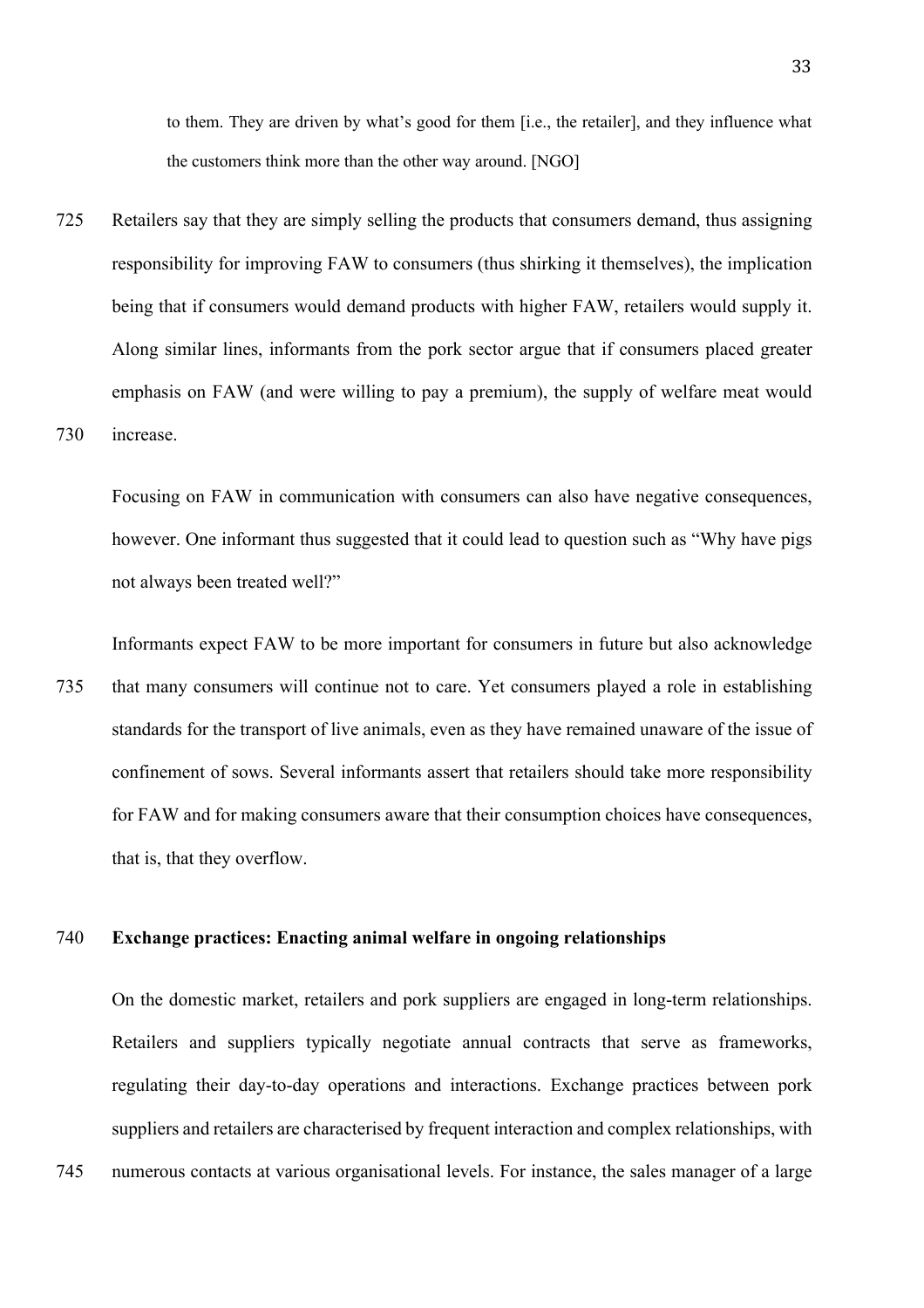pork supplier described how he was in ongoing dialogue with the retailer he was key account manager for. At HQ he talks with the CEO of the customer, two operations managers and four regional managers:

So, you can say that, already there, I have seven entrances [or contacts to the retailer]. Every 750 day I speak to one or more of them. Of course, each of them has their own focus areas, which have to come to together in the end. There's not a day where I don't talk to at least one of them. Often, I talk to two to four of them, or talk to them several times during day. It all depends on what we have going on. [Sales Manager, Slaughterhouse]

In addition, the sales manager interacts directly with store managers and store-level butchers.

755 Relationships are generally described in positive terms, even as the informants acknowledge differing interests. According to a large meat processor, it has developed special productions because retail chains want to offer their customers something unique. The processor continuously discusses the demands that these productions must meet with the respective retailers. For all special productions, FAW is framed as better than that for conventional pork, 760 though the extent of the improvement differs.

Retail buyers emphasise frequent interaction and good, long-term relationships with their Danish pork suppliers. For example, the category manager of one retail chain described the chain's co-operation with its supplier as follows:

I regularly sit down with people from [Pork Supplier] to exchange ideas. We talk about what 765 we can do differently, e.g., by giving the pigs a certain feed. […] Factory managers at the slaughterhouses think in terms of logistics, rational production and efficiency. The people that I do business with are thinking in terms of sales. They then have to go back and make things happen. Some things can be done, others cannot. [...] We have a very, very close relationship with [Pork Supplier]. We recognise each other's mission in this world. It all revolves around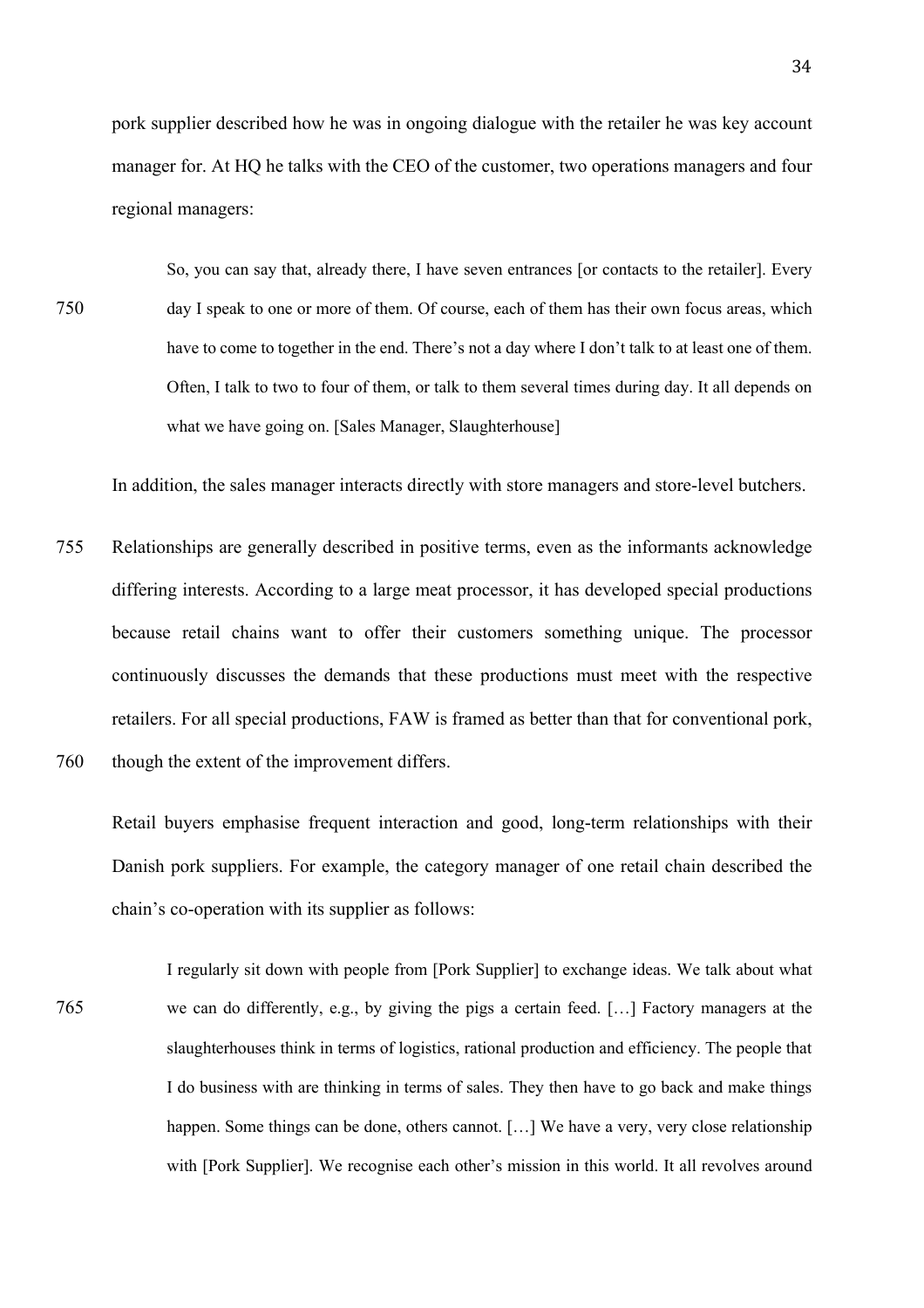770 'what we can do' in order for both us to run a better business. [Category Manager, Supermarket Retailer]

Because welfare pork constitutes a small part of the domestic market, FAW does not feature prominently in day-to-day interactions, which are focused on operational issues and ongoing marketing initatives. FAW is a more general issue that is taken up at irregular intervals when 775 discussing more strategic initiatives although the sales manager of one of the slaughterhouses opined that it is difficult to talk long-term initiatives with big retailers, because retail buyers are evaluated on their ability to purchase cheaply. In contrast, some small retail chains view FAW as an issue that they can use to differentiate themselves from large competitors. Hence it it easier for suppliers to discuss more strategic initiatives with smaller retail chains.

780 Thus, the sales manager of large pork suppliers had recently been involved in developing different training programmes in collaboration with two smaller retail chains in order to prepare butchers for their interactions with consumers. Through these training programmes butchers get insight into how free range pigs are bred and the role that Dyrenes Beskyttelse, the main animal rights organisation, played in monitoring FAW. For instance, he had devised a training 785 programme where the store-level butchers of a supermarket retailer visited and shadowed farmers for a day in order to get a glimpse of what daily life on a farm was like.

Both retailers and pork suppliers reported having good working relationships with Dyrenes Beskyttelse about the organic and free range pork products meeting their requirements for FAW and are endorsed by the organisation.

790 In summary, FAW is not an issue that features in exchange practices related to day-to-day interactions. These are focused on operational issues related to specific transactions. FAW is a more general issue that is dealt with in annual negotiations and various discussion about how the relationship between pork supplier and retailer is to develop.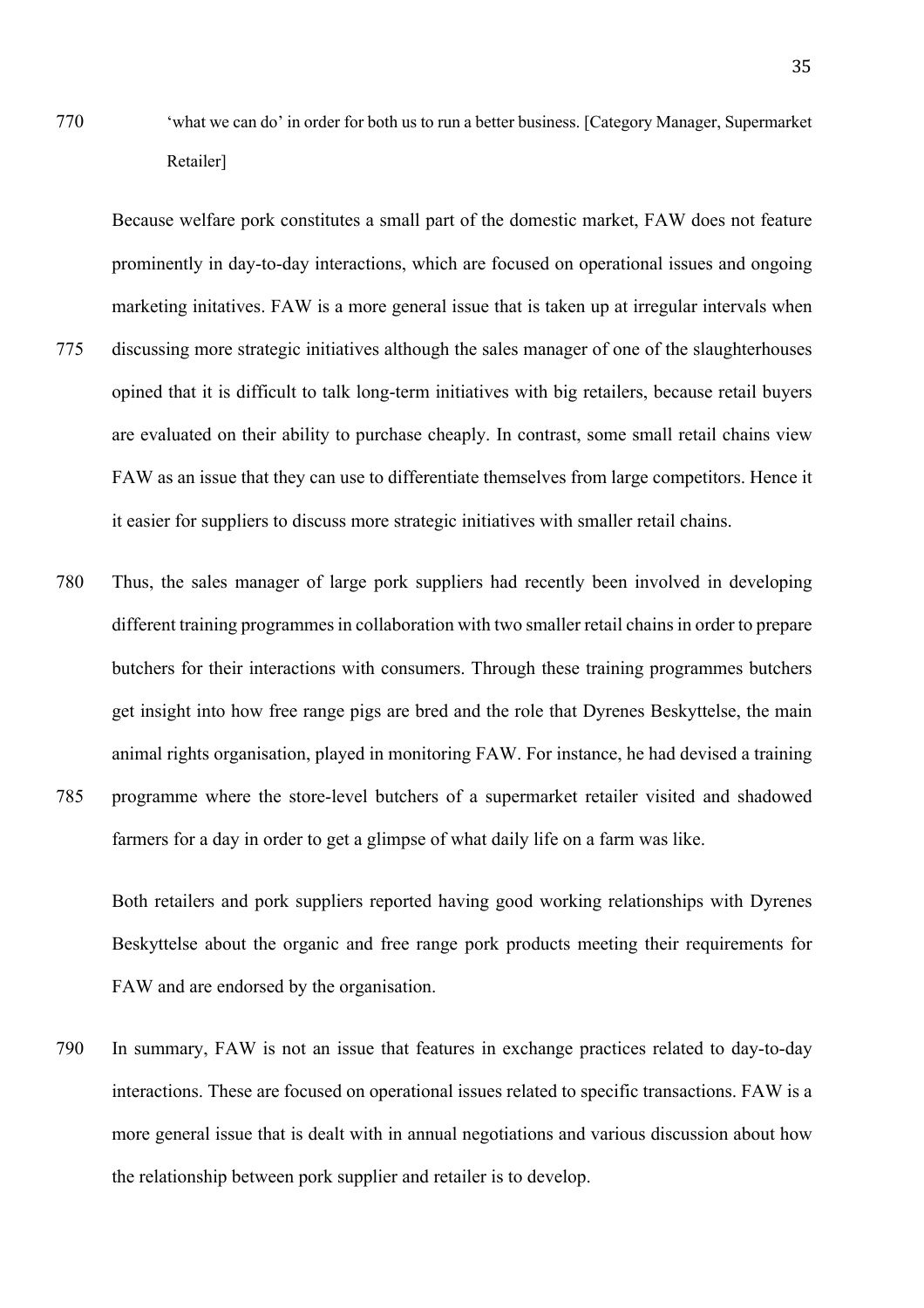# **Discussion**

795 The increasing use of private standards and third-party certification to regulate and monitor FAW constitutes a significant change in 'market practices' (Kjellberg and Helgesson 2007), as authorities have become reluctant to impose stricter regulations to increase FAW standards due the difficulty of enforcing regulations in global supply chains.

This article has investigated the shift to market-driven animal welfare in the context of the 800 Danish pork sector. Although there is a strong ideological belief in the power of the invisible hand of the market, this study has shown that it is far from certain that the market can deliver the levels of FAW that consumers and politicians expect. One reason is that when animal welfare is subject to marketisation, it becomes one among several isses for actors to take into account in their entangled interactions. Although some actors have misgivings about the 805 adequacy of current standards, the importance afforded to economic considerations such as the global competitiveness of the Danish pork sector mean that progress has been very slow. A similar conclusion has been reached by Parker et al. (2018), who only found small and incremental improvements in FAW following to the introduction of ethical labelling of chicken-meat in Australia.

- 810 The slow progess also reflects that FAW is a contested concept in the context of Danish pork sector, as it has also been shown to be in other contexts (e.g., Carey *et al*. 2017; Fraser 2008; Parker et al., 2018). Different actors having different ideas about what constitutes good animal welfare and the importance that should be afforded animal welfare compared to other issues such as the competitiveness of the Danish pork sector. The way that actors approach FAW 815 depends on what good or outcome is sought: FAW, jobs, export earnings or sensory
- experiences. Some actors prioritise FAW over other concerns in their normalising practices to influence how the market for pork works, whereas for other actors, it is the other way around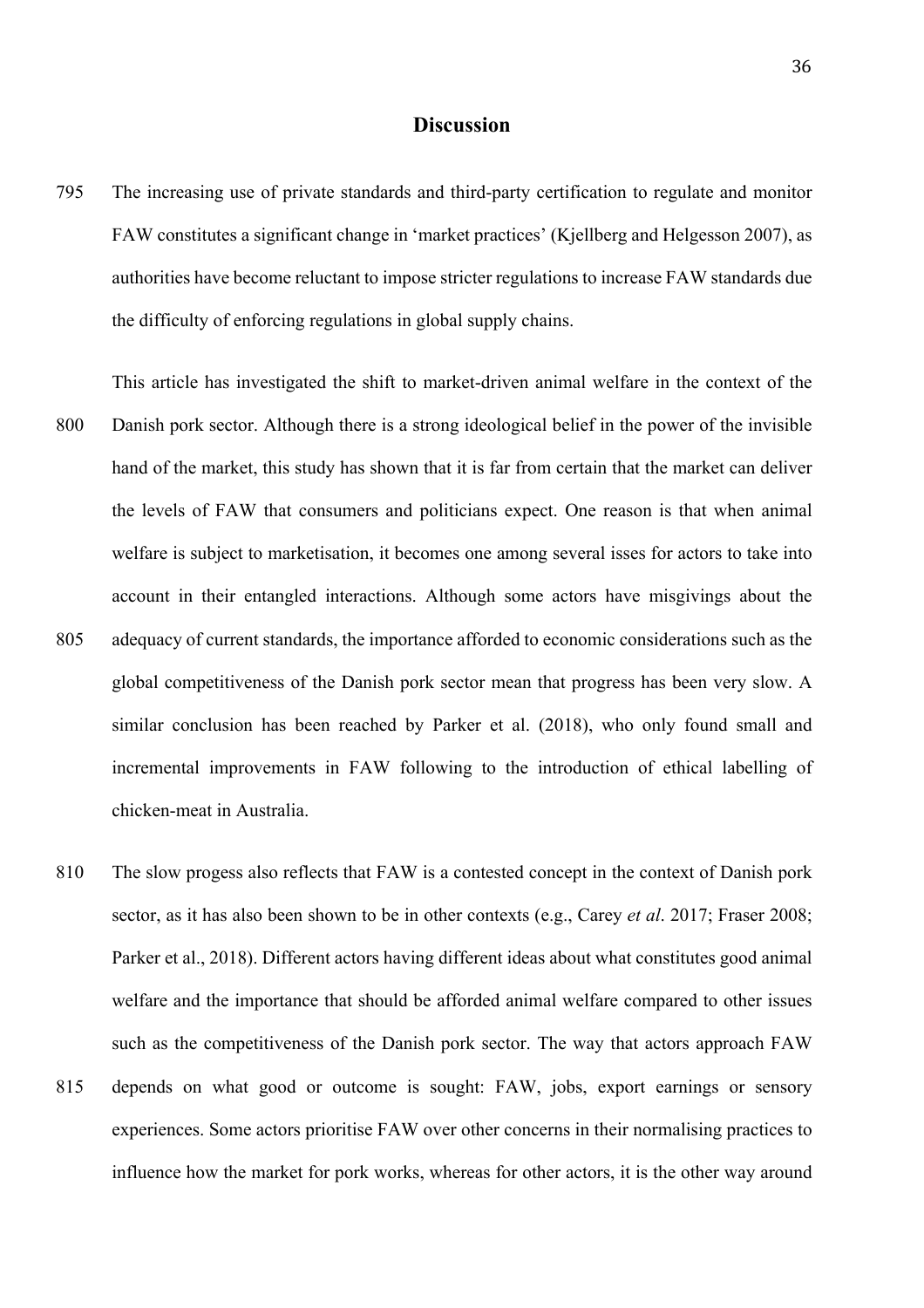– they believe that improvements in FAW cannot come at the expense of the competitiveness of the overall industry.

- 820 Any standard represents a particular view of FAW. Developing a FAW standard involves establishing a metrological network that measures and objectifies certain aspects of animal welfare. For pigs, FAW is thus measured in terms of hay, space, naturalness, and (the absence of) tail docking and castration. Certain ideas or values accordingly transform into social facts, and the abstract notion of FAW becomes visible, audible, tangible and knowable. Ideas about
- 825 FAW also translate into standards and procedures, material devices such as fixtures, maximum travel times and so forth. Through this standardisation process, pigs become commodities that can be classified into certain categories (conventional, organic, free-range) and easily exchanged among economic actors (farmers, slaughterhouses, importers, retailers, consumers). As a consequence of the marketisation of animal welfare, FAW becomes one product attribute
- 830 among many that consumers and other actors take into account in their exchange practices (Kjellberg and Helgesson 2007, Miele and Lever 2014).

As socio-technical devices and procedures, FAW standards organise encounters between goods and agencies (Callon *et al.* 2002). They are negotiated over time and enacted in the daily practices of various actors. Compliance can be monitored in different ways, whether by the 835 actors themselves engaging in routine self-monitoring efforts, or by third-party auditors that make a living from checking private standards. Third-party certification is important for convincing consumers that there is a difference between labelled and un-labelled products that they should pay a difference for (Guthman 2007).

One of the issues highlighted by the present study is that enacting and complying with a FAW 840 standard often involves investing in material devices. Implementing FAW standards often requires substantial remodelling of existing pits and fixtures or the construction of new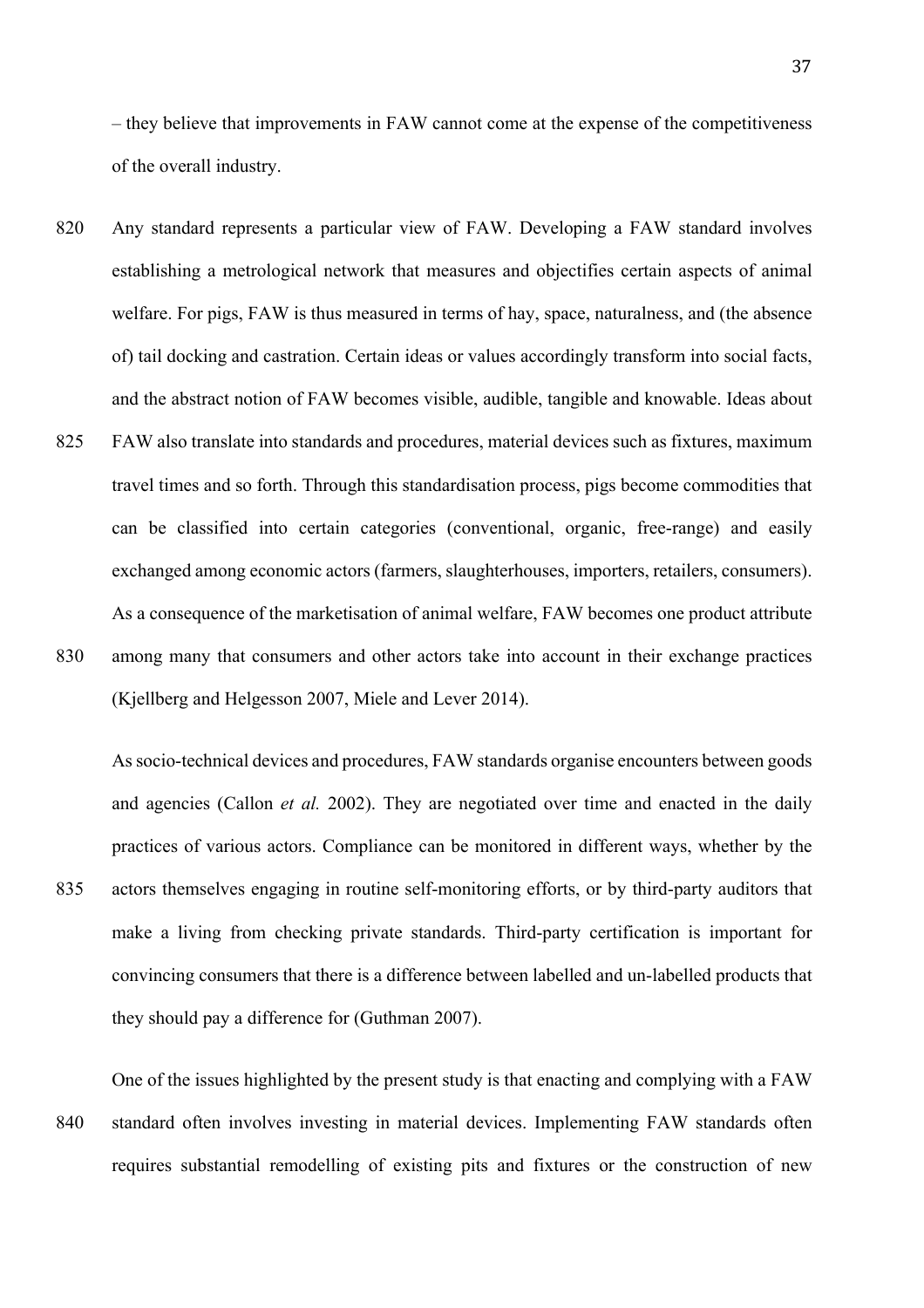production facilities. Improvements in FAW are thus contingent on changes made by farmers who invest in new pits and new furnishings and alter their management practices. It is more labour intensive to have loose sows, for instance, at least in the short run when new routines 845 and skills must be developed and learned. As FAW is seen as important to only a small segment of Danish consumers and the majority of consumers are regarded as unwilling to pay extra for better animal welfare, most actors in the Danish pork sector are reluctant to make the investments in new pigsties, furnishings and marketing necessary to improve FAW. Many actors are playing a waiting game: they express interest in higher FAW but are waiting for 850 other actors to take the first step, not least for more consumers to be willing to pay extra.

The analyses show that the development, implementation and monitoring of FAW standards mobilise many actors working together (and sometimes against each other) to reconcile divergent practices and make compromises among various justifications for standards (Busch 2011). Through their normalising practices, these actors engage in collective work (Callon 855 2005), attempting to accommodate or make compromises among different interests and ideas — not just about what constitutes good animal welfare and how it should be improved but also about the costs involved, supply, demand and the international competitiveness of the Danish pork industry. In the attempted qualification and singuralisation of some pork products as welfare products, the key actors involved—producers, slaughterhouses, retailers, auditors, 860 animal welfare organisations—weave a 'web of entanglements' (Callon *et al.* 2002). It is impossible for actors to disentangle from these complex relationships, but it is relevant for the various participants to reflect on how they can be more perceptive and responsive to the relationships they are in (Gruen 2015). Except for noting that changes in FAW standards have to make a difference to pigs and sows, the data shows that there is very little room for the

865 experiences of animals themselves in the market practices of actors in the Danish pork sectors.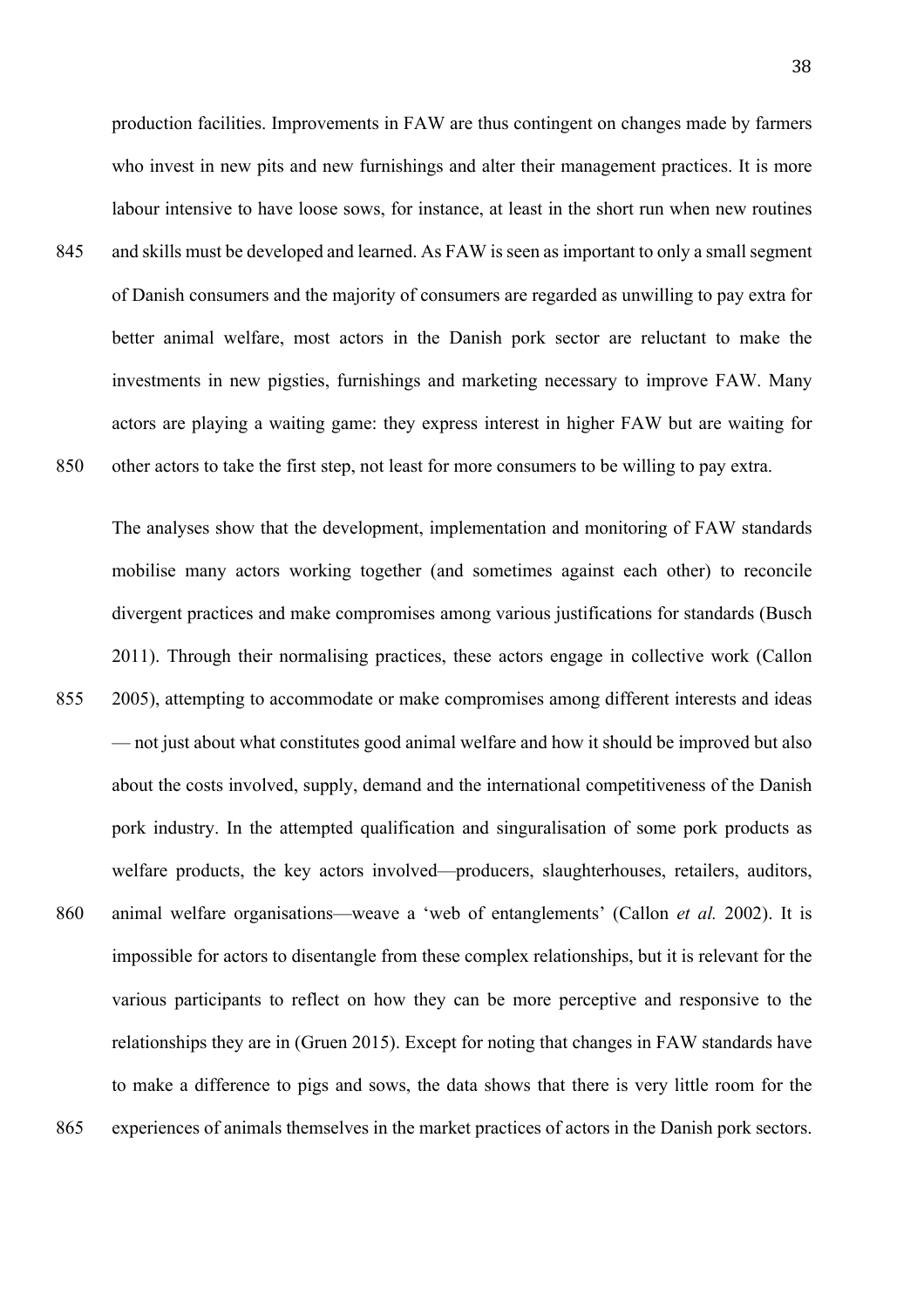Furthermore, the data shows that ethical reflections on the appropriateness of current FAW standards and related practices are tempered by economic considerations.

Agreeing on a standard is only the start of a range of other decisions that must be made by the actors. A farmer has to choose whether to invest in new pigsties and furnishings that conform 870 with a particular standard; retailers must decide whether the standard is right for them; animal welfare organisations have to determine whether they want to endorse a particular standard as animal friendly or not, and so on. Improvements in FAW is thus entangled in a complex of relationships between numerous actors working together or against each other.

- Previous work on how FAW standards are negotiated has been narrower in scope than the 875 present study. For instance, the illuminating work by Carey, Parker and Scrinis on the development of welfare labelling in Australia mainly focuses on what we have classified as normalising practices – how different actors in and around the Australian egg industry tried to influence the definition of "free range" eggs in the face of consumer-oriented challenges to prevailing labelling practices (Carey, Parker and Scrinis 2017; Parker *et al.* 2017). Using the 880 market practice perspecitve, the present article extends this work by studying how representations of the market are taken into consideration when developing FAW standards and how these are enacted in ongoing exchanges between different, deeply entangled actors in the Danish pork sector and beyond.
- Because the Danish pork sector is geared towards world markets, where animal welfare is seen 885 as playing a minor role, the demands of individual Danish retail customers wanting to develop a private standard are balanced against other concerns by slaughterhouses. Furthermore, actors often have divergent interests and views of the market. Therefore, they sometimes actively work against each other, such as when animal welfare NGOs rail against intermediate levels of FAW sold under retailer brands.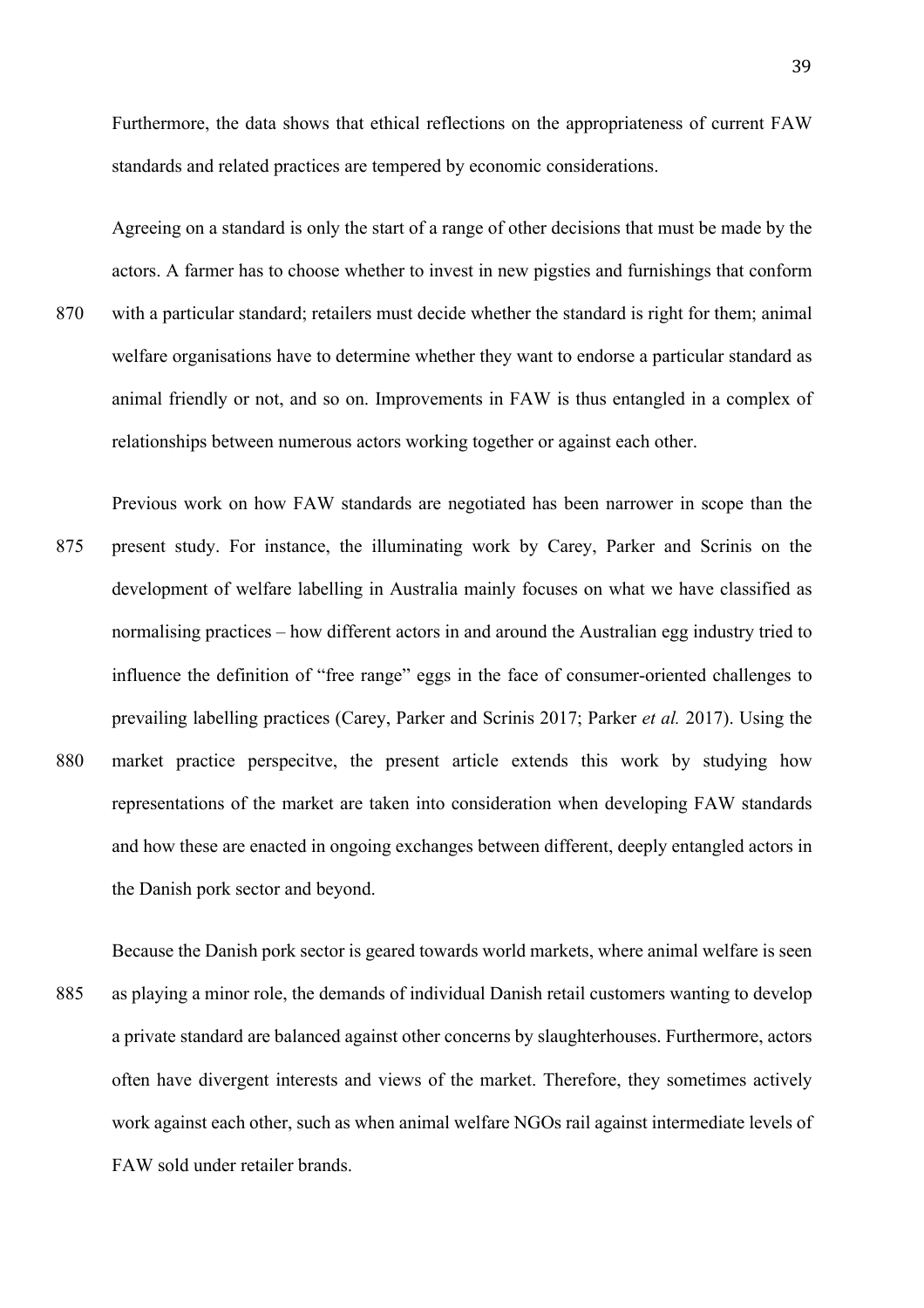890 This study has focused on the Danish pork sector, and many of the findings are very contextspecific. Nevertheless findings are relevant for other export-oriented sectors, as it highlights how improvements in national FAW levels is dependent on entanglements with global markets, especially when production is very export-oriented. By showing how some sectors are tied into global networks that influence the ability and willingness to make FAW improvements, this 895 article differs from previous work. A different take on internationalisation of FAW is provided by the work by Parker and colleagues on the Australian chicken-meat sector, in which they show how stakeholders refer to developments in EU regulation in order to push the Australian government to follow and have challenged local supermarket chains to follow the example of UK retailers and be more proactive in fostering increased consumption of higher-welfare meat 900 (Parker, Carey and Scrinis 2018).

Left to its own devices, there is a risk that 'the market' will focus on economies of scale and lowering costs, not on serving the small, if growing, niche willing to pay extra for better FAW or improving FAW in general. This is especially true if different actors continue to wait on others to take the next step: for consumers to be willing to pay extra, producers to increase 905 supply or retailers to take a leading role in marketing products with better FAW. There was thus no evidence to suggest that any of the major actors were striving to drive markets for FAW products. The conclusion must therefore be that public policy must continue to set acceptable minimum standards that leave room for actors to offer products that offer products meeting higher requirements at an acceptable extra cost. Although the ability of the market to 910 successfully deliver sufficient levels of public goods like animal welfare can be questioned (e.g., Busch 2014; Guthman 2008), there is also evidence suggesting that a market for animal friendly products can be created and sustained (Miele and Lever 2013). In the case of the Danish pork sector, the gradual introduction of new, stricter requirements through public policy is likely to stimulate market-driven efforts to offer products meeting higher requirements

40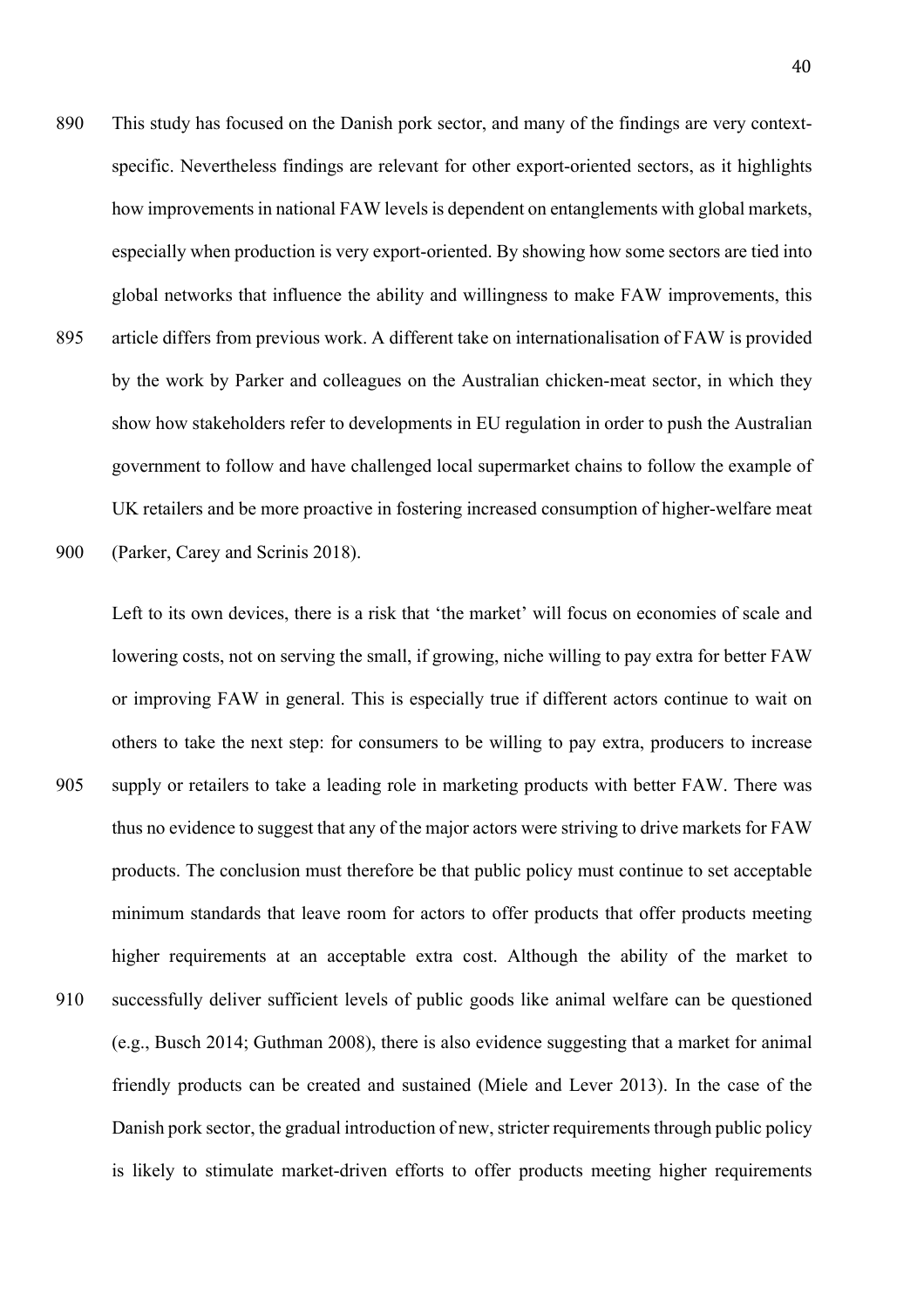915 because retailers view FAW as an important issue that they can use for differentiation purposes. However, such change is by necessity slow, as improvements in animal welfare involve significant investments in production facilities and marketing.

# **References**

Agriculture & Food. 2014. *Danish pig production in a European context. A benchmarking* 

920 *exercise: Denmark, UK, Holland and Germany*. Copenhagen: Danish Agriculture & Food Council.

Alvesson, Mats, and Kaj Sköldberg. 2000. *Reflexive methodology*. London: Sage.

Berndt, Christian, and Marc Boeckler. 2009. Geographies of circulation and exchange: Constructions of markets. *Progress in Human Geography* 33(4), 535-551.

925 Blokhuis, H.J., R.B. Jones, R. Geers, M. Miele, and I. Veissier. 2003. Measuring and monitoring animal welfare: Transparency in the food product quality chain. *Animal Welfare*  12(4), 445-455.

Blokhuis, H.J., I. Veissier, M. Miele, and B. Jones. 2010. The Welfare Quality® project and beyond: Safeguarding farm animal well-being. *Acta Agriculturae Scandinavica, Section A —*

930 *Animal Science* 60(3), 129-140.

Bowker, Geoffrey, and Susan L. Star. 1999. *Sorting things out: Classification and its consequences*. Cambridge, MA: MIT Press.

Brambell, F.W.R. 1965. *Report of the technical committee to enquire into the welfare of animals kept under intensive livestock husbandry systems*. London: Her Majesty's Stationary

935 Office.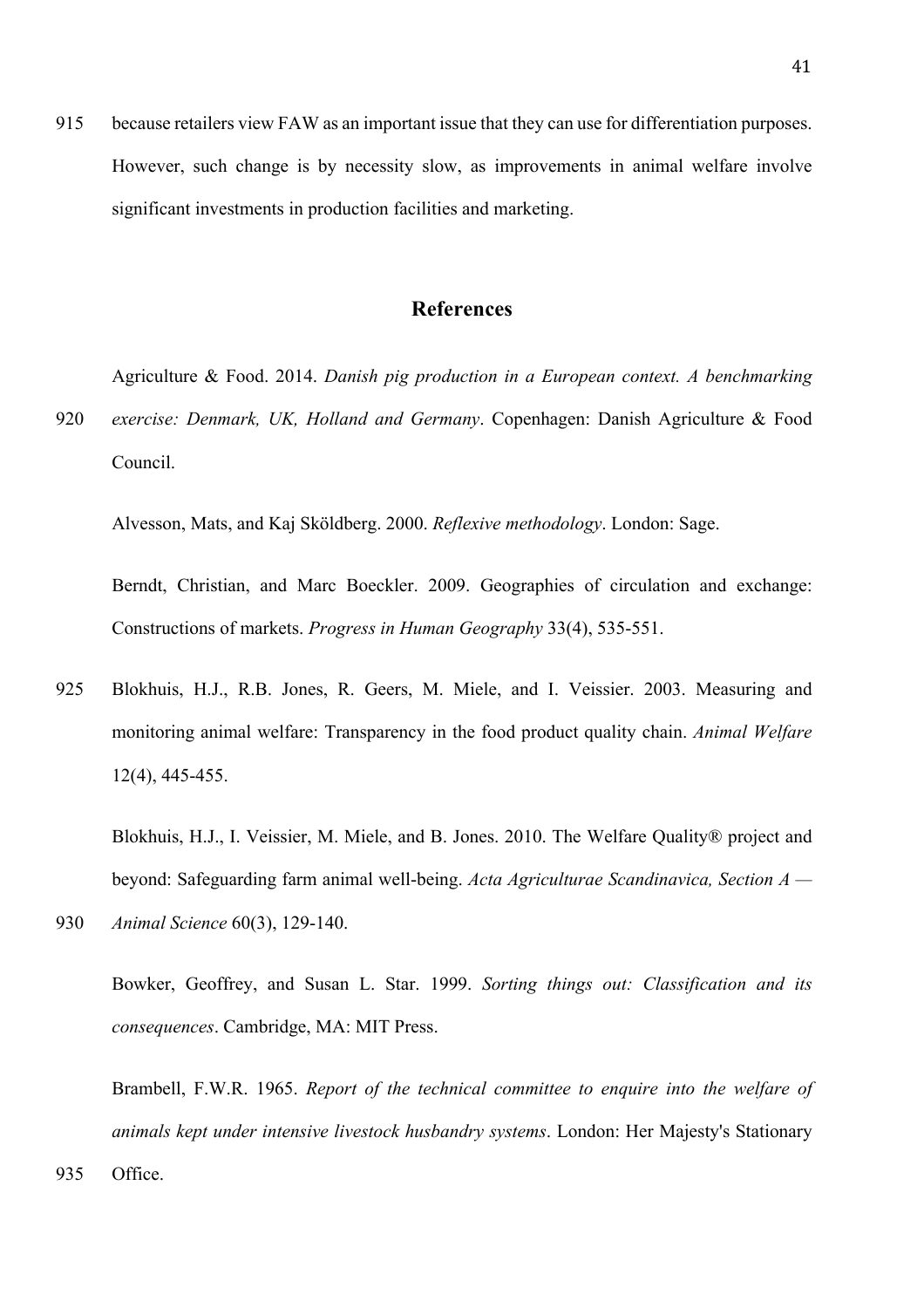Broberg, Birthe. 2016. Dyreværnslovens 100 års fødselsdag [100 years of the act for the prevention of cruelty against animals]. *Dyrevelfærd i Danmark 2016 [Animal welfare in Denmark 2016]*. Copenhagen: Ministry of Environment and Food, Danish Veterinary and Food Administration.

940 Brown, Richard H. 1989. *Social science as civic discourse*. Chicago: University of Chicago Press.

Busch, Lawrence. 2000. The moral economy of grades and standards. *Journal of Rural Studies*  16(3), 273-283.

Busch, Lawrence. 2011. How animal welfare standards create and justify realities. *Animal*  945 *Welfare* 20(1), 21-27.

Busch, Lawrence. 2014. Governance in the age of global markets: challenges, limits, and consequences. *Agriculture and Human Values, 31*(3), 513-523.

Çalışkan, Koray and Michel Callon. 2009. Economization, part 1: shifting attention from the economy towards processes of economization. *Economy and Society, 38*(3), 369-398.

950 Callon, Michel. 1986. Some elements of a wociology of translation: Domestication of the scallops and the fishermen of St Brieuc Bay. In *Power, action and belief: A new sociology of knowledge?* ed. J. Law, pp. 196-223. London: Routledge.

Callon, Michel. 1998. *The laws of the markets*. London: Blackwell.

Callon, Michel. 2005. Why virtualism paves the way to political impotence: A reply to Daniel

955 Miller's critique of *The laws of the markets. Economic Sociology: European Electronic Newsletter* 6(2)*.*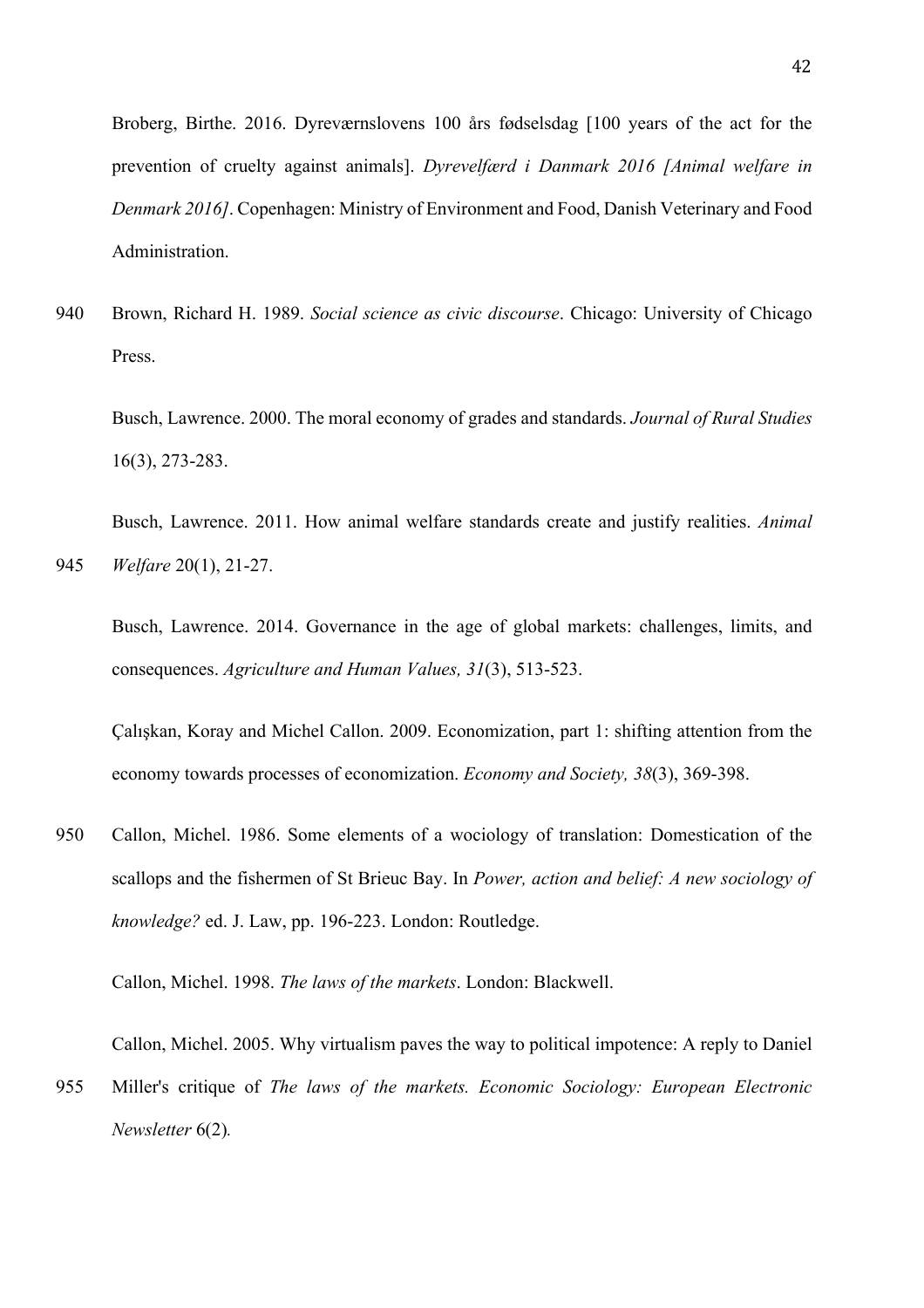Callon, Michel. 2007. An essay on the growing contribution of economic markets to the proliferation of the social. *Theory, Culture & Society* 24(7-8), 139-163.

Callon, Michel**,** Cécile Méadel, and Vololona Rabeharisoa. 2002. The economy of qualities. 960 *Economy and Society* 31(2), 194-217.

Callon, Michel, and Fabian Muniesa. 2005. Economic markets as calculative collective devices. *Organization Studies* 26(8), 1229-1250.

Carey, Rachel, Christine Parker, and Gyorgy Scrinis. 2017. Capturing the meaning of "free range": The contest between producers, supermarkets and consumers for the higher welfare

965 egg label in Australia. *Journal of Rural Studies, 54*, 266-275.

Christensen, Tove, Lars Esbjerg, and Peter Sandøe. 2012. Kan markedet give plads til flere glade grise? [Can the market make room for more happy pigs?] *Dyrevelfærd i Danmark [Animal welfare in Denmark]* pp. 40-49. Glostrup: Fødevarestyrelsen.

Coffey, Amanda, and Paul Atkinson. 1995. *Making wense of qualitative cata*. Newbury Park, 970 CA: Sage.

Council of the European Communities. 1978. COUNCIL DECISION of 19 June 1978 concerning the conclusion of the European Convention for the protection of animals kept for farming purposes (78/923/EEC). *Official Journal of the European Communities*. L 323/12.

Council of the European Communities. 1991. COUNCIL DIRECTIVE of 19 November 1991

975 laying down minimum standards for the protection of pigs ( 91 / 630 / EEC). *Official Journal of the European Communities*, 11.12.1991.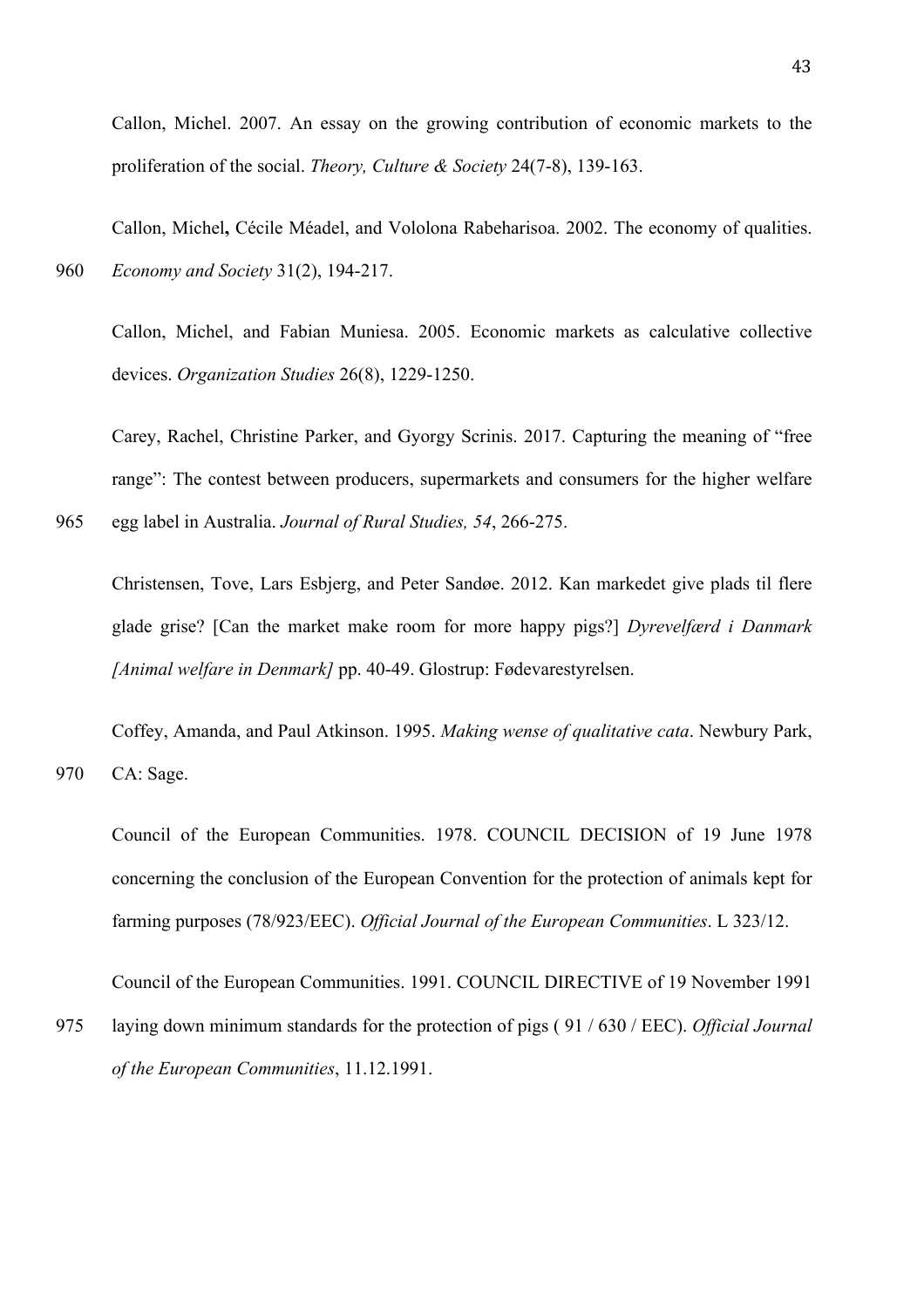Council of the European Union. 2008. COUNCIL DIRECTIVE 2008/120/EC of 18 December 2008 laying down minimum standards for the protection of pigs. *Official Journal of the European Union* 18.2.2009, L 47/5.

980 Dyrenes Beskyttelse. 2012. *Den store svinekødsguide [The extensive guide to buying pork].* Copenhagen: Dyrenes Beskyttelse.

Elzen, Boelie, Frank W. Geels, Cees Leeuwis, and Barbaravan Mierlo. 2011. Normative contestation in transitions 'in the making': Animal welfare concerns and system innovation in pig husbandry. *Research Policy* 40(2), 263-275.

985 Esbjerg, Lars. 2004. *Retailer buying as meaningful action*. Doctoral dissertation. Aarhus: Aarhus School of Business.

Esposito, Elena. 2011. *The future of futures: The time of money in financing and society*. London: Edward Elgar.

European Commission. 2009. *Options for animal welfare labelling and the establishment of a* 

990 *European Network of Reference Centres for the protection and welfare of animals.* Report from the Commission to the European Parliament, the Council, the European Economic and Social Committee and the Committee of the Regions COM. 584 final. Brussels: The Council of the European Union.

FAWC. 2009. *Farm animal welfare in Great Britain*. London: Farm Animal Welfare Council.

995 Finch, John H., and Virginia L. Acha. 2008. Making and exchanging a second-hand oil field, considered in an industrial marketing setting. *Marketing Theory* 8(1), 45-66.

Fraser, David. 2008. Understanding animal welfare. *Acta Veterinaria Scandinavica 50*(1), S1.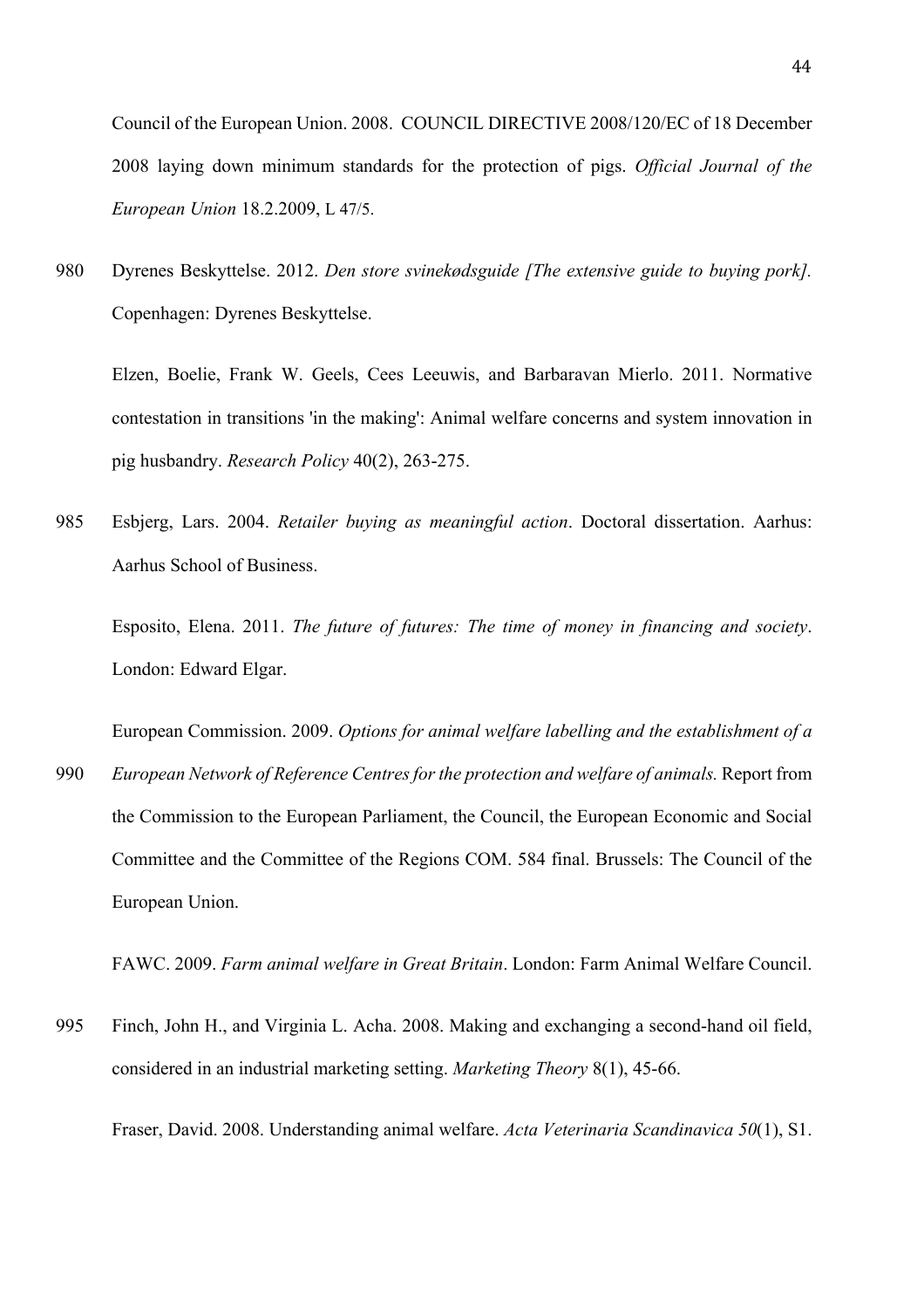Fuchs, Doris, Agni Kalfagianni, and Tetty Havinga. 2011. Actors in private food governance: The legitimacy of retail standards and multistakeholder initiatives with civil society 1000 participation. *Agriculture and Human Values, 28*, 353-367.

Gruen, Lori. (2015). *Entangled empathy: An alternative ethic for our relationships with animals*. New York: Lantern Books.

Guthman, Julie. 2007. The Polanyian way? Voluntary food labels as neoliberal governance. *Antipode 39*(3), 456-478.

1005 Guthman, Julie. 2008. Thinking inside the neoliberal box: The micro-politics of agro-food philanthropy. *Geoforum* 39(3), 1241-1253.

Harrison, Ruth. 1964. *Animal machines*. Vincent Stuart: London.

Harvey, David, and Carmen Hubbard. 2013. The supply chain's role in improving animal welfare. *Animals* 3, 767-785.

1010 Hatanaka, Maki, Carmen Bain, and Lawrence Busch. 2005. Third-party certification in the global agrifood system. *Food Policy* 30(3), 354-369.

Heerwagen, Lennart R., Tove Christensen, and Peter Sandøe. 2013. The prospect of marketdriven improvements in animal welfare: Lessons from the case of grass milk in Denmark. *Animals* 3, 499-512.

1015 Henson, Spencer. 2008. The role of public and private standards in regulating international food markets. *Journal of International Agricultural Trade and Development* 4(1), 63-81.

Hubbard, Carmen, Michael Bourlakis, and Guy Garrod. 2007. Pig in the middle: Farmers and the delivery of farm animal welfare standards. *British Food Journal* 109(11), 919-930.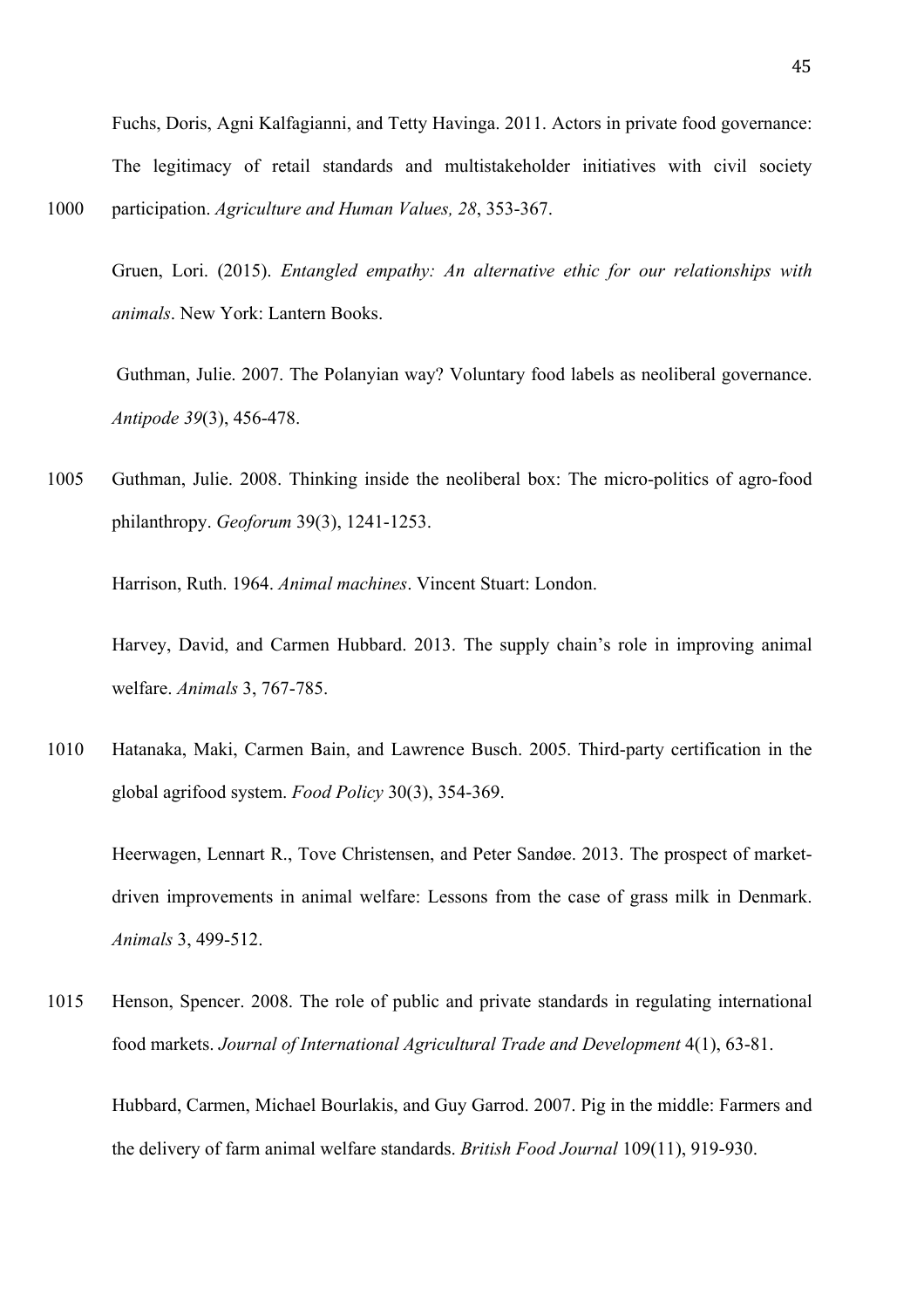Ingenbleek, Paul T.M., Victor M. Immink, Hans A.M. Spoolder, Martien H. Bokma, and Linda

1020 J. Keeling. 2012. EU animal welfare policy: Developing a comprehensive policy framework. *Food Policy* 37(6), 690-699.

Jaworski, Bernard, Ajay K. Kohli, and Arvind Sahay. 2000. Market-driven versus driving markets. *Journal of the Academy of Marketing Science* 28(1), 45-54.

Kjellberg, Hans, and Claes-Fredrik Helgesson. 2006. Multiple versions of markets: 1025 Multiplicity and performativity in market practice. *Industrial Marketing Management* 35(7), 839-855.

Kjellberg, Hans, and Claes-Fredrik Helgesson. 2007. On the nature of markets and their practices. *Marketing Theory* 7(2), 137-162.

Kjærnes, Unni, Bettina B. Bock, and Mara Miele. 2009. Improving farm animal welfare across

1030 Europe: Current initiatives and venues for future strategies. In U. Kjærnes, B. B. Bock, M. Higgins, & J. Roex (Eds.), *Farm animal welfare within the supply chain* (pp. 1-69). Cardiff: Cardiff University Press.

Kvale, Steinar, and Svend Brinkmann. 2009. *InterViews*. Thousand Oaks, CA: Sage.

Latour, Bruno. 1987. *Science in action*. Cambridge, MA: Harvard University Press.

1035 Laursen, Klaus B., and Egon Noe. 2018. The paradox of stability and dynamics in organizational couplings. *Cybernetics and Human Knowing* 25(1), 71-90.

Busch, Lawerence. 2014. Governance in the age of global markets: challenges, limits, and consequences. *Agriculture and Human Values, 31*(3), 513-523.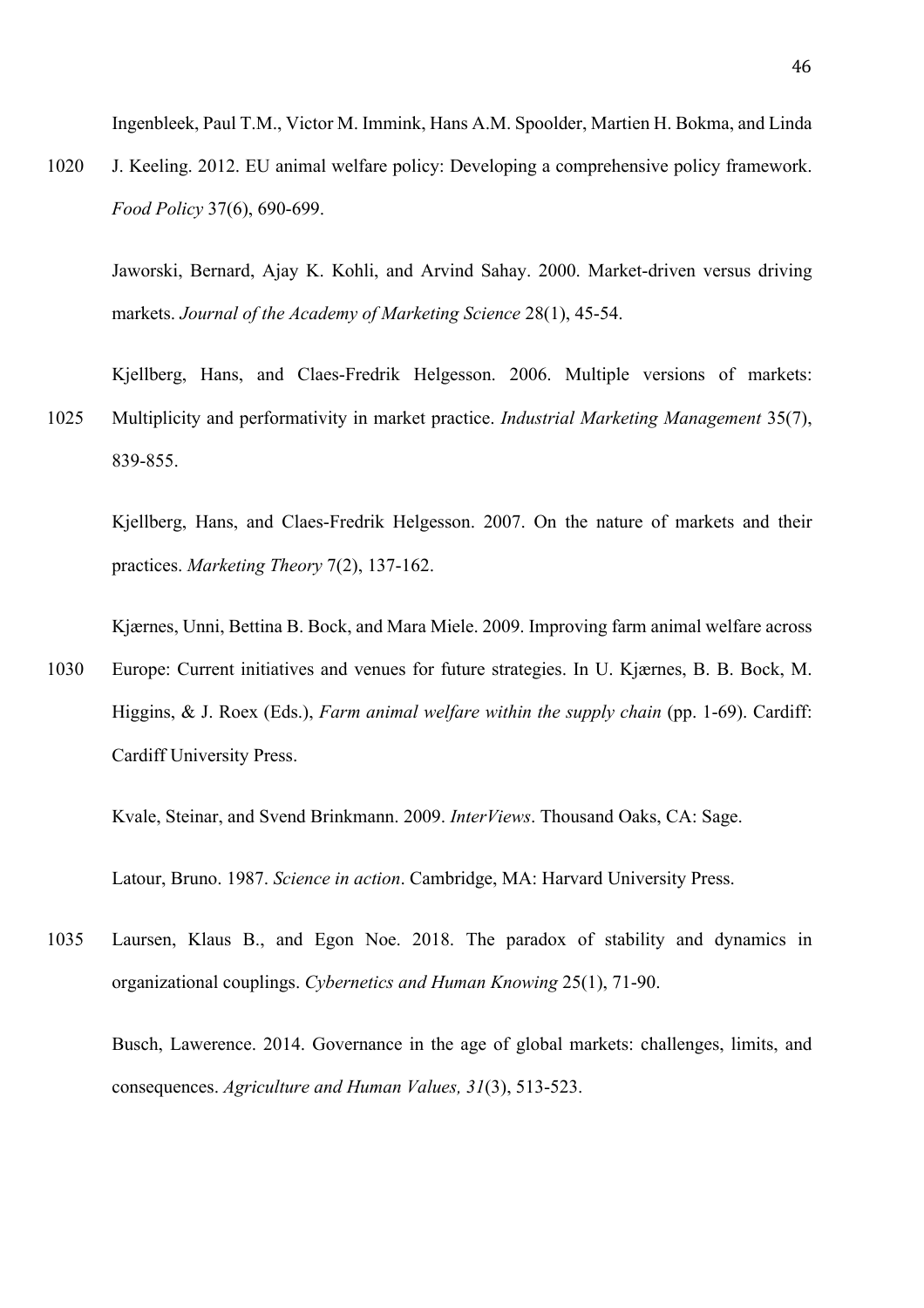Lusk, Jayson L. 2011. The market for animal welfare. *Agriculture and Human Values* 28, 561- 1040 575.

McCulloch, Steven P. 2013. A critique of FAWC's five freedoms as a framework for the analysis of animal welfare. *Journal of Agricultural and Environmental Ethics* 26, 959-975.

McEachern, Morven G., and Gary Warnaby. 2004. Retail 'quality assurance' labels as a strategic marketing communication mechanism for fresh meat. *International Review of Retail,* 

1045 *Distribution and Consumer Research* 14(2), 255-271.

MacKenzie, Donald. 2006. Is economics performative? Option theory and the construction of derivatives markets. *Journal of the History of Economic Thought* 28(1), 29-55.

Main, D.C.J., H.R. Whay, C. Leeb, and A.J.F. Webster. 2007. Formal animal-based welfare assessment in UK certification schemes. *Animal Welfare* 16(2), 233-236.

1050 Marshall, Alfred. 1920. *Principles of economics*. London: MacMillan.

Miele, Mara, and John Lever. 2013. Civilizing the market for welfare friendly products in Europe? The techno-ethics of the Welfare Quality® assessment. *Geoforum, 48*, 63-72.

Miele, Mara, and John Lever. 2014. Improving animal welfare in Europe: Cases of comparative bio-sustainabilities. In Terry Marsden and A. Morley (Eds.), *Sustainable food systems:*  1055 *Building a new paradigm* (pp. 143-165). Abingdon: Routledge.

Miles, Miles B., and A. Michael Huberman. 1994. *Qualitative data analysis: An expanded sourcebook*. Newbury Park, CA: Sage.

Minister for Food. 2014. *Topmødeerklæring: Bedre velfærd for svin [Summit statement: Better welfare for pigs]*. Copenhagen: Ministry for Food, Agriculture and Fisheries.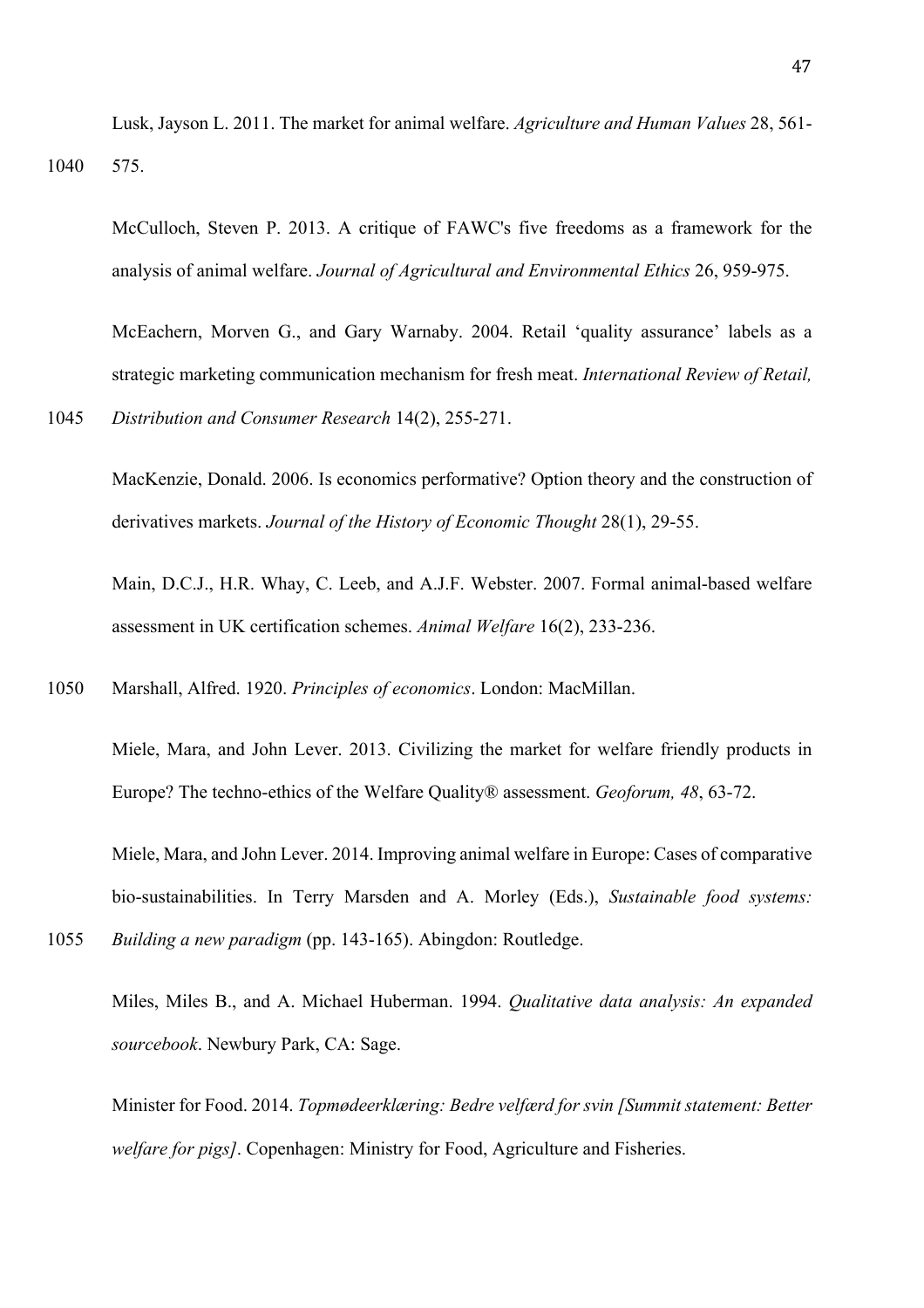1060 Mol, Annemarie. 2002. *The body multiple*. Durham, NC: Duke University Press.

Palmer, Clare, and Peter Sandøe. 2018. Welfare. In: Lori Gruen (ed.), *Critical terms for animal studies*. Chicago: Chicago of University Press.

Parker, Christine, Rachel Carey, Josephine De Costa, and Gyorgy Scrinis. 2017. Can the hidden hand of the market be an effective and legitimate regulator? The case of animal welfare

1065 under a labeling for consumer choice policy approach. *Regulation & Governance 11*(4), 368- 387.

Parker, Christine, Rachel Carey, and Gyorgy Scrinis. 2018. The meat in the sandwich: Welfare labelling and the governance of meat-chicken production in Australia. *Journal of Law and Society 45*(3), 341-369.

1070 Renard, Marie-Christine. 2005. Quality certification, regulation and power in fair trade. *Journal of Rural Studies, 21*(4), 419-431.

Richards, Carol, Hilde Bjørkhaug, Geoffrey Lawrence, and Emmy Hickman. 2013. Retailerdriven agricultural restructuring—Australia, the UK and Norway in comparison. *Agriculture and Human Values* 30(2), 235-245.

1075 Rindt, Jekatarina, and Stefanos Mouzas. 2015. Exercising power in asymmetric relationships: The use of private rules. *Industrial Marketing Management* 48, 202-213.

Sandøe, Peter, and Tove Christensen. 2018. *Farm animal welfare in Europe: From legislation to labelling.* Working Paper. Copenhagen: Department of Food and Resource Economics, University of Copenhagen.

1080 Sandøe, P., S.B. Christiansen, and M.C. Appleby. 2003. Farm animal welfare: The interaction of ethical questions and animal welfare science. *Animal Welfare* 12, 469-478.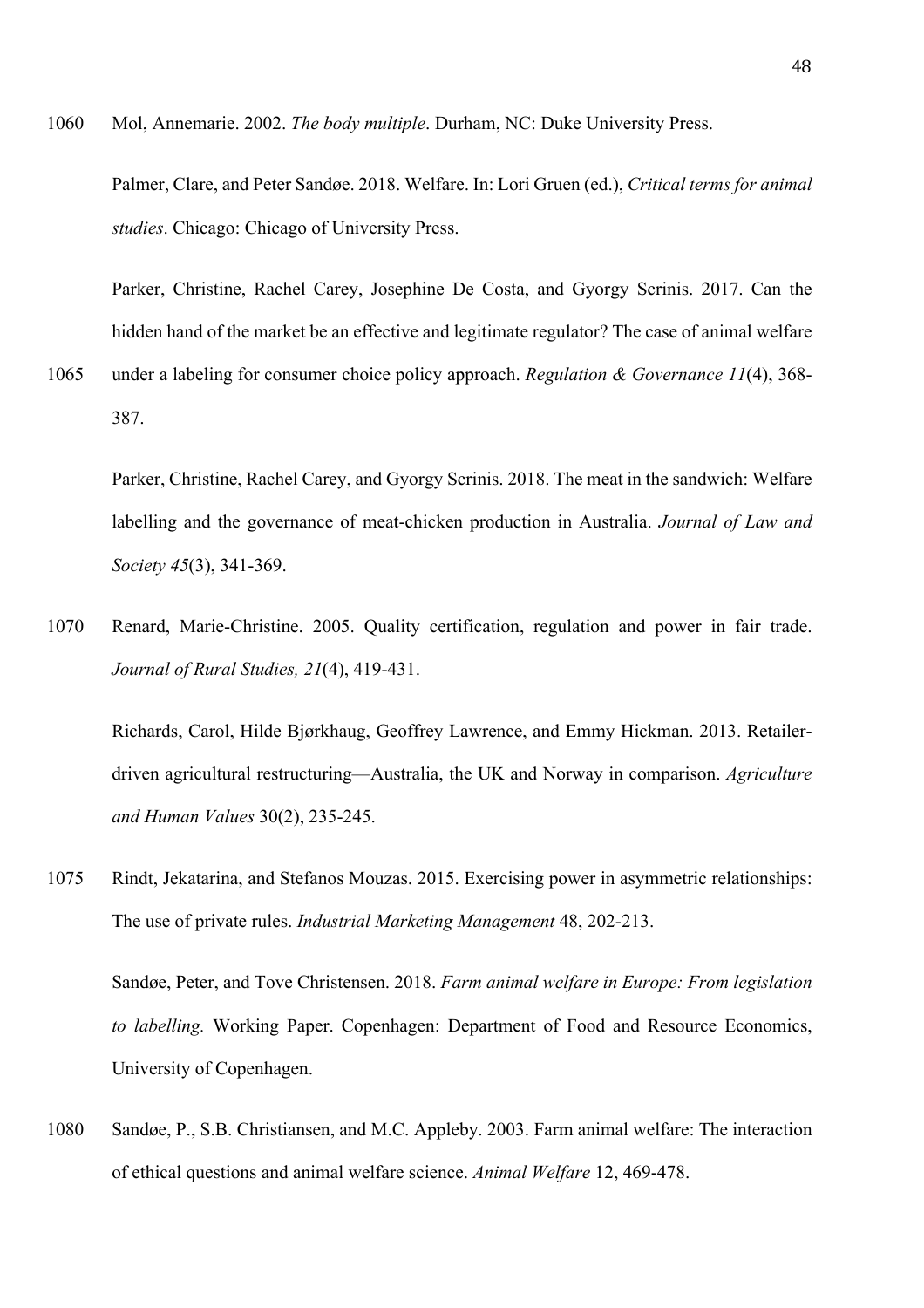Sandøe, Peter, and Karsten Klint Jensen. 2011. The idea of animal welfare - developments and tensions. In C. Wathes, S. May, S. McCulloch, M. Whiting and S. Corr (eds.), *ICVAE - First International Conference on Veterinary and Animal Ethics 2011* (pp. 11-17). The Royal

1085 Veterinary College, University of London.

Satz, Debra. 2010. *Why some things should not be for sale: The moral limits of markets.* Oxford: Oxford University Press.

Singer, Peter. 1976. *Animal liberation*. London: Jonathan Cape.

Smith, Adam. 1970 [1776]. *The wealth of nations*. London: J.M. Dent & Sons.

1090 Tennent, Rebeka, and Steward Lockie. 2012. Production relations under GLOBALG.A.P: The relative importance of standards and retail structure. *Sociologia Ruralis* 52(1), 31-47.

Thomas, Nicholas. 1991. *Entangled objects*. Cambridge, MA: Harvard University Press.

Uzea, Adrian D., Jill E. Hobbs, and Jing Zhang. 2011. Activists and animal welfare: quality verifications in the Canadian pork sector. *Journal of Agricultural Economics* 62(2), 281-304.

1095 Verbeke, Wim. 2009. Stakeholder, citizen and consumer interests in farm animal welfare. *Animal Welfare* 18(4), 325-333.

Verhoog, Henk, Vonne Lund, and Hugo F. Alrøe. 2004. Animal welfare, ethics and organic farming. In *Animal health and welfare in organic agriculture*, eds. M. Vaarst, S. Roderick, V. Lund, and W. Lockeretz, pp. 73-94. Wallingford, UK: CABI Publishing.

1100 Webster, John. 1994. *Animal welfare: A cool eye towards Eden*. Oxford: Blackwell.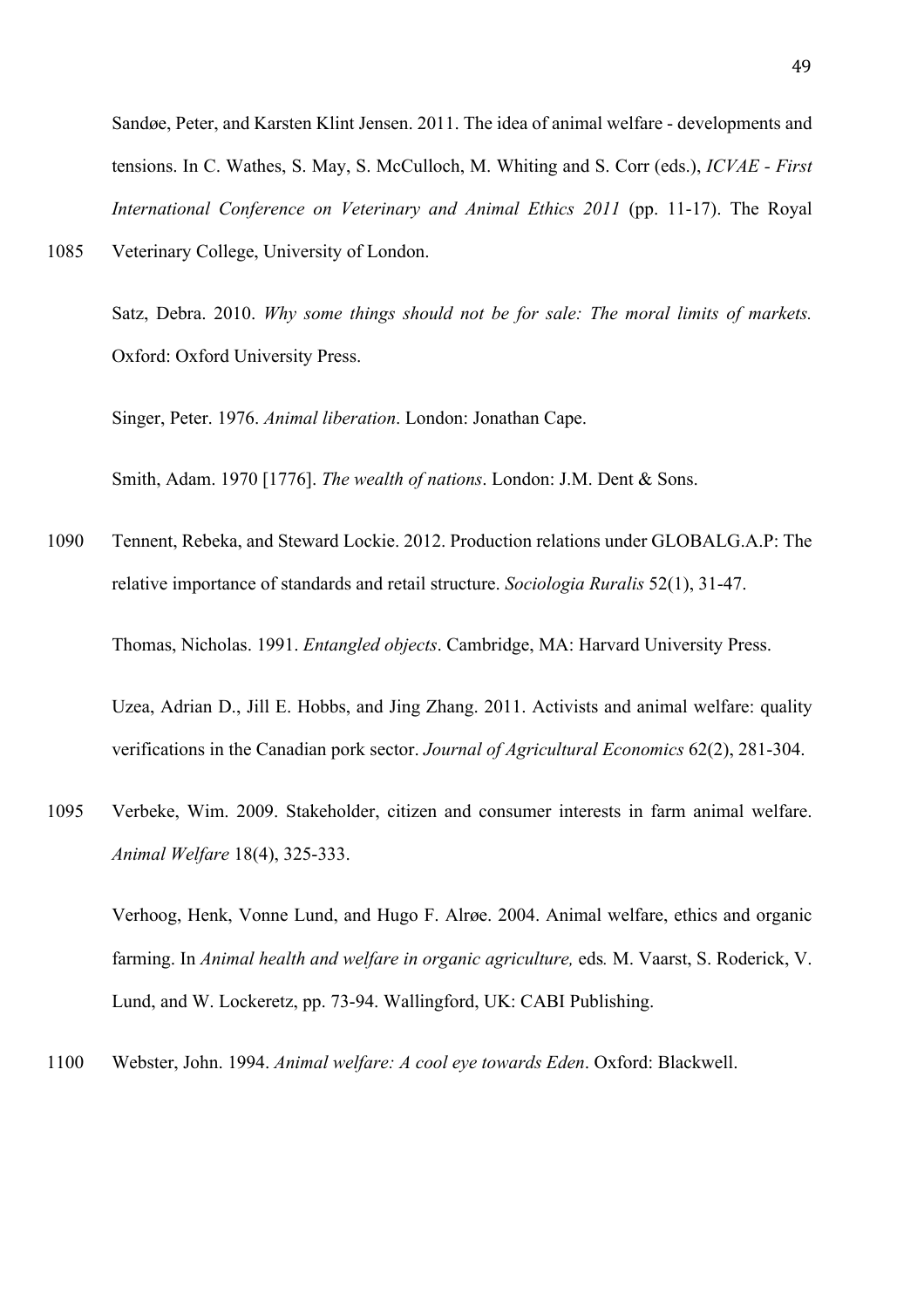# **Appendix: Informants**

Twenty informants were interviewed about the Danish market during fall 2012 and winter and spring 2013. Interviews were conducted with three primary producers (a conventional pig 1105 producer, a free-range pig producer and an organic pig producer), sales managers from two large Danish slaughterhouses, a project manager from a company marketing organic and freerange meat and the corporate communications manager of a large meat processor. Furthermore, interviews were conducted with three retailers: a soft discount chain, a mid-market supermarket chain and an upmarket supermarket chain. For each retailer, the interviews involved the 1110 relevant category manager/retail buyer at the corporate level, a store manager and a store-level butcher/category manager. Finally, we interviewed representatives of three stakeholder organisations working with animal welfare in different ways: the communication manager and the project manager responsible for pigs at a large Danish animal rights organisation, the area manager of an organisation representing Danish farmers and the Danish food industry and the 1115 area manager for housing and environment of an organisation in charge of research and development tasks related to live pigs communicating knowledge obtained through these

activities to practitioners.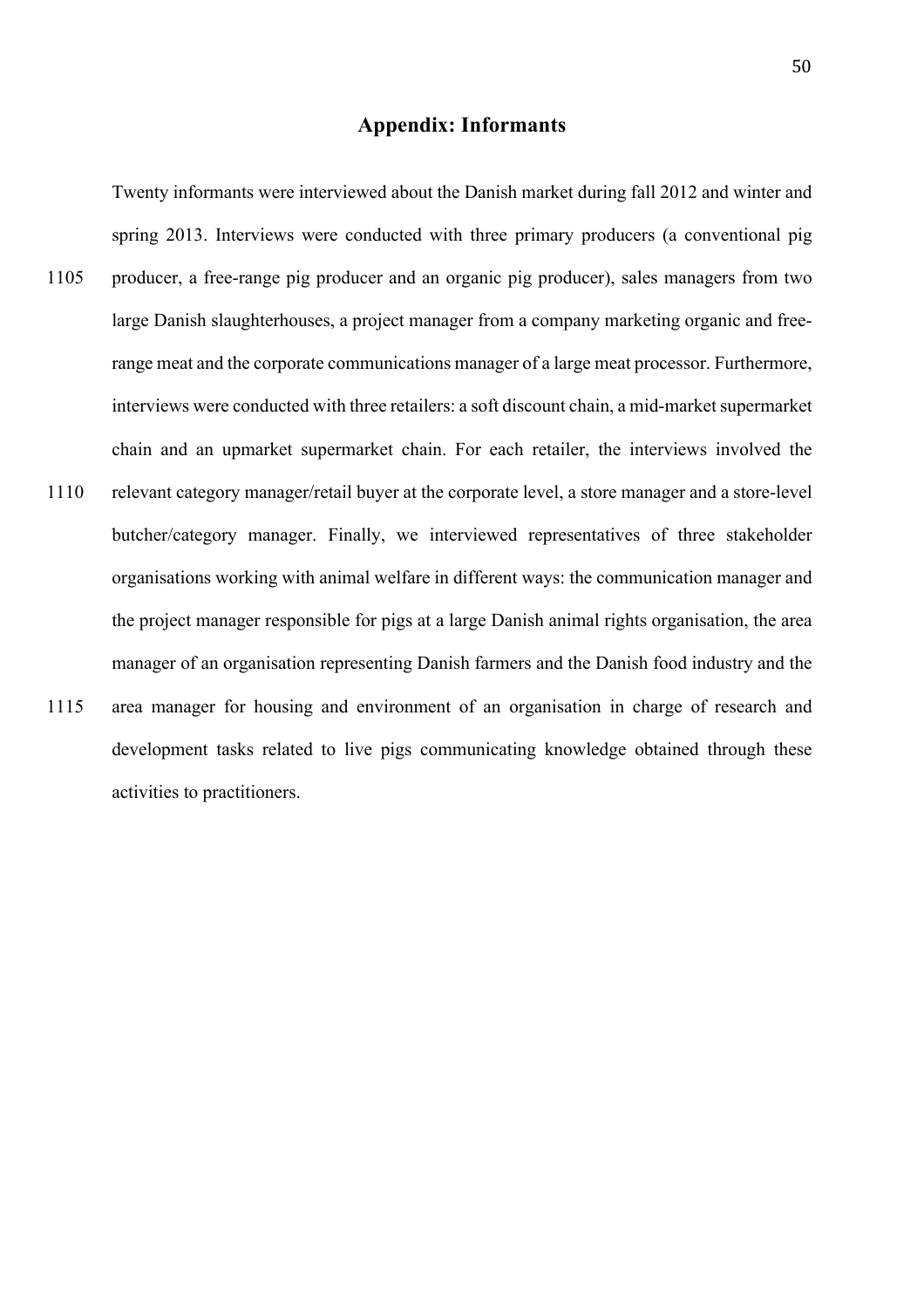|            | Representational             |                              |                           |  |
|------------|------------------------------|------------------------------|---------------------------|--|
|            | practices                    | <b>Normalising practices</b> | <b>Exchange practices</b> |  |
| Definition | Activities that contribute   | Activities that contribute   | The concrete activities   |  |
|            | to the construction of       | to establishing              | related to performing     |  |
|            | understandings and           | guidelines for how a         | discrete economic         |  |
|            | models about how the         | market should be             | transactions.             |  |
|            | market "looks" and how       | (re)shaped or work           |                           |  |
|            | it "works."                  | according to some            |                           |  |
|            |                              | (group of) actor(s).         |                           |  |
| Examples   | Gathering and analysis of    | Efforts to change            | Activities linked to      |  |
|            | sales statistics in order    | markets (e.g.,               | specific transactions:    |  |
|            | to evaluate the effect of    | liberalisation).             | - Product specifications  |  |
|            | advertising and              | Efforts to specify and       | - Price negotiations      |  |
|            | promotion activities.        | enforce general              | General activities:       |  |
|            | <b>Customer segmentation</b> | guidelines (e.g., legal      | - Organisation of         |  |
|            | based on importance of       | requirements for animal      | marketing channels        |  |
|            | animal welfare.              | welfare).                    | - Generic promotion of    |  |
|            |                              | Establishment of             | animal welfare            |  |
|            |                              | voluntary standards          | - Annual negotiations     |  |
|            |                              | (both public and private)    |                           |  |
|            |                              | for animal welfare.          |                           |  |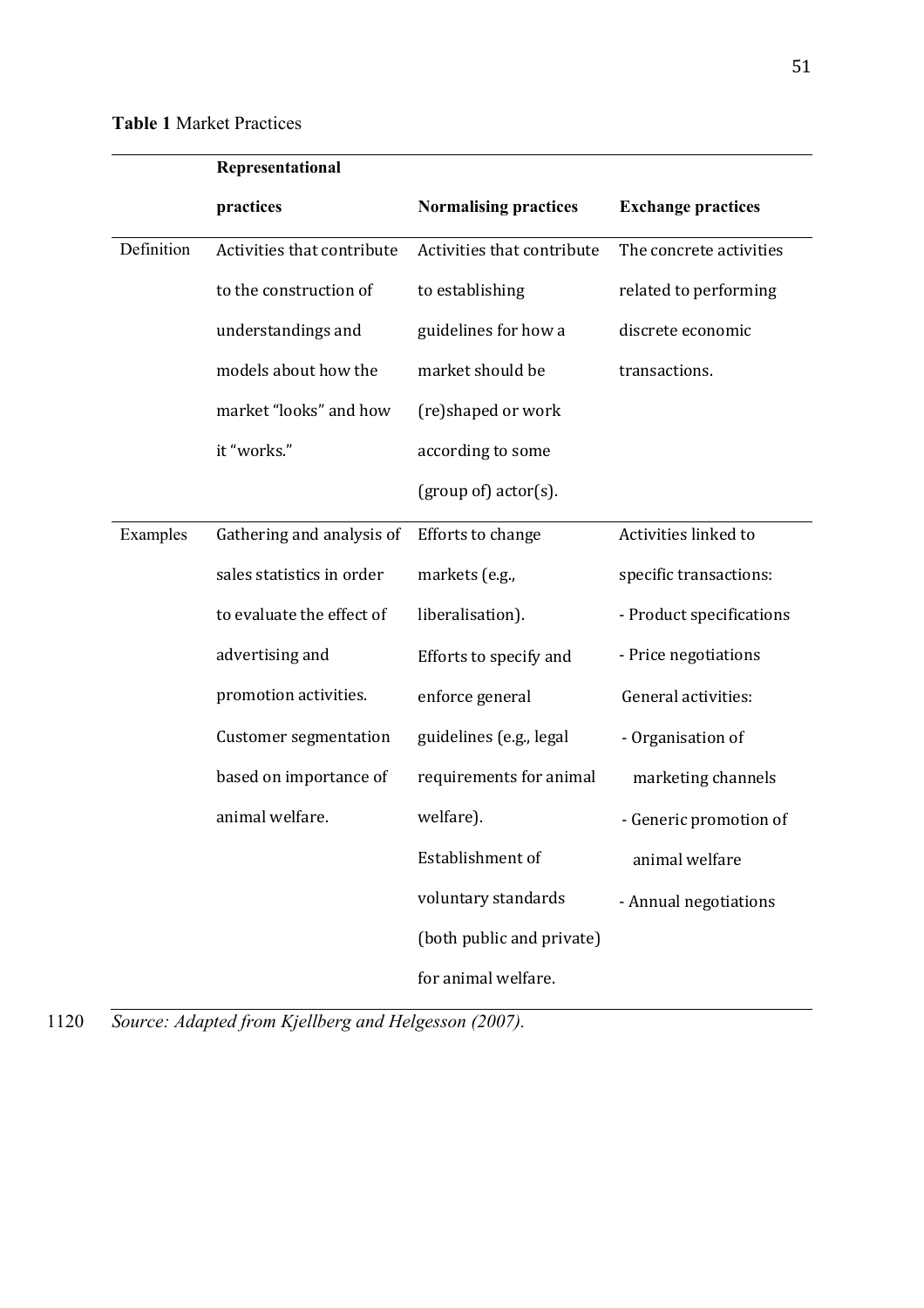|                | Denmark/DANISH                                   | Denmark/UK<br>Contract                           | <b>England</b>         | Holland                | Germany                |
|----------------|--------------------------------------------------|--------------------------------------------------|------------------------|------------------------|------------------------|
| Pregnant sows  | Housed in accordance                             | No confinement from                              | No confinement from    | Housed in accordance   | Housed in accordance   |
|                | with EU legislation.                             | weaning until 7 days                             | weaning until 7 days   | with EU legislation.   | with EU legislation.   |
|                | The pen must not be                              | before predicted date                            | before predicted date  | At least 2.8 m         | At least 2.8 m         |
|                | narrower than 3m.                                | of farrowing -                                   | of farrowing.          | between the sides of   | between the sides of   |
|                | There must be straw                              | otherwise                                        | At least 2.8 m         | the pen.               | the pen.               |
|                | on the solid or                                  | requirements as per                              | between sides of pen   |                        |                        |
|                | drained flooring.                                | Danish standard.                                 | in indoor systems      |                        |                        |
|                |                                                  |                                                  | Around 40% of UK       |                        |                        |
|                |                                                  |                                                  | breeding herd is kept  |                        |                        |
|                |                                                  |                                                  | outdoors.              |                        |                        |
| Farrowing pens | Housed in line with EU legislation.              |                                                  | Housed in line with    | Housed in line with    | Housed in line with    |
|                |                                                  | Appropriate nest building material in sufficient | EU legislation.        | EU legislation.        | EU legislation.        |
|                | quantity is required, unless this is technically |                                                  | Appropriate nest       | Appropriate nest       | Appropriate nest       |
|                | impossible because of the slurry system used     |                                                  | building material in   | building material in   | building material in   |
|                | at the farm. The piglets must have an area that  |                                                  | sufficient quantity is | sufficient quantity is | sufficient quantity is |
|                | is separate from the sow. If necessary, there    |                                                  | required, unless       | required, unless       | required, unless       |
|                | must be a source of heat.                        |                                                  | technically impossible | technically impossible | technically impossible |
|                | The Danish pig industry's aim is for 10% of      |                                                  | because of the slurry  | because of the slurry  | because of the slurry  |
|                |                                                  | sows to be loose in the farrowing pens by        |                        | system used at the     | system used at the     |
|                | 2020. After 2021 all newly built farrowing       |                                                  | farm.                  | farm.                  | farm.                  |
|                |                                                  | units must be designed as loose systems.         |                        | The piglets must have  | The piglets must have  |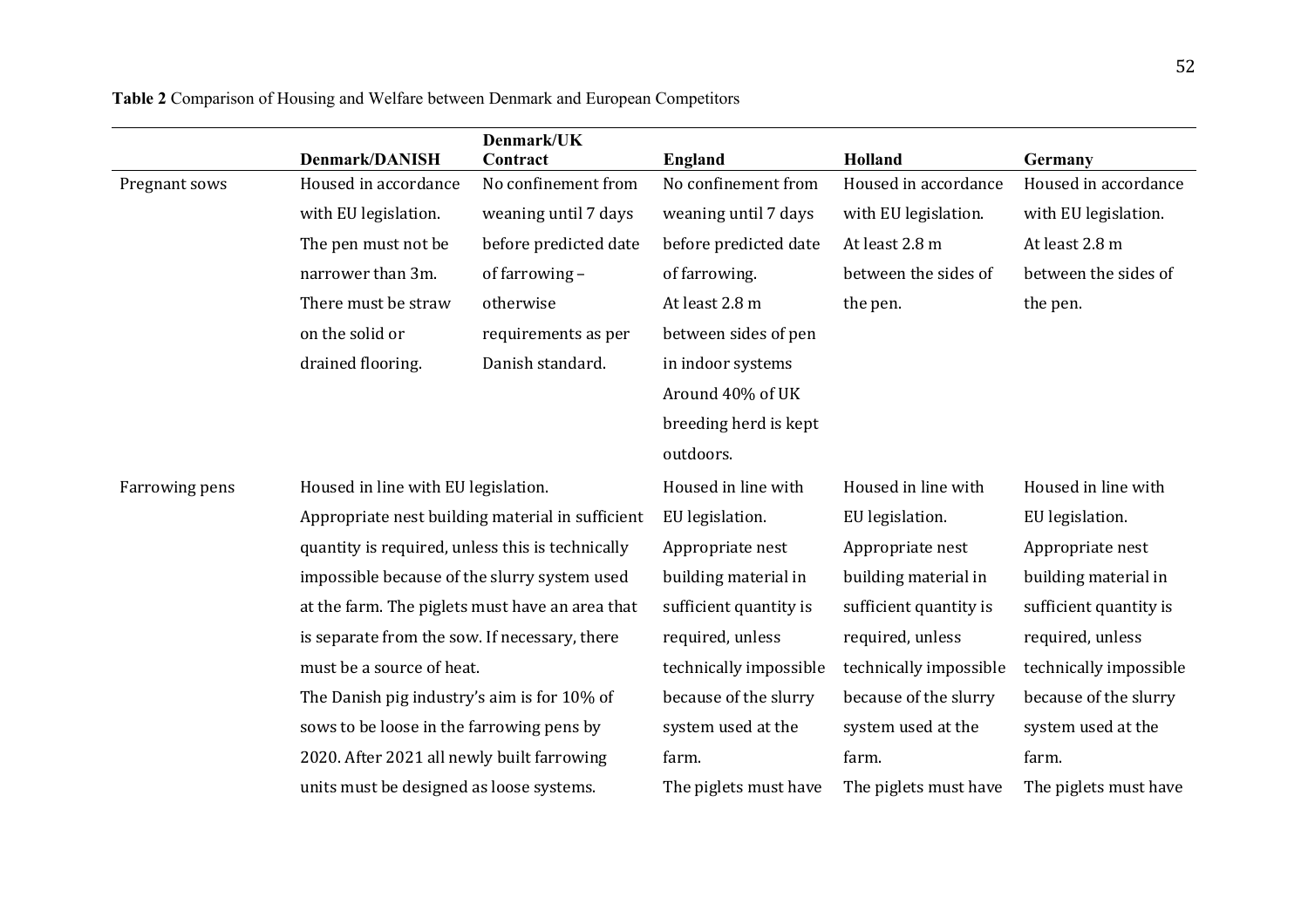|                      |                                                     | a thermally              | an area that is       | an area that is          |
|----------------------|-----------------------------------------------------|--------------------------|-----------------------|--------------------------|
|                      |                                                     | comfortable and dry      | separate from the     | separate from the        |
|                      |                                                     | lying area.              | sow. There must be a  | sow. There must be a     |
|                      |                                                     |                          | source of heat.       | source of heat.          |
| Weaning of piglets   | After 28 days.                                      | Not before 28 days or    | After 28 days or 21   | After 28 days or 21      |
|                      | The average in 2012 was 31 days.                    | 21 days for batch        | days for batch        | days for batch           |
|                      |                                                     | production.              | production.           | production.              |
| Enrichment and       | All pigs must have permanent access to              | All pigs must have       | All pigs must have    | All pigs must have       |
| rooting materials    | sufficient quantities of straw or other             | permanent access to      | permanent access to   | permanent access to      |
|                      | manipulable rooting and enrichment material.        | sufficient quantities of | manipulable           | manipulable              |
|                      | Enrichment and rooting material must be of          | enrichment or other      | materials.            | materials. The           |
|                      | natural materials and in contact with the floor.    | rooting material.        | Chains with plastic   | materials must be        |
|                      | Chains alone are not acceptable.                    | Chains alone are not     | hooks are permitted.  | harmless and             |
|                      |                                                     | acceptable.              |                       | adequate.                |
|                      |                                                     |                          |                       | Chains with plastic      |
|                      |                                                     |                          |                       | hooks are permitted.     |
| Flooring for piglets | Since 2000, it has been forbidden to build sties    | Fully slatted floors     | 40% solid floor for   | Fully slatted floors are |
| and finishers        | with fully slatted floors. With regard to newly     | are permitted            | piglets and finishers | permitted.               |
|                      | built sties, at least half of the floor for piglets | provided minimum         | required.             |                          |
|                      | and at least one-third of the floor for finishers   | slat and opening         |                       |                          |
|                      | must be solid or drained. Applies to all systems    | widths are observed.     |                       |                          |
|                      | from 2015.                                          |                          |                       |                          |